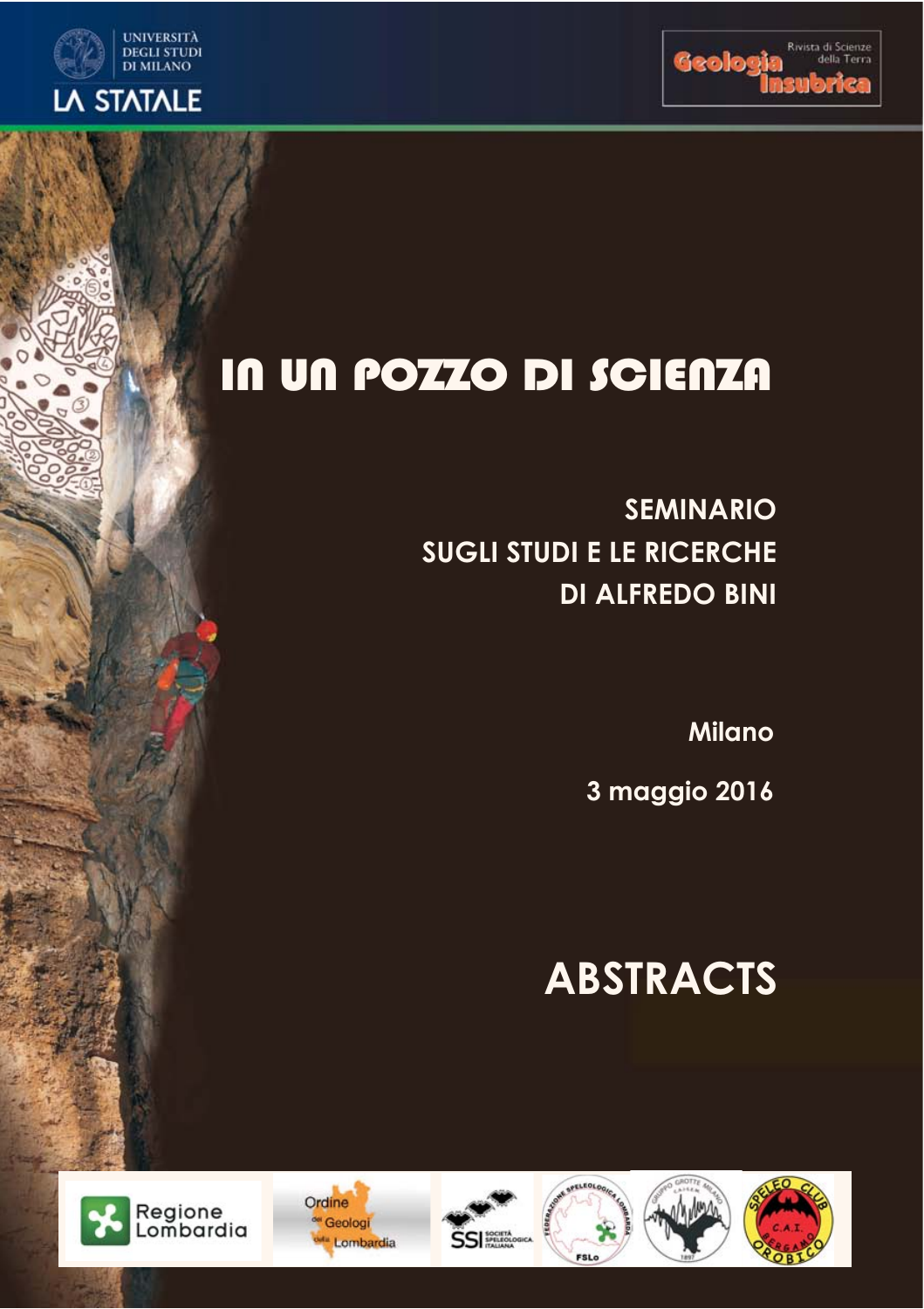



## **IN UN POZZO DI SCIENZA**

## **SEMINARIO SUGLI STUDI E RICERCHE DI ALFREDO BINI**

*Milano 3 maggio 2016*

## **ABSTRACTS**



Ordine <sup>ti</sup> Geologi







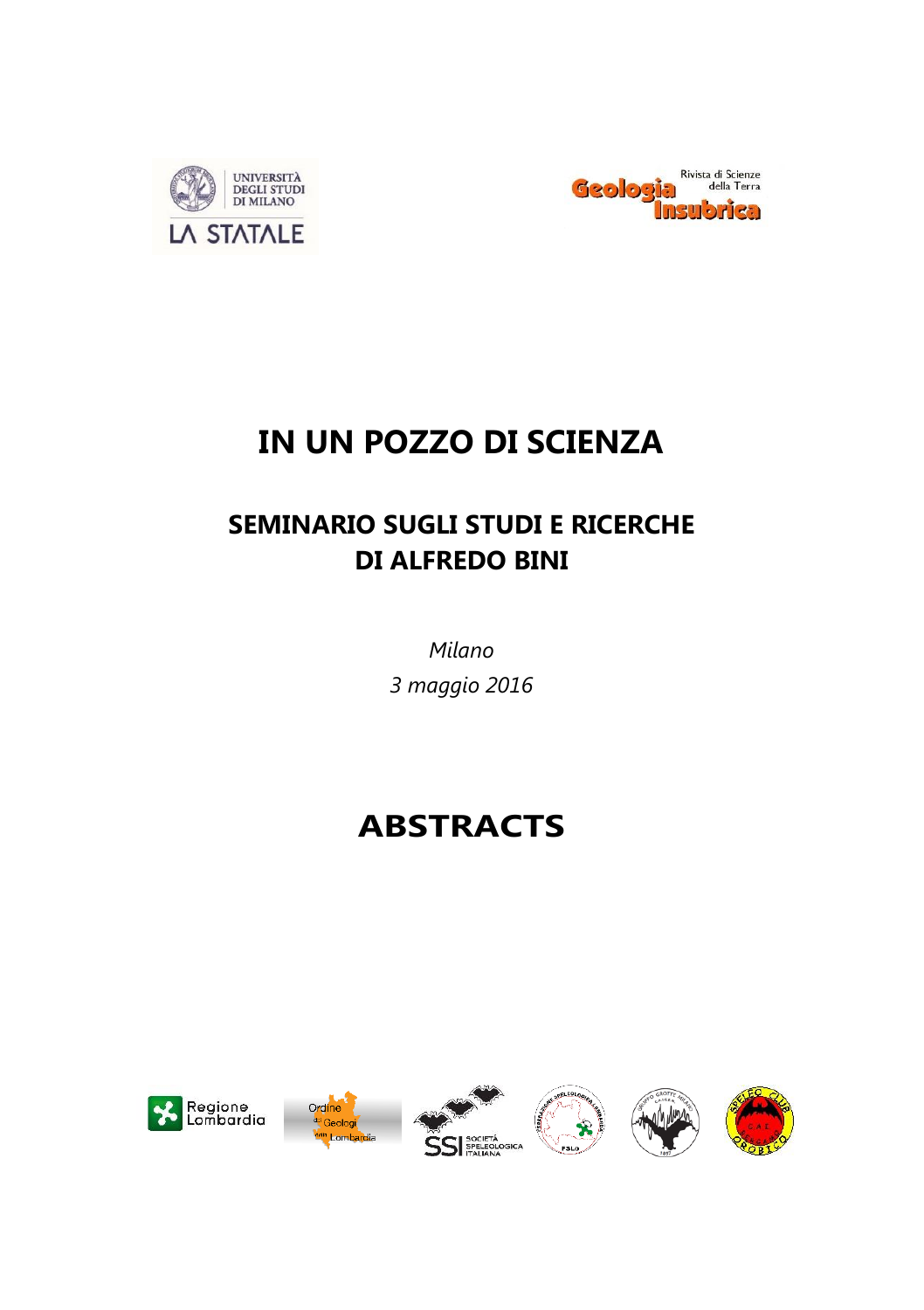Abstracts

*Pubblicato da*:



**ISSN 1420-9500**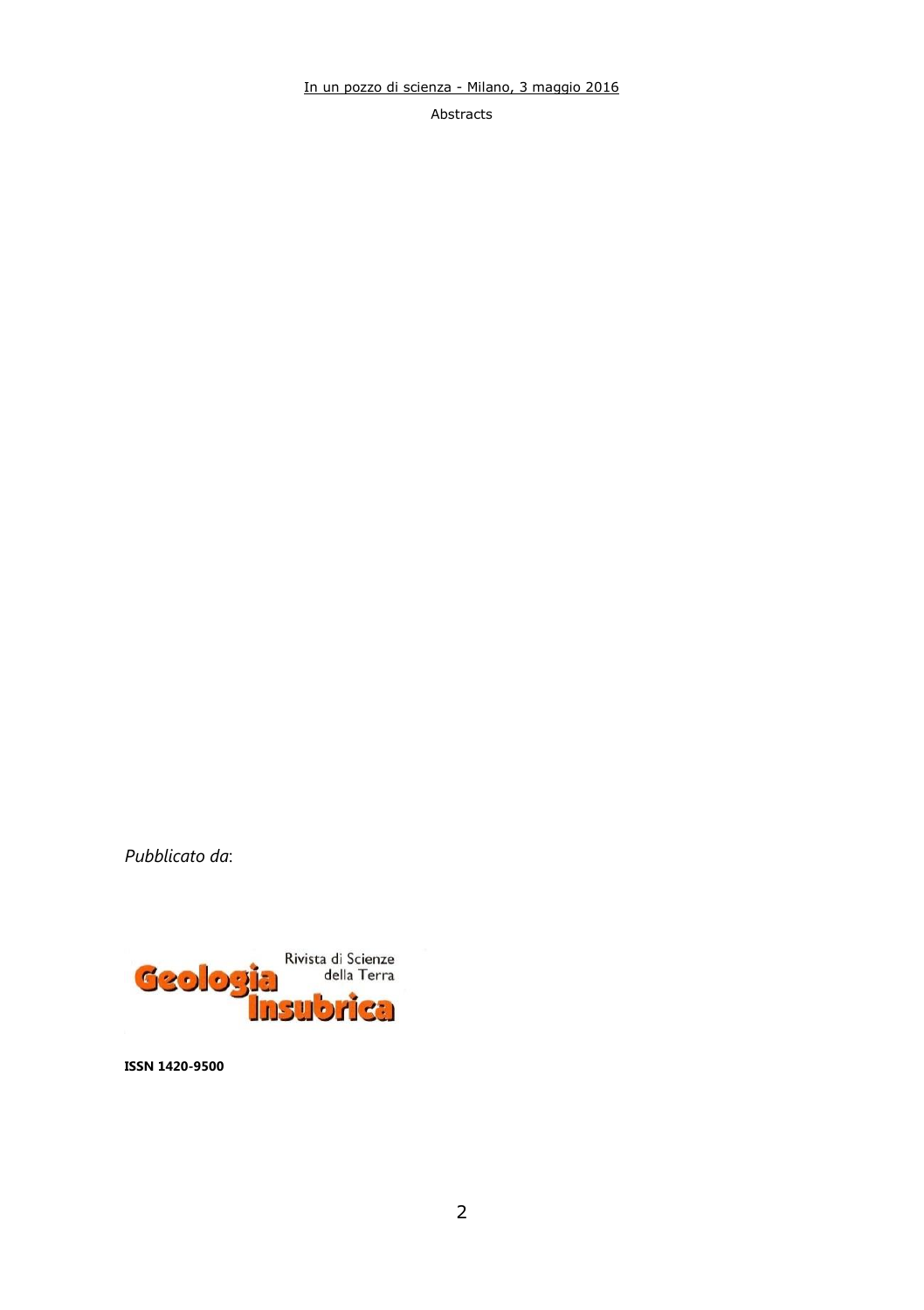Abstracts

### **ORGANIZZAZIONE**

LUISA ZUCCOLI BINI introduce i 4 tempi del simposio

## *Chairman*

YVES QUINIF, Dipartimento di Geologia e Geologia applicate, Università di Mons, Belgio

CHRISTIAN SCHLÜCTHER, Istituto di Geologia, Università di Berna, Svizzera

MAURO CREMASCHI, Dipartimento di Scienze della Terra "Ardito Desio", Università degli Studi di Milano, Italia

MARKUS FELBER, CGA – Consulenze Geologiche Ambientali S.A., Morbio Inferiore, Svizzera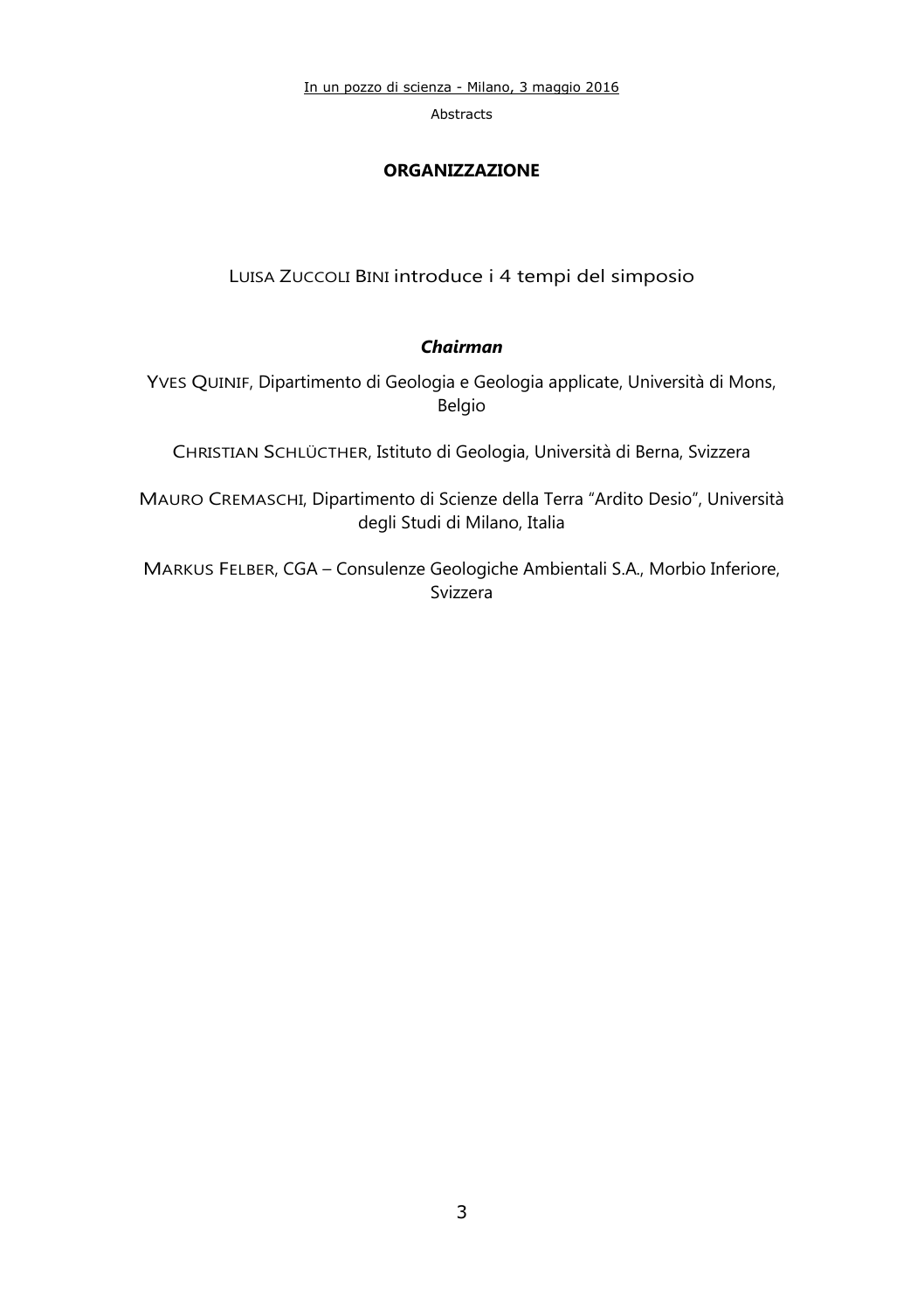Abstracts

## **SEDE DEL SEMINARIO**

Università degli Studi di Milano Aula C03 Via Mangiagalli 25 Milano

## **CONTATTI**

[inunpozzodiscienza@gmail.com](mailto:inunpozzodiscienza@gmail.com)

*http://www.geologiainsubrica.com/in\_un\_pozzo\_di\_scienza*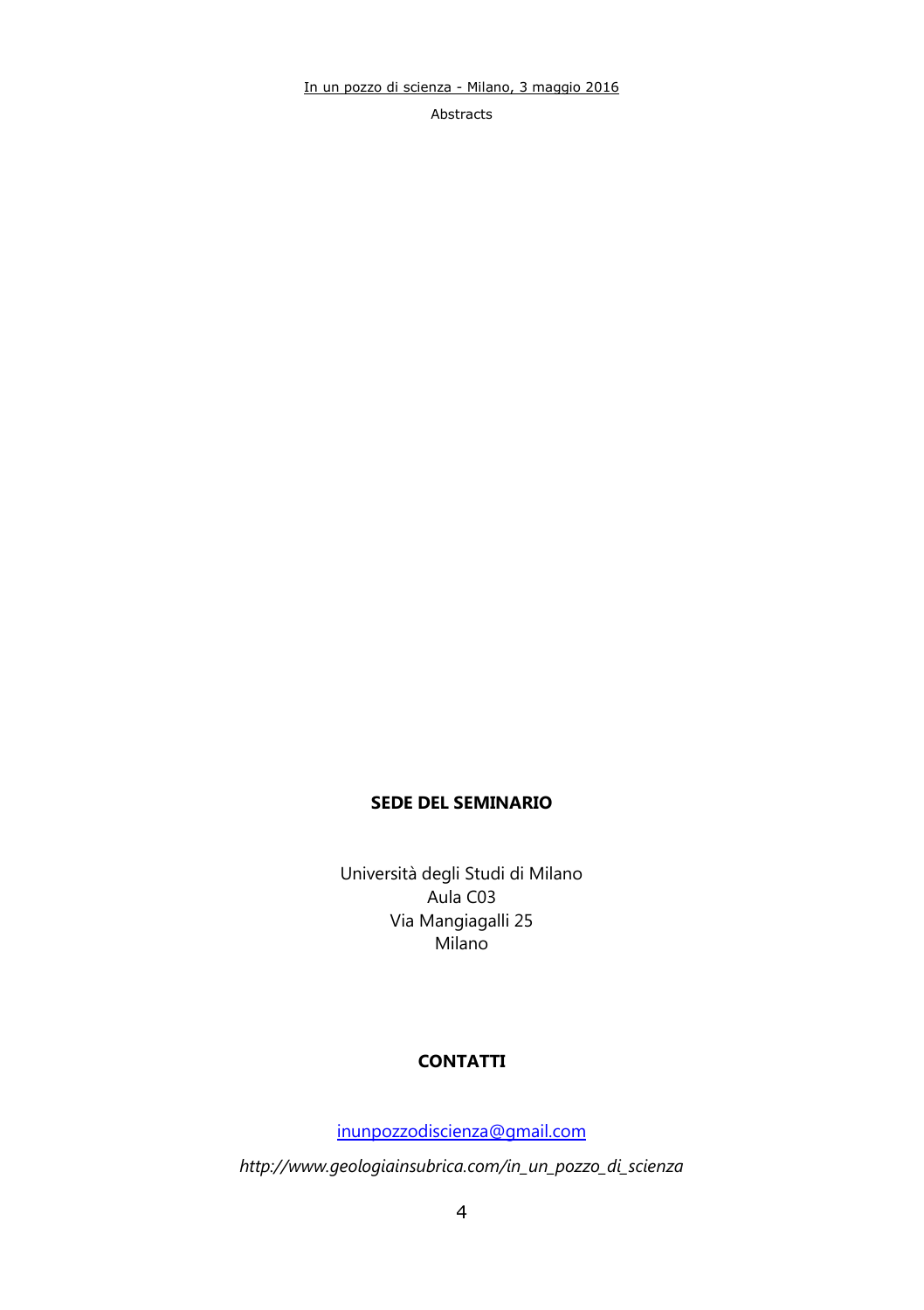## **IL SEMINARIO E' STATO RELIZZATO GRAZIE AL CONTRIBUTO DI:**

Dipartimento di Scienze della Terra "Ardito Desio" - Università degli Studi di Milano

CGA Consulenze Geologiche Ambientali SA - Morbio Inferiore

Ordine dei Geologi della Lombardia

Studio Geologico Tecnico Lecchese – Lecco

Fabio Baio Geologo – Consulenze geologiche

Biodata S.n.c. Laboratorio di analisi e ricerca - Cairate (VA)

Gruppo Grotte Milano

Speleo Club Orobico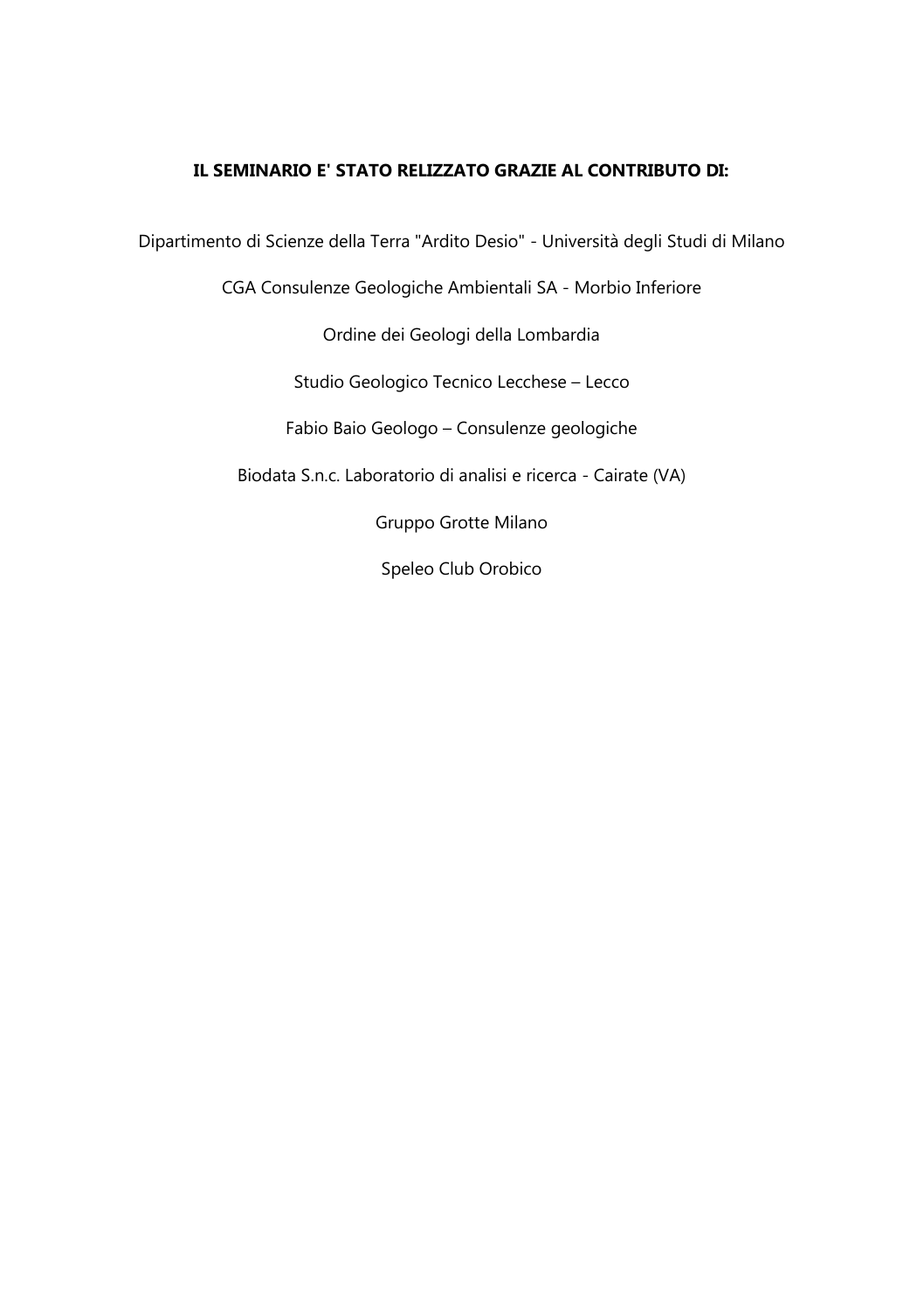## **INDICE**

|                                                                                                                                                                      | Pagina |
|----------------------------------------------------------------------------------------------------------------------------------------------------------------------|--------|
| Presentazioni orali                                                                                                                                                  | 9      |
| YVES QUINIF - A life in Speleology and friendship: Alfredo Bini                                                                                                      | 11     |
| RICHARD MAIRE - Evolution of french karstology since one century and current<br>situation                                                                            | 12     |
| PHILIPPE AUDRA - The role of "Maestro" in cave science                                                                                                               | 13     |
| PAOLA TOGNINI - I processi speleogenetici delle grotte lombarde                                                                                                      | 14     |
| ANDREA MACONI - Il rilievo delle grotte                                                                                                                              | 18     |
| CHRISTIAN SCHLÜCHTER - BINI et al. 2009: The Map of the Last Glacial Maximum in<br>the Swiss Alps and the special situation in Insubria                              | 19     |
| VALTER MAGGI - Geologia glaciale nell'area del Lago d'Orta                                                                                                           | 20     |
| ALICE GHISELLI - Rapporti tra morfologie e strutture nella genesi dei circhi glaciali tra<br>il Passo San Marco e il Pizzo dei Tre Signori (Alpi Orobie Occidentali) | 22     |
| IVO RIGAMONTI E ALESSANDRO UGGERI - Evoluzione Olocenica dell'Alpe Veglia (VCO)<br>nel contesto delle Alpi Centrali                                                  | 23     |
| STEFANO TURRI - Le grotte ghiacciaie. Un archivio di informazioni                                                                                                    | 25     |
| MAURO CREMASCHI, ANDREA ZERBONI - La questione dell'apparato morenico del<br>Garda alla luce delle recenti ricerche sul Torrion della Val Sorda                      | 26     |
| LUISA ZUCCOLI BINI - Unità geologiche e interpretazione di un paesaggio complesso:<br>l'evoluzione della Valsassina a partire dal Miocene.                           | 27     |
| ANDREA PICCIN E MARINA CREDALI - Il ruolo della geologia del Quaternario nel<br>Progetto CARG Lombardia                                                              | 29     |
| CARLA FERLIGA - L'anfiteatro glaciale dell'Alta Valle Seriana                                                                                                        | 32     |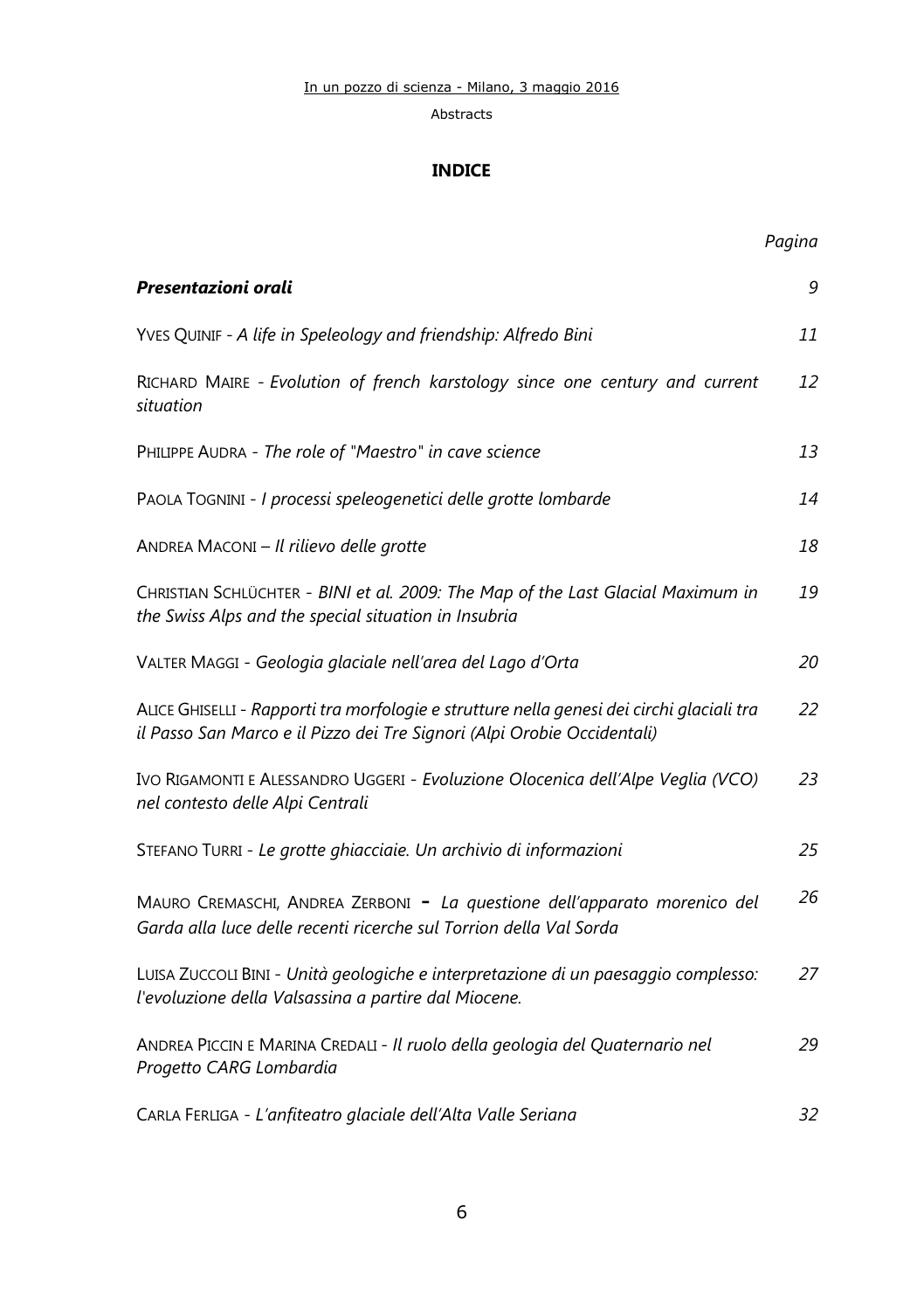#### Abstracts

| CLAUDIO BUSSOLINI - L'Anfiteatro Morenico del Verbano: una Carta Geologica in<br>evoluzione                                                                                                                                                          | 34 |
|------------------------------------------------------------------------------------------------------------------------------------------------------------------------------------------------------------------------------------------------------|----|
| ANDREA STRINI - Il Quaternario "pratico": esempi applicativi di una ricerca di<br>Geologia del Quaternario a nord di Milano                                                                                                                          | 35 |
| BARTOLOMEO VIGNA E CINZIA BANZATO - Rapporti tra geologia, carsismo e<br>idrogeologia nelle Alpi Liguri (Piemonte meridionale)                                                                                                                       | 37 |
| MARKUS FELBER - Dal pozzo di scienza                                                                                                                                                                                                                 | 38 |
| ANDREA TINTORI - I Geositi dell'Insubria, prove tecniche di un Geoparco                                                                                                                                                                              | 40 |
| FIAMMETTA LANG, CONCETTA ANDREACCHI - I corsi di aggiornamento per i docenti delle<br>scuole secondarie superiori                                                                                                                                    | 42 |
| DAMIANO MONTRASIO E ANDREA FERRARIO - Progetto Tu.Pa.Ca.:un nuovo portale per<br>la condivisione del Catasto Speleologico delle Grotte Lombarde                                                                                                      | 43 |
| ANDREA FERRARIO - La divulgazione scientifica alla portata di tutti                                                                                                                                                                                  | 44 |
| Poster                                                                                                                                                                                                                                               | 45 |
| ALFREDO BINI, MARIANGELO BAIO, DONATA VIOLANTI, EDOARDO MARTINETTO - Nuovi<br>dati provenienti dai dintorni di San Colombano al Lambro e dalla Pianura<br>Padana a est di Milano: analisi litostratigrafica, composizionale e<br>micropaleontologica | 46 |
| MARIANGELO BAIO, FABRIZIO PAVIA - La sezione geologica applicata al rischio<br>archeologico: alcuni casi in Lombardia e in Emilia".                                                                                                                  | 48 |
| ANDREA BRENNA, ANDREA ZERBONI, ALFREDO BINI - Distribuzione e assetto<br>stratigrafico dei depositi glaciali LGM nel settore Nord - orientale dell'Anfiteatro<br>del Garda tra Bardolino, Lazise e la Valsorda (Verona)                              | 49 |
| DAVIDE TANTARDINI, TIZIANA APUANI E ALFREDO BINI - Relationships between DSGSDs<br>and the last glaciation in Chiavenna Valley                                                                                                                       | 51 |
| DAVIDE TANTARDINI, TIZIANA APUANI E ALFREDO BINI - Map of the glacial phases and<br>recostruction of the LGM in Chiavenna Valley.                                                                                                                    | 52 |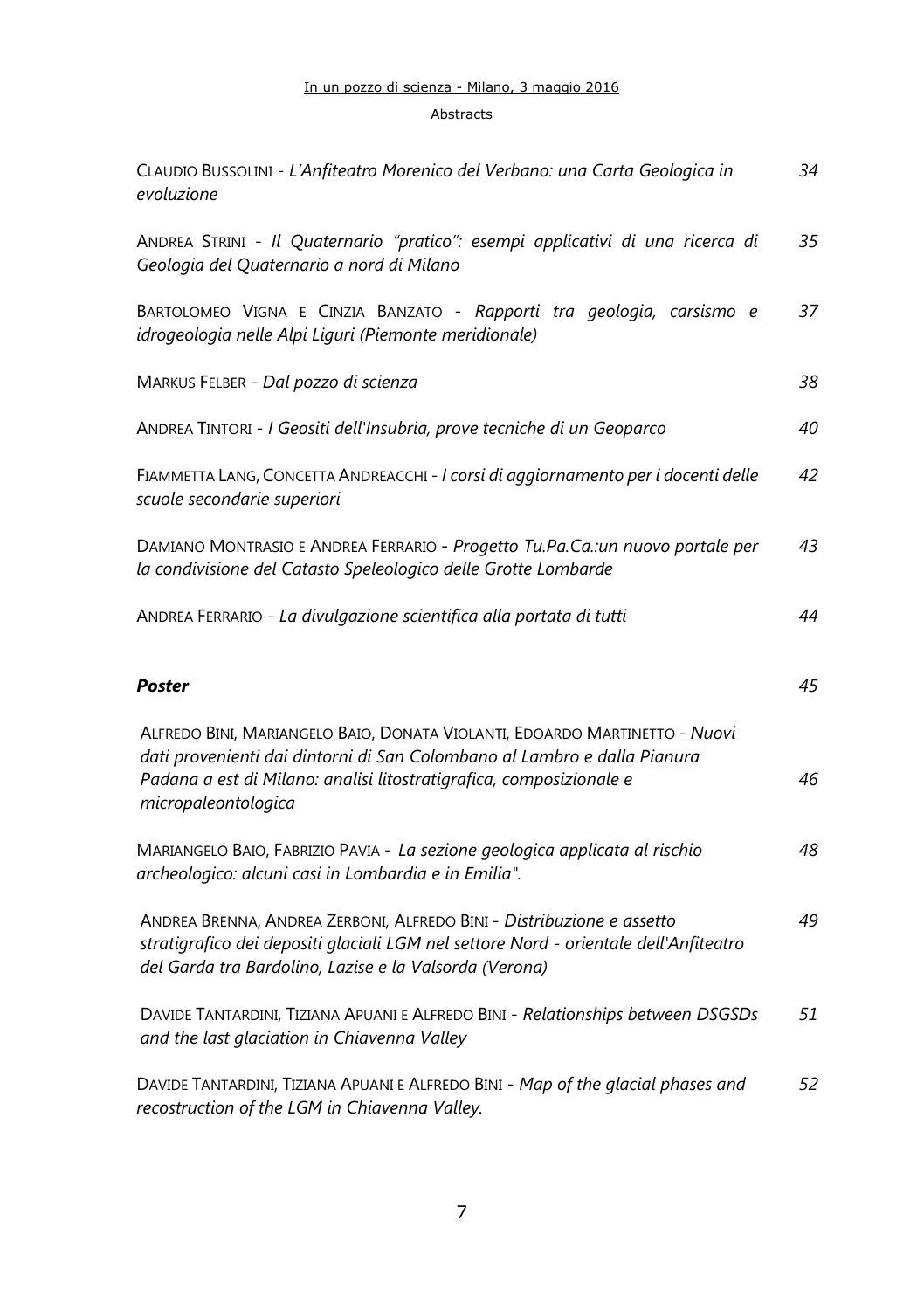#### Abstracts

| DAVIDE TANTARDINI, TIZIANA APUANI E ALFREDO BINI - Map of the Quaternary<br>deposits of Chiavenna Valley                                                                                                                                                                         | 53 |
|----------------------------------------------------------------------------------------------------------------------------------------------------------------------------------------------------------------------------------------------------------------------------------|----|
| ALICE GHISELLI, ROBERTO MARGHUTTI, MARZIO MERAZZI. E ANDREA STRINI - Rilevamento<br>geologico, geomorfologico e strutturale della Grotta di Collebianco (Guglionesi,<br>CB): la speleologia nell'attività professionale                                                          | 54 |
| EMANUELE BERNARDI, SAMUEL CAMPANA, GRETA BONACINA, FILIPPO FORMOSO, ELENA<br>RESEDA, LAURA STREPPAROLA, DAVIDE TANTARDINI, ANDREA ZERBONI, LUISA ZUCCOLI,<br>ALFREDO BINI - Forme e processi di alterazione sulle Prealpi e loro relazione con il<br>glacialismo del Quaternario | 56 |
| MAURO MELE, MARTINA BRUNO, ALFREDO BINI, DAVIDE TANTARDINI E RICCARDO<br>BERSEZIO - La morfologia sepolta della confluenza tra Valchiavenna e Valtellina<br>all'estremo nord del Lago di Como, ricostruita per mezzo della prospezione<br>sismica passiva (HVSR)                 | 58 |
| Alice Staro, Davide Tantardini, Andrea Zerboni, Fabio Fenaroli, Luisa Zuccoli,<br>ALFREDO BINI - I depositi quaternari presso la falesia della Rocca di Manerba<br>(Lago di Garda, BS)                                                                                           | 60 |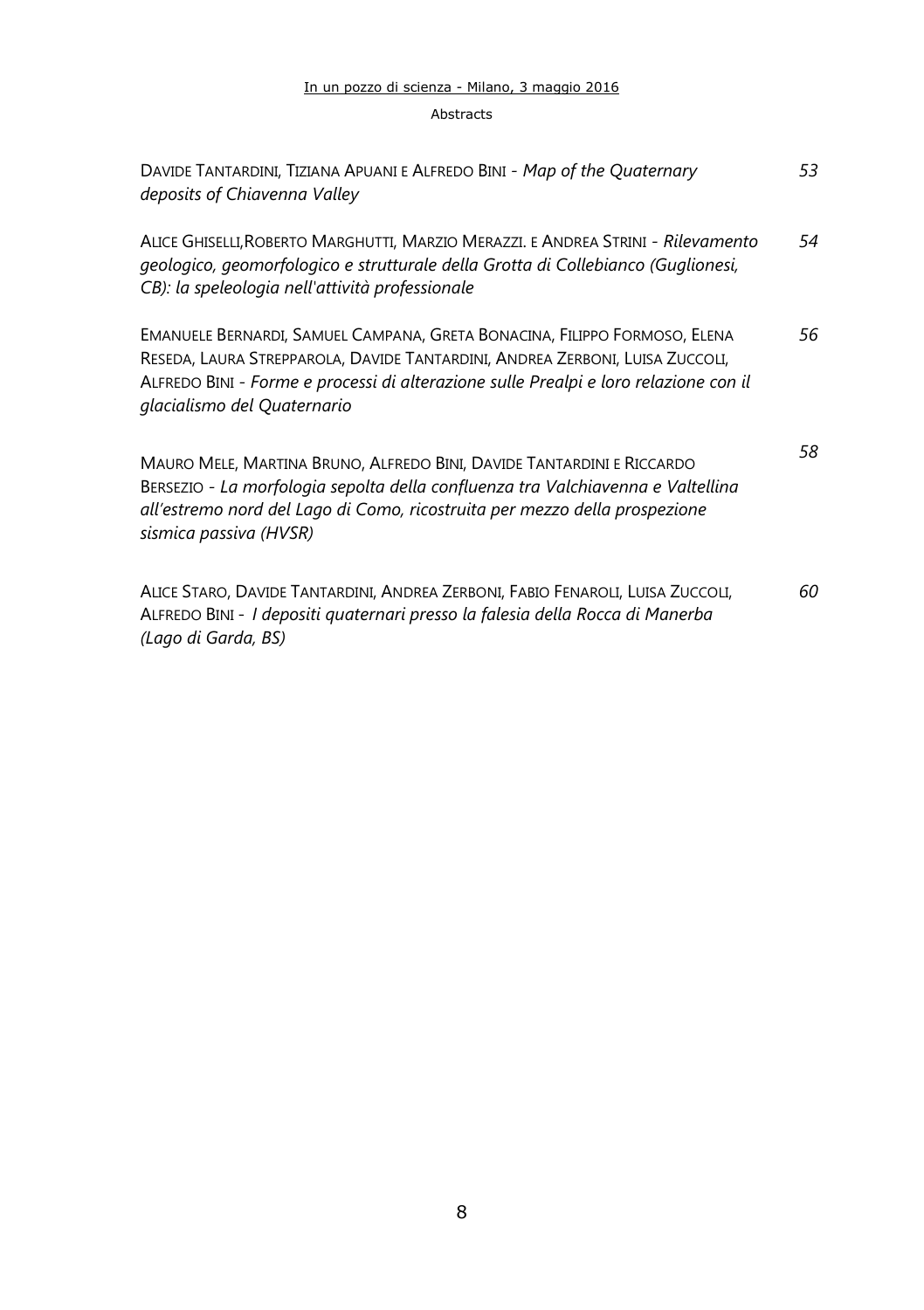Abstracts

## PRESENTAZIONI ORALI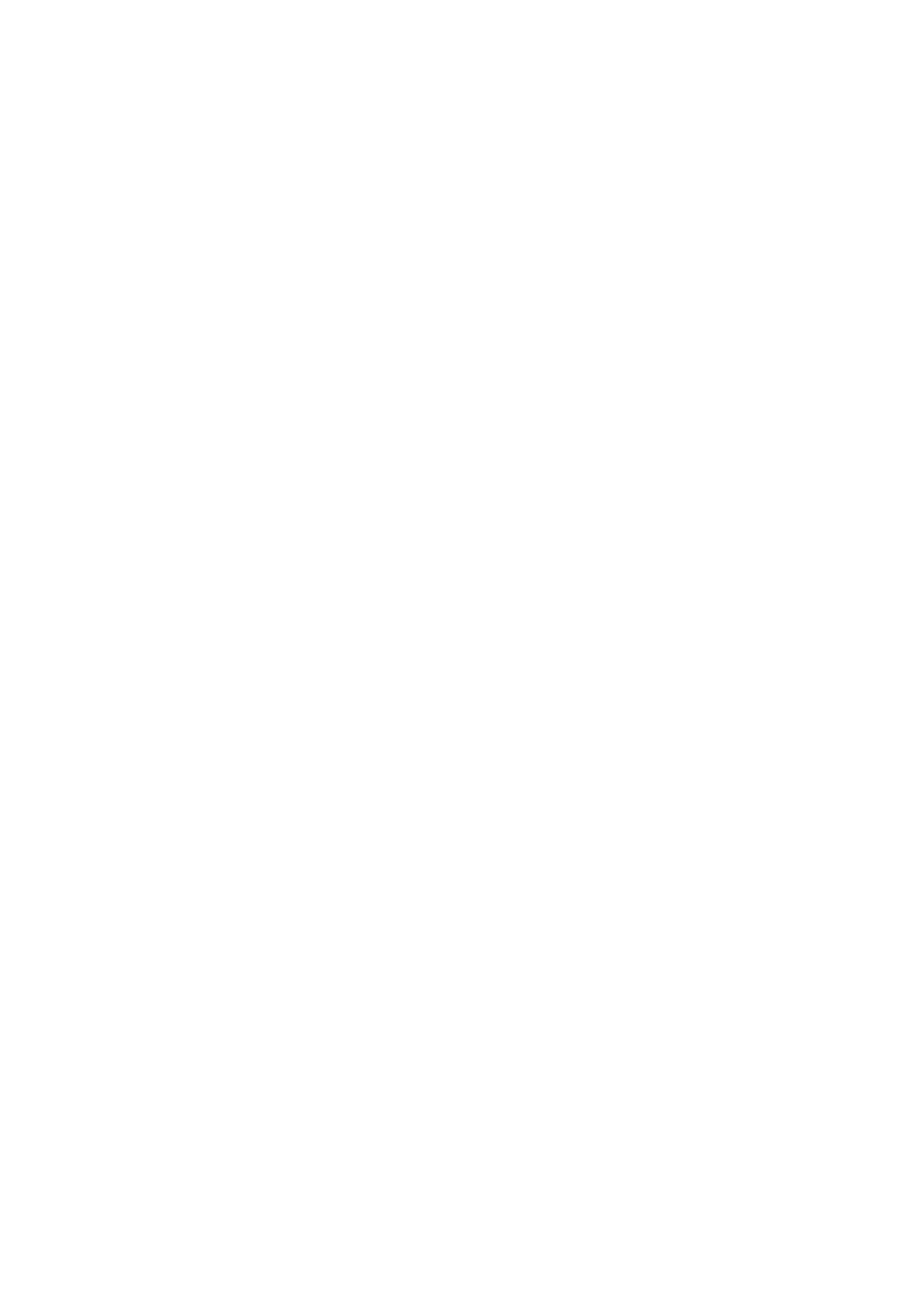## **A LIFE IN SPELEOLOGY AND FRIENDSHIP: ALFREDO BINI**

Yves Quinif

Service de Géologie fondamentale et appliquée, Université de Mons [yves.quinif@umons.be.](mailto:yves.quinif@umons.be)

This paper constitutes a personal vision of the carrier of Alfredo Bini, concerning the karstology. After his first period of sportive speleology, like a true scientist, Alfredo begins by geomorphological studies. He began a worldwide specialist in underground micromorphology. He studies the karstic areas around the Como Lake. But, quickly, he develops his speleological science to the application in regional geology, for example by his participation in the Mediterranean Messinian crisis, in relation with the distribution of the karstic phenomena of the Lario region. During and after his thesis in geology, his target is the underground deposits. He works in the applications of underground deposits on paleoclimates and sismotectonics events. With those underground fillings, he brings elements to the reconstitution of palaeoenvironments, particularly in the alpine context. He becomes a specialist of the micromorphology of the detrital deposits, in particular using thin plates. The last great subject was the ghostrock karstification. With his students, he proves that the karst of Lario comes essentially from ghost-rock. His last study in Valle Imagna is very rich in consequences on the regional and general geological and geomorphological evolution: digging of the valleys, altitudinal position of resurgences, karstogenesis.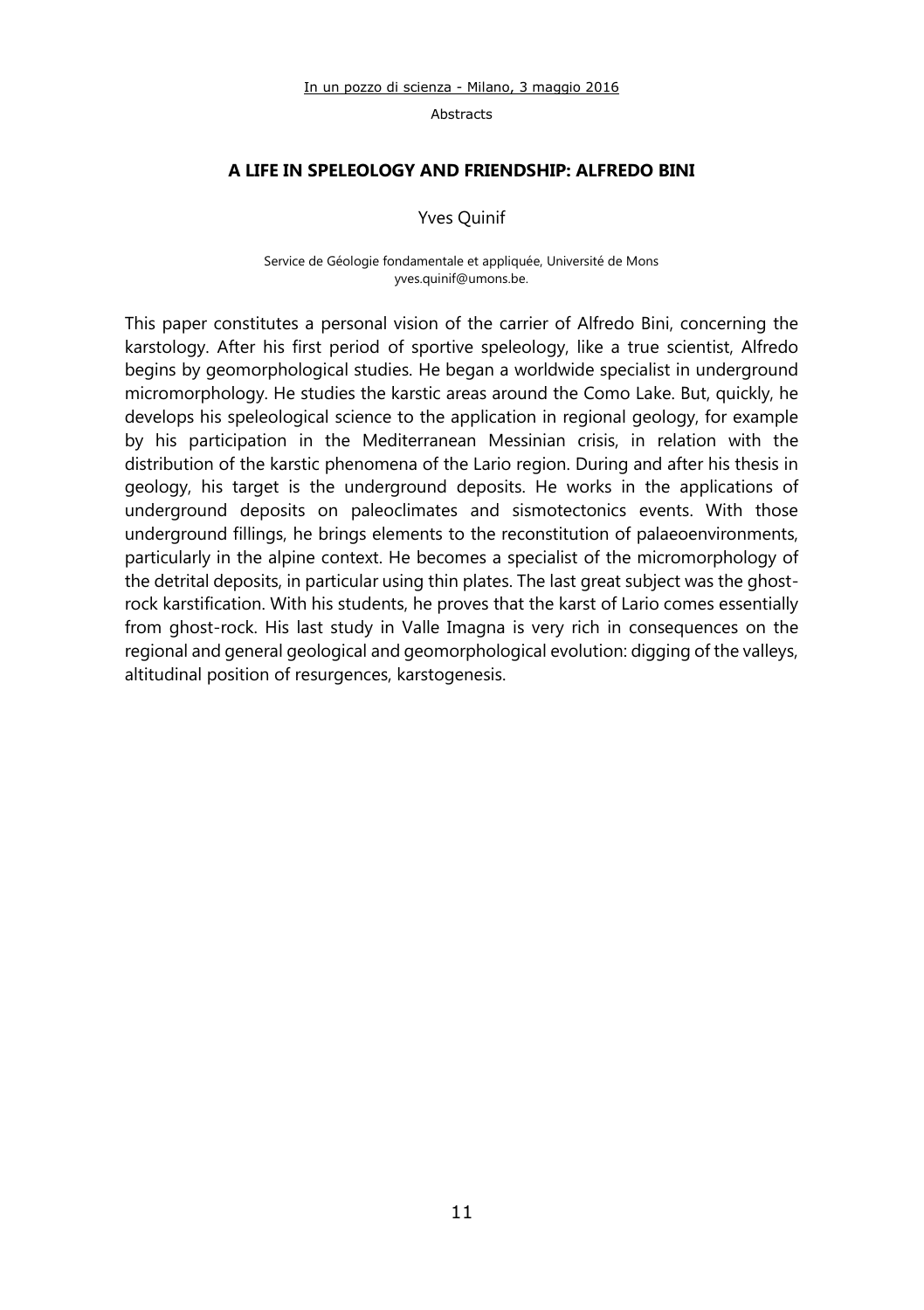## **EVOLUTION OF FRENCH KARSTOLOGY SINCE ONE CENTURY AND CURRENT SITUATION**

Richard Maire

#### UMR 5319 Passage, CNRS-Université de Bordeaux Montaigne

In France, karst studies have not escaped the scientific specialization movement from the beginning of XX° century (Weber, 1919). After the founding of modern speleology by E. A. Martel (1888), we observe two main scientific trends: the physical geography (geomorphology) on which we will insist and the trend of hydrogeologists, sedimentologists and quaternarists. The serbian geomorphologist J. Cvijić invented the paradigm of karst (thesis 1893) and influences strongly the French school of Geography represented by E. De Martonne, including the thesis of G. Chabot (1927) on the Jura, P. Marres on Great Causses (1935) and P. Fenelon on the Perigord (1951). The latter describes the phenomenon of "ghost rock," but he can not explain this phenomenon. After 1945-50, Davis's theory is abandoned in favor of climatic geomorphology (De Martonne, J. Tricart, P. Birot, A. Cailleux, M. Derruau) which orientates the french karstology, particularly with the thesis of J. Corbel (NW Europa, 1957) J. Demangeot (Abruzzo, 1965) and J. Nicod (Provence, 1967). In 1971, the creation of the karstology team of Aix-en-Provence (1971-1998) by Jean Nicod plays a fundamental role in the development of climatic karstology and the speleo-karstology integrating the study of the underground deposits (R. Maire, J. Rodet, J.-J. Delannoy, Ph. Audra, F. Hoblea, S. Jaillet). With the help of the belgian Y. Quinif in the 1980s, stalagmites are used as chronological and paleoclimatic tools (D. Genty, Y. Perrette). Recently, the 2000's saw the development of "ghost rock » studies under the influence of belgian works (Y. Quinif, A. Vergari) and italian works (A. Bini, P. Tognini), and also the development of geoarchaeology (Lab. Edytem : scanner laser 3D), complex taphonomy in ghost rock caves (L. Bruxelles), and research on hypokarst (Ph. Audra), etc. But today the race for funding (decline of public research), the race in search of excellence and bibliometric criteria destroyed the freedom of research with a decrease of doctorate thesis and researchers, and the risk of a decline of scientific discoveries.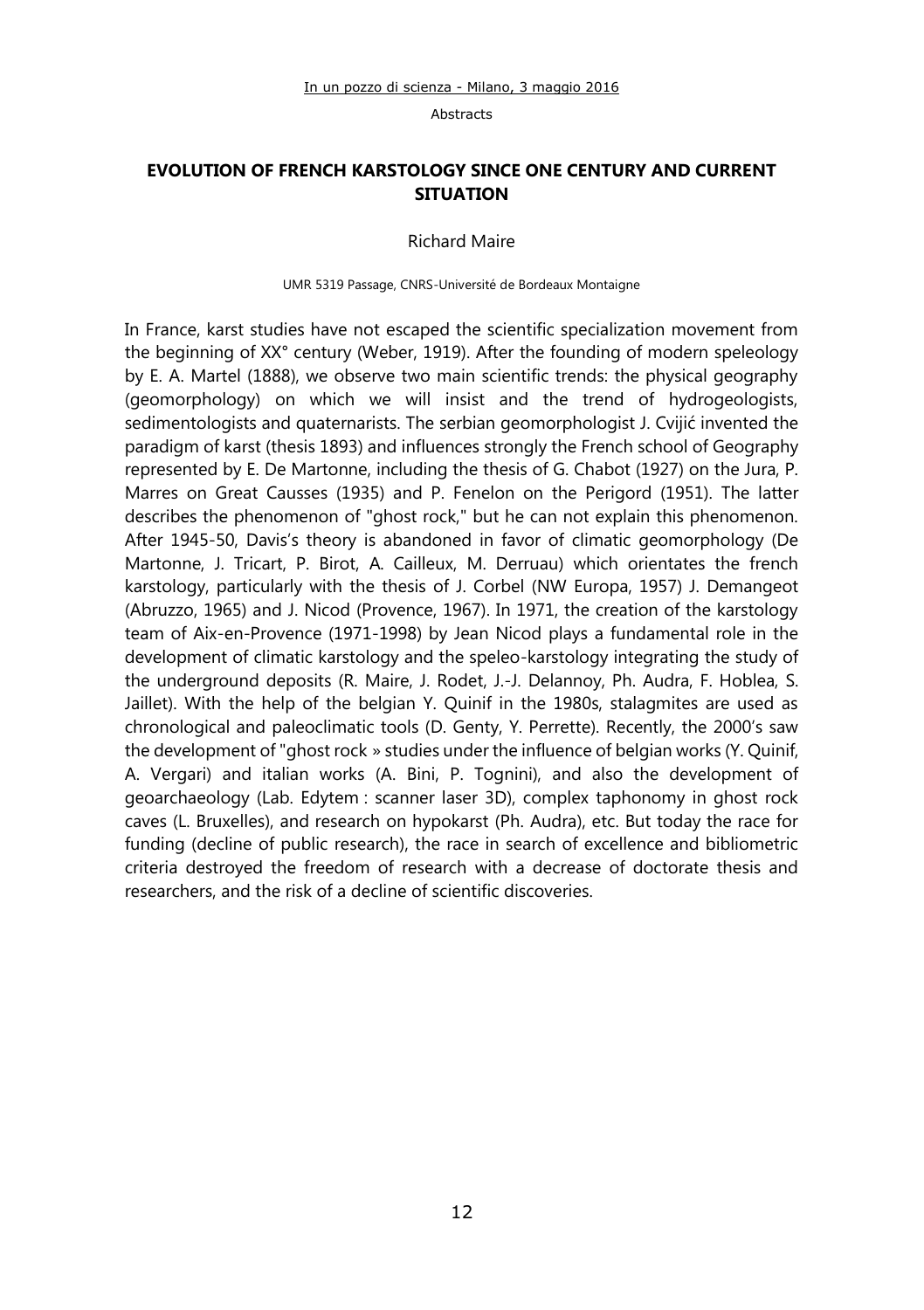## **THE ROLE OF "MAESTRO" IN CAVE SCIENCE**

#### Philippe Audra

Department of HydroInformatic and Water Engineering. Polytech Nice – Sophia

Cave exploration led first to the detailed analysis of cave features and sediments, from which Alfredo Bini produced accurate reviews of these indicators. With a growing knowledge, then complex cave and karst histories were proposed, at the scale of massifs and regions. Finally he offers in-depth concepts about cave and karst, regarding the role of the Messinian Salinity Crisis, the glaciations, tectonic and climate, crisis and stability, ghost weathering. Beyond this magistral academic contribution, all remember his encyclopedic knowledge, his didactic attitude, and above all his warm friendship and his grinning face.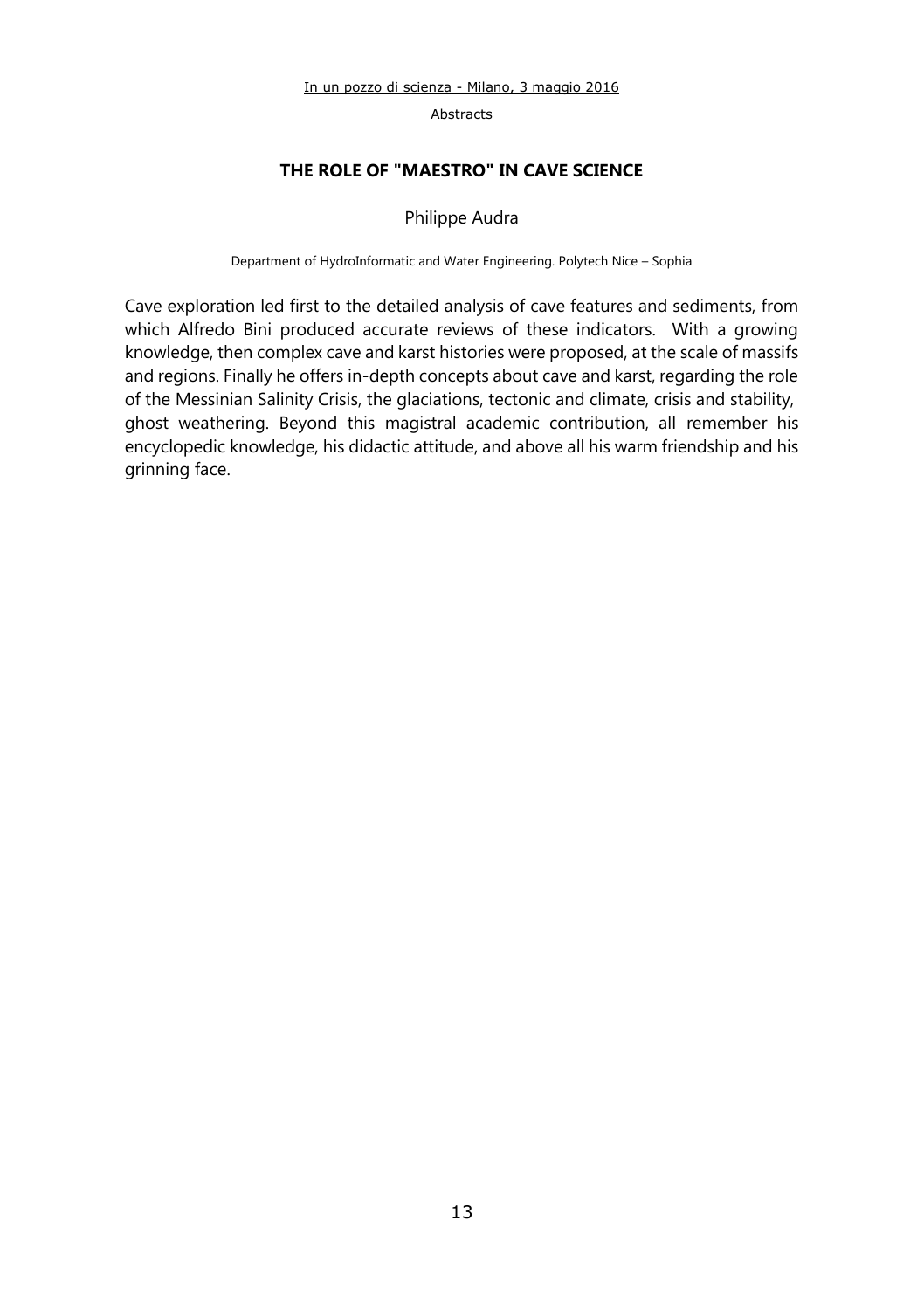#### **I PROCESSI SPELEOGENETICI DELLE GROTTE LOMBARDE**

## Paola Tognini

#### Gruppo Grotte Milano CAI-SEM; Società Speleologica Italiana; Federazione Speleologica Lombarda via Santuario Inferiore, 33/D – 23890 Barzago (LC)[, paolatognini@iol.it](mailto:paolatognini@iol.it)

La visione della morfogenesi come una sequenza di fasi successive, distinte nel tempo (secondo il concetto di Davis) è difficile da eradicare, tuttavia le ricerche sulle grotte lombarde hanno contribuito significativamente ad affermare quello che è ora uno dei principi base dei moderni concetti speleogenetici: la carsificazione è un processo continuo nel tempo e i sistemi carsici sono antichi, hanno iniziato a formarsi durante le prime fasi di emersione della regione (e in alcuni casi mostrano tracce di processi di carsificazione ancora più antichi), si sono sviluppati ed evoluti durante l'orogenesi alpina, condizionati e controllati, di pari passo, dalla strutturazione tettonica, dall'evoluzione fisiografica, morfologica, climatica e paleoambientale regionale. Dall'osservazione delle morfologie e dei depositi relativi ai diversi processi speleogenetici riconosciuti nelle grotte lombarde (in particolare della zona lariana e varesina) derivano alcune considerazioni fondamentali:

- la speleogenesi non è ascrivibile a un unico processo, ma è la conseguenza di diversi processi che si succedono nel tempo, che possono anche agire contemporaneamente, e la cui intensità è variabile nel tempo. L'endocarso è quindi un sistema complesso e dinamico, che si evolve continuamente all'evolversi dei fattori che ne controllano i processi;

- la genesi e l'evoluzione dell'endocarso sono strettamente controllate dalla storia geologica, paleoclimatica, paleoambientale e morfologica della regione, e sono ad esse contemporanee: per comprendere la formazione e la strutturazione dei sistemi carsici è quindi necessario inquadrarli in un contesto regionale, tenendo conto di tutti i fattori che ne hanno condizionato la formazione e l'evoluzione. Fondamentale è comprendere che questi fattori di controllo sulla carsificazione non sono immutabili nel tempo, ma si evolvono continuamente, controllando, di volta in volta, i diversi processi speleogenetici o di riempimento delle cavità;

- essendo le grotte un ambiente fortemente conservativo, l'endocarso rappresenta un prezioso archivio di dati per la ricostruzione dell'evoluzione regionale. Tuttavia, questi dati sono conservati in modo discontinuo: raramente un'unica grotta contiene i record completi dalle prime fasi speleogenetiche fino ad oggi. Per poter ricostruire la storia di una grotta, è quindi necessario comparare e correlare dati raccolti in diverse grotte della regione.

Le grotte lombarde sono pertanto state oggetto di un'analisi globale, che ha preso in considerazione la geometria dei sistemi carsici, le morfologie relative ai diversi processi speleogenetici e la loro distribuzione, la posizione e le caratteristiche degli speleotemi, integrandole con datazioni isotopiche e comparando poi tutti i dati con l'evoluzione regionale. Questo nuovo approccio, di cui il Prof. Bini è stato uno dei precursori in Italia, ha così permesso di ricostruire i principali processi speleogenetici delle grotte lombarde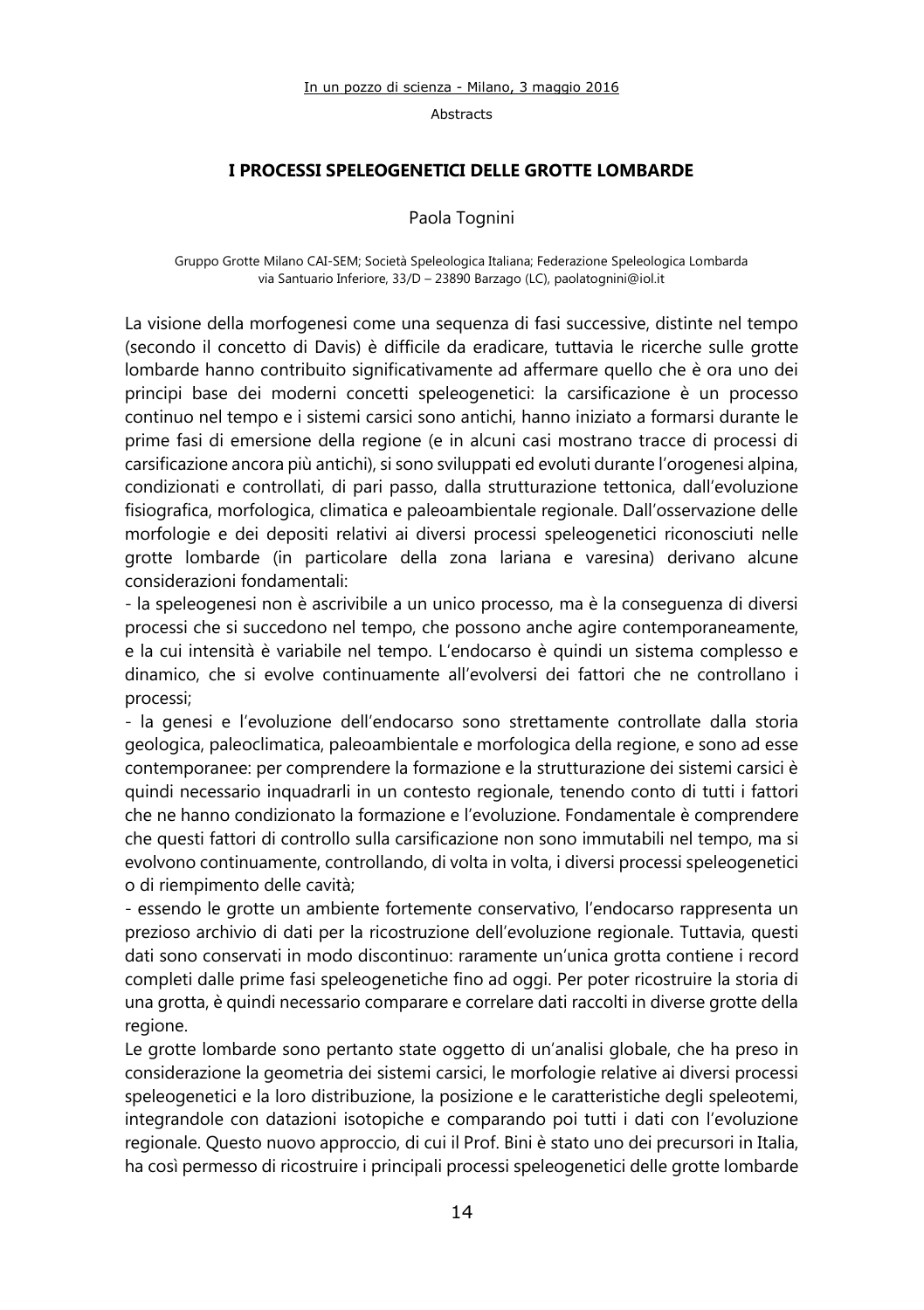e, attraverso la correlazione con la storia tettonica, paleogeografica e paleoclimatica regionale, ha consentito di integrare i dati di superficie, soprattutto per quanto riguarda la storia più recente, dal Miocene in avanti.

The idea of the evolution of a region, and of its related endokarst, as a sequence of distinct-in-time phases (as by Davis at the end of the 18th century) is hard to die, but Prof. Bini researches on caves in Lombardy effectively contributed to assert some of the modern concepts in speleogenesis: karstification is a continuous-in-time process and karst systems are old, they began to form during the first emersion phases of the region (and sometime they exhibit traces of even older karst processes), they were developed and evolved during the Alpine orogenesis, strictly controlled by the contemporary regional tectonic, morphological, topographic, climatic and paleoenvironmental evolution.

From the analysis of forms and deposits related to the different speleogenetic processes spotted in the Lombardy caves (especially in the Como Lake and Varese Provinces) some important observations can be derived:

- speleogenesis is not due to one single process, but it is the consequence of different processes following one another in time, or that can be active simultaneously, and whose intensity and effectiveness are variable in time. Endokarst is therefore a complex and dynamic system, continuously evolving following the evolution of the karstcontrolling factors;

- endokarst genesis and evolution are strictly controlled by the regional geological, paleoclimatic, paleoenvironmental and morphological history: to understand karst systems formation and structure it is thus mandatory to place them in a regional context, keeping into consideration all the controlling factors and processes.

It is basic to understand that these factors controlling karstification are not unchanging in time, but they continuously evolve, controlling both speleogenesis and cave filling with deposits and speleothems. Endokarst reaction to surface evolution is however slower, so that normally caves are not in equilibrium with the present day surface conditions;

- caves are a very protective environment, so that endokarst is a very precious data archive for reconstructing regional evolution. These data are yet preserved discontinuously: very seldom one single cave contains a complete record of its own history, from the very first speleogenetic phase to present situation. For understanding cave history it is therefore essential to compare and to correlate different data collected in different caves of the study area.

Caves in Lombardy have thus been the object of a global and complete analysis, taking into consideration:

-cave systems geometry and arrangement and their relation with geological structure;

- morphologies related to the different cave-creating processes and their geographical and altitude distribution;

- speleothems position and characteristics;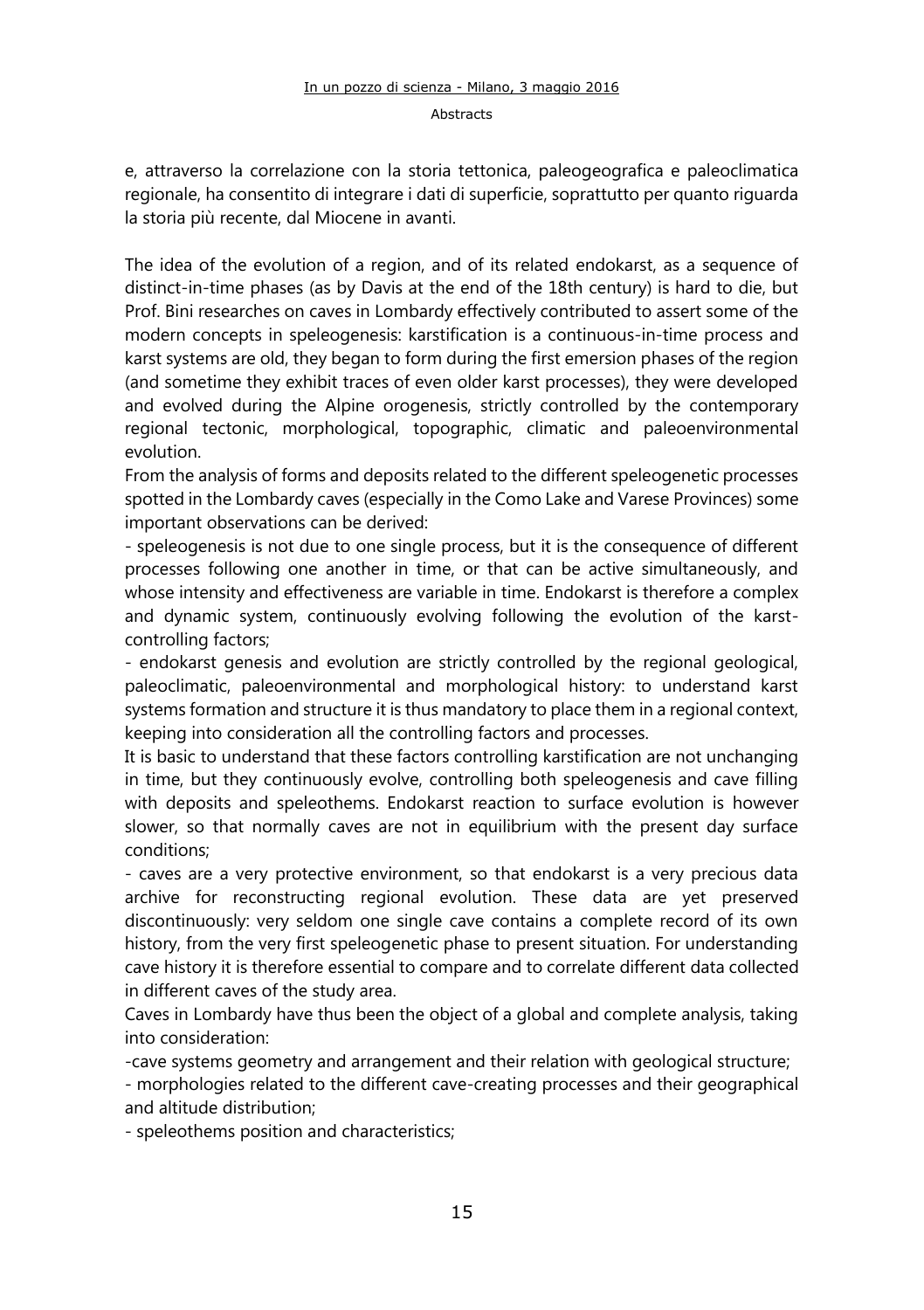integrating field data with isotopic dating methods, and finally comparing all data and records with the regional evolution.

Lombard endokarst exhibits several examples of cave systems not in equilibrium with the present topography. A keen analysis on morphology and speleothems points out:

- a paleokarst phase during episodic raising above sea level of the Esino Formation carbonate platform during Ladinian (i.e.: Northern Grigna);

- ancient hypogene processes, both related to tectonic phases during Alpine orogenesis (Val Malenco, SO, Norther Grigna, LC, possibly dating back to Oligocene) and to active local faults (M. Tremezzo, Alpe del Vicerè, CO, with possible mixing of hypogene and meteoric water);

- pseudoendokarstic processes due to very deep pedogenetic processes under a hot humid tropical climate (i.e. Mt. Bisbino, Valle Imagna) producing weathered rocks of "fantôme de roche" type, evolving into peculiar features both at surface ("karst-like" corridors and pinnacles) and underground (pseudoendokarst). Soil formation under hot humid climate is recognized over large areas in Lombardy, not only on carbonate parent material, and the process is likely to have been being continuous from uplift above sea level (early Miocene) till late Pliocene climate worsening predating the Quaternary Ice Age;

- "classical" karst features, whose evolution is related to topographic and climatic evolution, and is controlled by base level changing (neo-late Alpine tectonic uplift, Messinian entrenchment, Pliocene marine transgression).

Most endokarst features are not in equilibrium with the present situation, such as:

- galleries formed in the water filled zone are observed at different altitudes, much higher than the present base level (i.e.: 1.200-1.400 m above the p.b.l. in the Pian del Tivano System, 1.800-2.000 m in the Norther Grigna System, 900 m in the Campo dei Fiori System): they are different in age and related to different base level altitudes, which were continuously evolving while karst was evolving as a consequence:

- cave passages are often too large with respect to the present catchment areas: the hydrogeological basins in the past should have been much larger, related to large pre-Messinian plateaux (Pian del Tivano, Northern Grigna, Campo dei Fiori, …);

- endokarst is cut by younger valleys and erosion surfaces (i.e.: by glacial scouring), resulting in a fragmentation of the original cave systems into smaller sub-systems;

- most cave systems in the Lake of Como surroundings have their main springs below the present lake level (Pian del Tivano, Grigna), karst features being observed below lake level and complex networks of drowned galleries being explored some tenths of meter deep;

- some springs are burden under younger sedimentary cover (i.e.: Campo dei Fiori main springs, covered with late Pliocene-Quaternary deposits);

- some caves contain sediments brought into by rivers, which are not consistent with any river possibly flowing into caves in the present topographic situation, containing grain of rocks which have been presently completely eroded away (Campo dei Fiori: Grotta di Fontana Marella);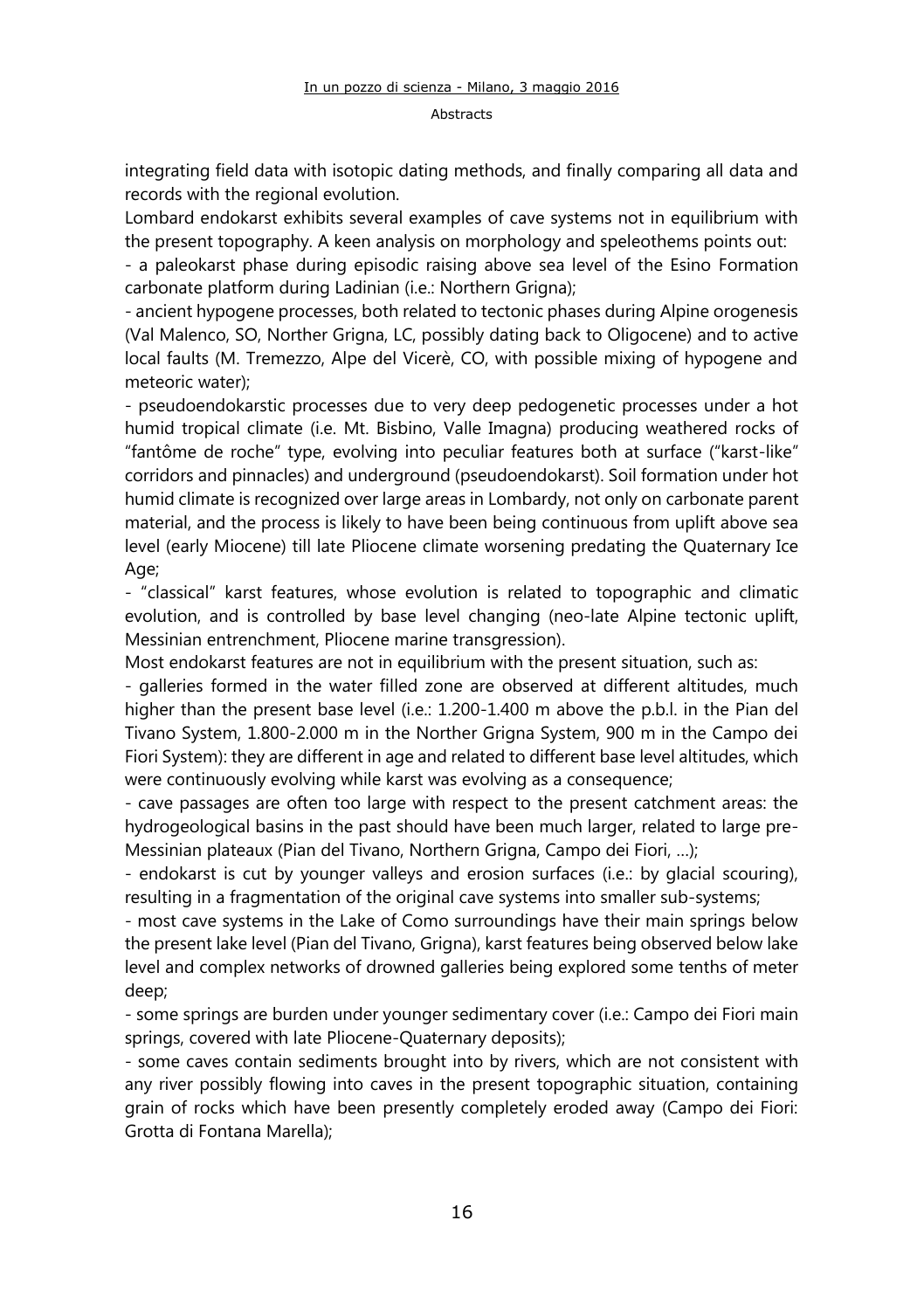- cave passages and speleothems are deformed by late-Alpine tectonics (early Pliocene, early Pleistocene (i.e.: Campo dei Fiori, M. Bisbino);

- speleothems radiometric dating often shows ages older than the method limit (350 ka) and even older than 1.5 Ma(234U/238U). Some deposits are engulfed into sediments related with climate changing and glacial advance, so they must predate. A recent cosmogenic isotope dating proved cave sediments to be 7,2-2,6 Ma years old.

Prof. Bini was a forerunner and a pioneer in this kind of scientific approach in Italy: the results of his over 30 years research, together with his collaborators and students, allowed to understand and retrace the main speleogenetic processes which created caves in Lombardy (mainly in the Southern Alps) and the main climatic and environmental changes that filled caves with speleothems: the correlation of endokarst history with the regional tectonic, paleogeographic, morphologic and paleoclimatic evolution allowed surface data to be enriched with very important points, especially as far as the most recent geological history (from Miocene on) is concerned.

Very important observations have been thus enlightened, for instance, on hypogene speleogenesis relation with tectonic setting during Alpine orogenesis, tectonic uplifting of the region, pre-Messinian topographic situation, valleys evolution, Messinian entrenchment and the origin and evolution of Southern Alps lakes, deep weathering processes in tropical climate, climatic changing turning environment conditions from biostasis to rexistasis, the role of glaciations in modeling both landscape and endokarst. These results have been obtained by the very good co-operation of Prof. Bini with Lombardy cavers, whom he helped a lot to train and to achieve a scientific "eye" on karst and caves.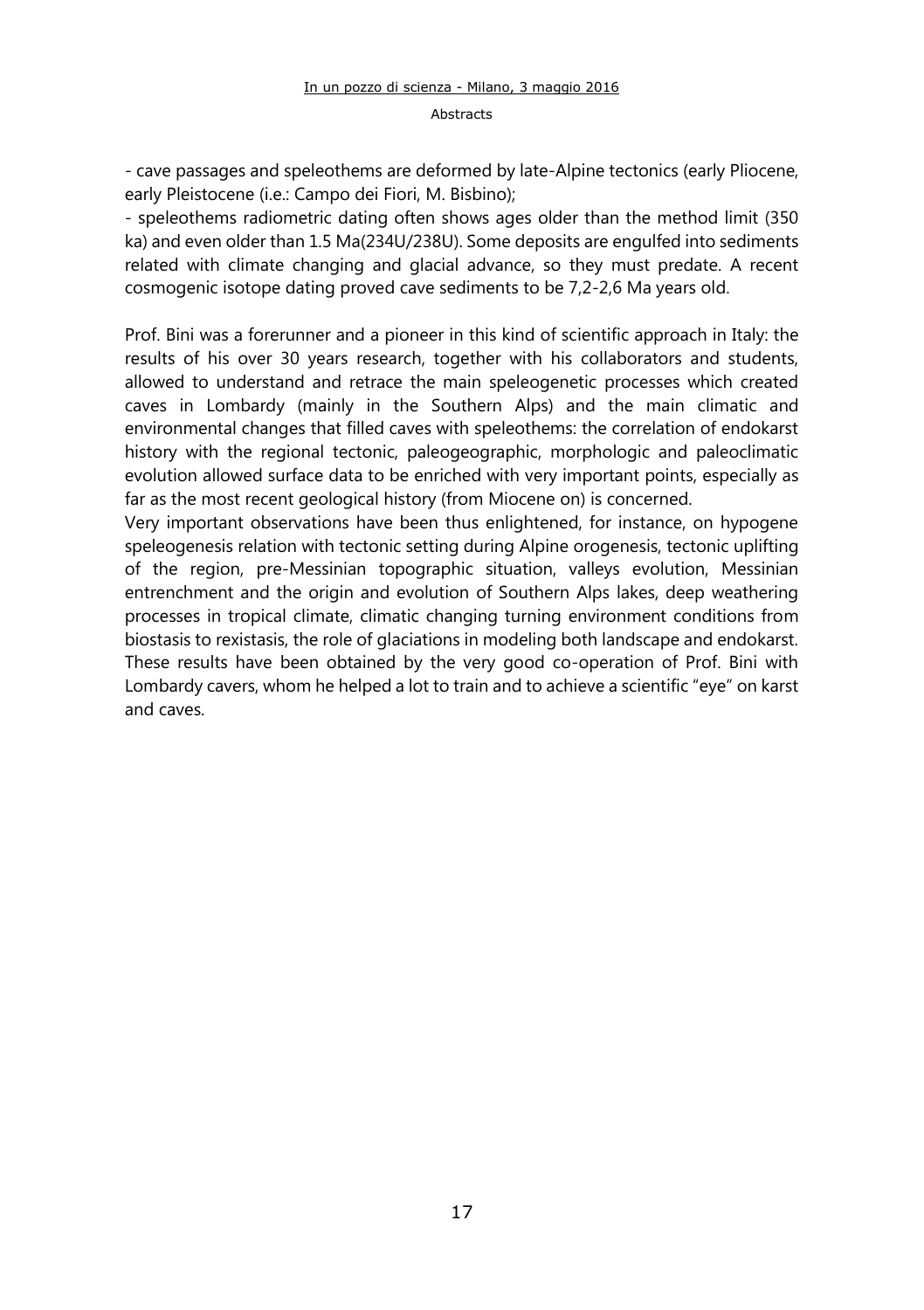Abstracts

## **IL RILIEVO DELLE GROTTE**

#### Andrea Maconi

Gruppo Grotte Milano CAI-SEM; Società Speleologica Italiana; Federazione Speleologica Lombarda, INGRIGNA!, via Amedeo d'Aosta, 5 – 20129 Milano[, andrea.maconi@fastwebnet.it](mailto:andrea.maconi@fastwebnet.it)

La speleologia, anche se spesso vista come un'attività fine a sé stessa e scorrelata dalla scienza, in realtà può essere praticata anche con uno spirito scientifico che permette la raccolta di dati non direttamente rilevabili dall'esterno.

Una delle attività principali della speleologia "scientifica" è l'effettuazione di misure che consentano la ricostruzione tridimensionale dell'andamento della grotta all'interno della montagna.

Gli strumenti utilizzati per l'effettuazione di misure sono piuttosto rudimentali rispetto a quelli attualmente utilizzati nella topografia esterna, ma devono garantire, oltre alla precisione delle letture, anche un peso ragionevole e robustezza nel confronto di urti. Nello stesso tempo, alcuni degli strumenti utilizzati in altri ambiti della topografia (esempio GPS) sono totalmente inutilizzabili nel sottosuolo.

Nell'ambito del rilievo di una grotta si inizia dunque con l'effettuazione di misure di distanza, di inclinazione e di orientamento rispetto al Nord dei diversi ambienti che costituiscono le cavità. Con tali misure, effettuate a partire da punti successivi, si ricostruisce dunque una poligonale. Attorno a quest'ultima viene poi rappresentato il rilievo vero e proprio della grotta, cioè il disegno che consente di descrivere elementi di dettaglio della cavità quali concrezioni, flussi d'acqua o d'aria etc.. Analogamente ai disegni tecnici, anche i rilievi delle grotte constano di piante e sezioni.

Questi dati consentono di capire l'andamento delle grotte all'interno della montagna e dunque di poter meglio comprendere ad esempio interrelazioni tra dissesti in superficie e presenza di vuoti sotterranei o ad esempio per studiare più nel dettaglio la circolazione idrica del sottosuolo e determinare meglio il bacino di alimentazione delle sorgenti.

Alfredo Bini è stato uno dei principali speleologi "scienziati" che hanno studiato importanti realtà del sottosuolo lombardo, come ad esempio la Grigna e il Pian del Tivano, che attualmente rappresentano due dei più complessi sistemi carsici d'Italia. È proprio grazie alla sua passione che sono stati raccolti tantissimi dati che sono serviti e serviranno ancora nel futuro per aumentare il grado di conoscenza del sottosuolo lombardo.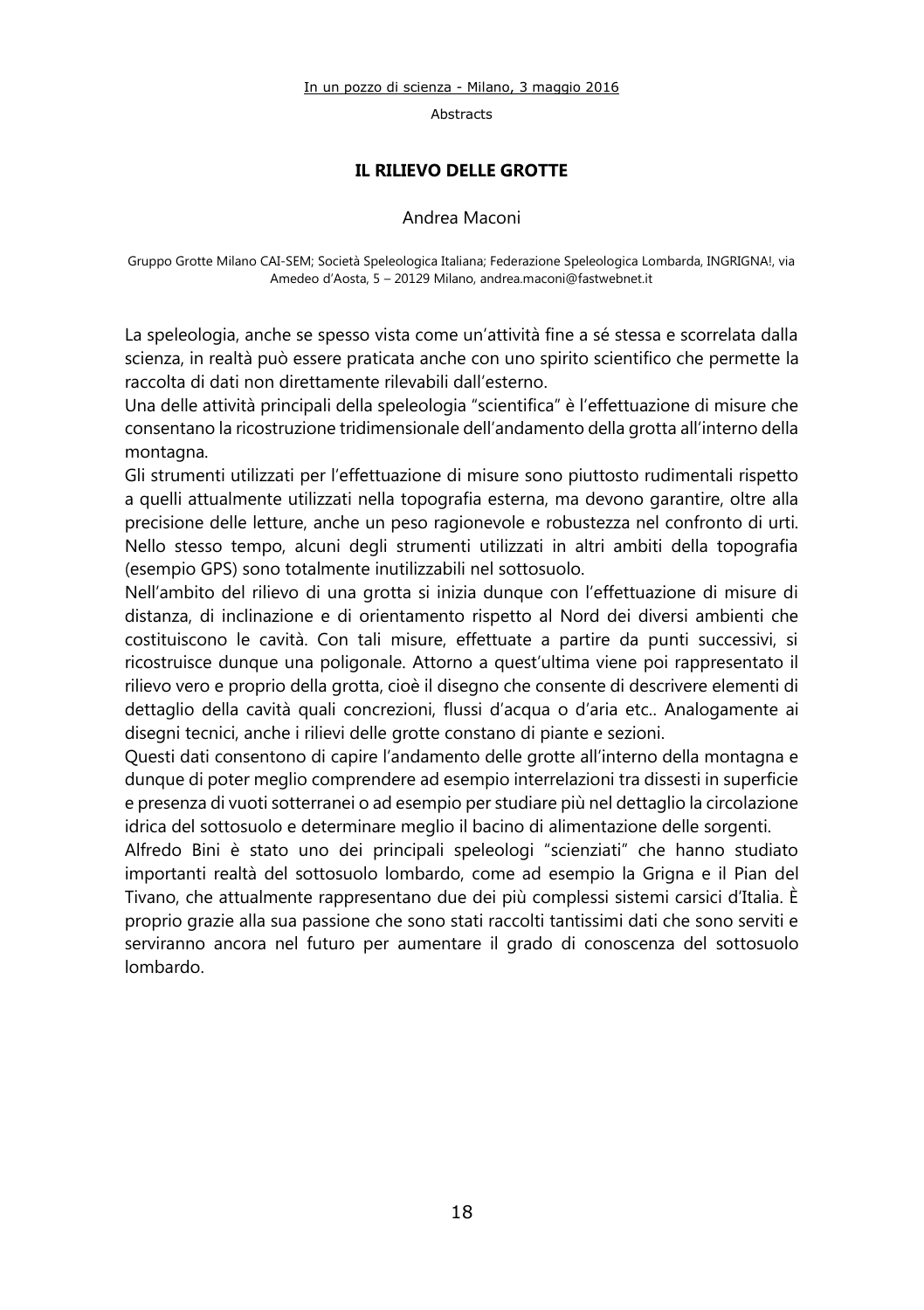## **BINI** *ET AL.* **2009: THE MAP OF THE LAST GLACIAL MAXIMUM IN THE SWISS ALPS AND THE SPECIAL SITUATION IN INSUBRIA.**

#### Christian Schlüchter

Istituto di Geologia. Università di Berna.

To commemorate the LGM map of Switzerland is, above all, to bring back and treasure memories of a friend: memories of Alfredo Bini. Without him the LGM map would never have been published. My contribution to the Symposium is nothing else but a thankyou to Alfredo. The LGM-map has produced insight into several new aspects of the glacier configuration in the Swiss Alps during the last glaciation: (1) the existence of ice domes and high plateaus (Engiadina, Surselva, Goms and Zermatt) related to Föhncontrolled precipitation; (2) a local ice cap in the High Jura; (3) a local small glacier system of the Napf and (4) a new configuration of the outlet glaciers from the inner alpine ice to the southern alpine foreland in Insubria. - Especially, the configuration of the insubrian glaciers is under debate and the question has to be answered how the "new geometry", as it is on the map, can be explained. With the build-up of the huge masses of ice in the centers of Föhn precipitation it is evident, that its immediate result is an important mass turnover through the southern valleys. The result are long, slim and fast moving glaciers which drained the southern part of the accumulation areas and of the ice domes. The apparent disharmony in glacier configuration in the northern and southern alpine forelands is, therefore, a direct consequence of the paleocirculation during the build-up phase of the LGM alpine ice. A similar situation with important precipitation and fast moving glaciers with corresponding mass turnover are the glaciers of the west coast of the South Island of New Zealand (e.g. Fox Glacier, Franz Josef Glacier)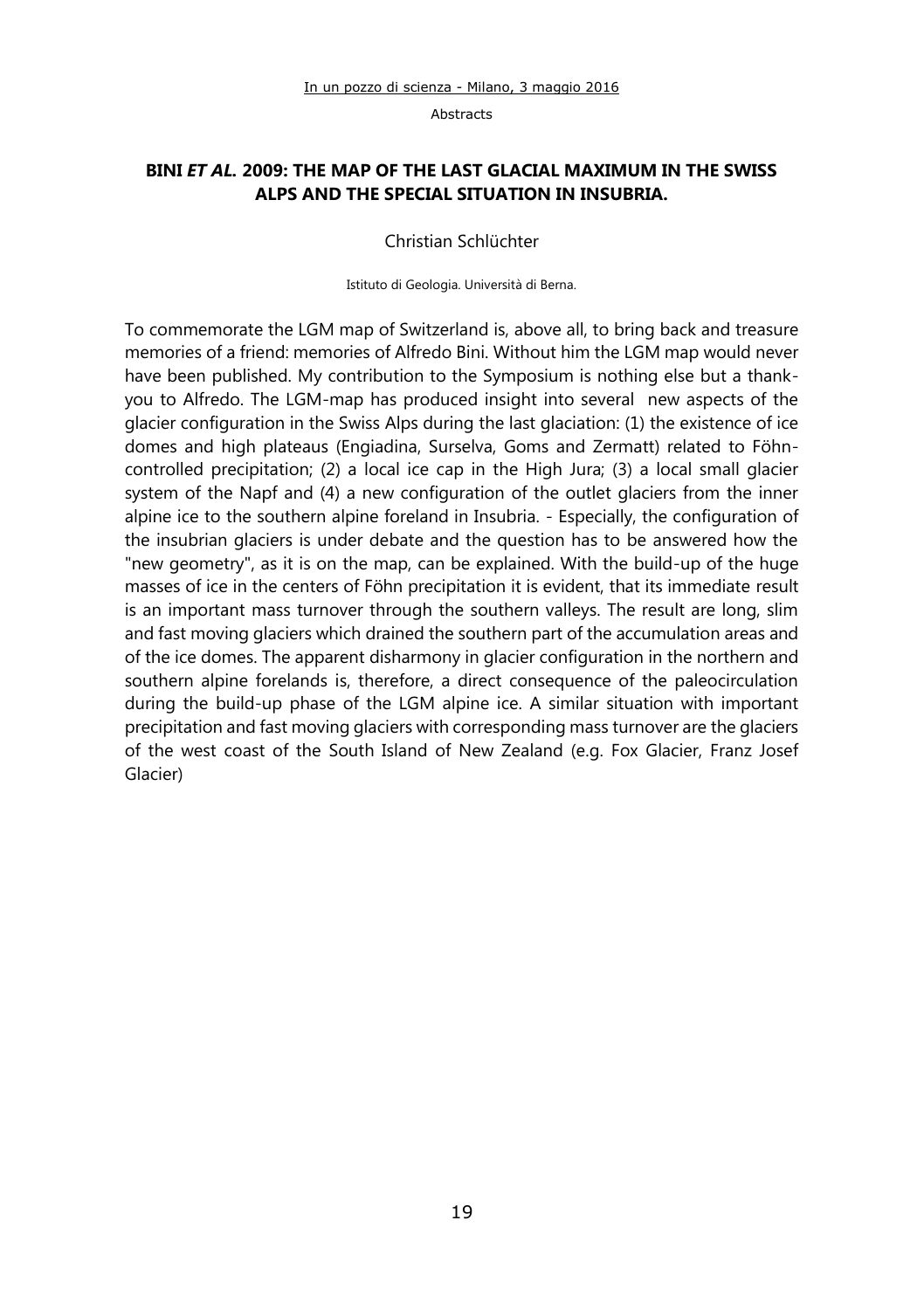#### **GEOLOGIA GLACIALE DELL'AREA DEL LAGO D'ORTA**

Valter Maggi

#### DISAT- UNIMIB, Piazza della Scienza 1, 2016 Milano

La morfogenesi glaciale della valle del Lago d'Orta è legata in particolare all'azione del Ghiacciaio della Val d'Ossola durante le fasi glaciali pleistoceniche. A differenza degli altri grandi laghi sudalpini, questo presenta un emissario che scorre verso nord, il fiume Strona, che confluisce nel Fiume Toce all'altezza di Gravellona Toce. In effetti, nella parte sud del lago è presente una soglia in roccia, posizionata a circa 70 m sopra il livello attuale (290 m slm).

La stratigrafia Quaternaria proposta prevede l'esistenza di 3 unità sintemiche, di cui una Olocenica e 2 del Pleistocene. La mancanza di datazioni non permette un'attribuzione cronostratigrafica sicura, ma è stato possibile definire una cronologia relativa, anche se ancora con definizioni locali. L'unità più recente, ascrivibile al Sintema del Po presenta sedimenti fluviali, lacustri e di versante di origine postglaciale olocenici e sono distribuiti prevalentemente negli impluvi sul fondo e sulle sponde del lago e vanno a costituire i conoidi alluvionali/delta conoidi allo sbocco delle valli che entrano nel lago. L'Unità di Gozzano (Pleistocene Superiore), raccoglie i depositi glaciali, fluviali/fluvioglaciali, lacustri/glaciolacustri e di versante legati all'Ultimo Massimo Glaciale e successivo ritiro. Questi depositi potrebbero essere inseriti nel Sistema di Cantù, anche e a tutt'ora non è stata evidenziata nessuna continuità con i depositi del vicino Lago Maggiore, dove la stratigrafia presenta una formalizzazione più avanzata. Questa unità presenta una serie di cordoni morenici e di terrazzi glaciali localizzati sui versanti del lago, alcuni depositi lacustri e delle piane fluvioglaciali. La complessa topografia della zona permette ricostruzioni attendibili solamente nella zona frontale tra Gozzano e San Maurizio d'Opaglio, dove i cordoni delle UMG e delle prime fasi di ritiro sono ben visibili. Nella parte settentrionale del Lago si osservano cordono morenici a circa 800 m di quota, che scendono fino a circa 360 m nella zona frontale di Gozzano. La presenza di alcuni depositi di conoide alluvionale lungo le sponde posizionati tra i 360 ed i 400 m di quota, oltre alla soglia presente a sud presso Gozzano, permette di ipotizzare, durante le fasi di ritiro del ghiacciaio, un livello del lago circa 70 m più alto di quello attuale, almeno fino a che il ghiacciaio non abbia superato la soglia di Gravellona Toce. A partire dal'UMG fino a tutta la fase di high stand del lago hanno funzionato una serie di scaricatori glaciali/piane fluvioglaciali che hanno costruito la zona pianeggiante a partire da San Maurizio d'Opalio/Gozzano in direzione di Borgomanero.

Il Supersintema di Bolzano Novarese, Pleistocene medio, presenta depositi glaciali, lacustri, fluviali/fluvioglaciali ed eolici che presentano una forte alterazione, posizionati all'esterno del Sintema di Gozzano. Il cordone morenico della Malpensata ad est di Gozzano presenta sulla superficie una copertura di materiale fine, prevalentemente silt, di probabile origine loessica, come anche sulla cresta della Cascina Zenchi a 400 m di quota. Tra Pagno e Bugnate, sono presenti dei cordoni morenici che hanno creato un possibile sbarramento con depositi lacustri (oggi fortemente antropizzati).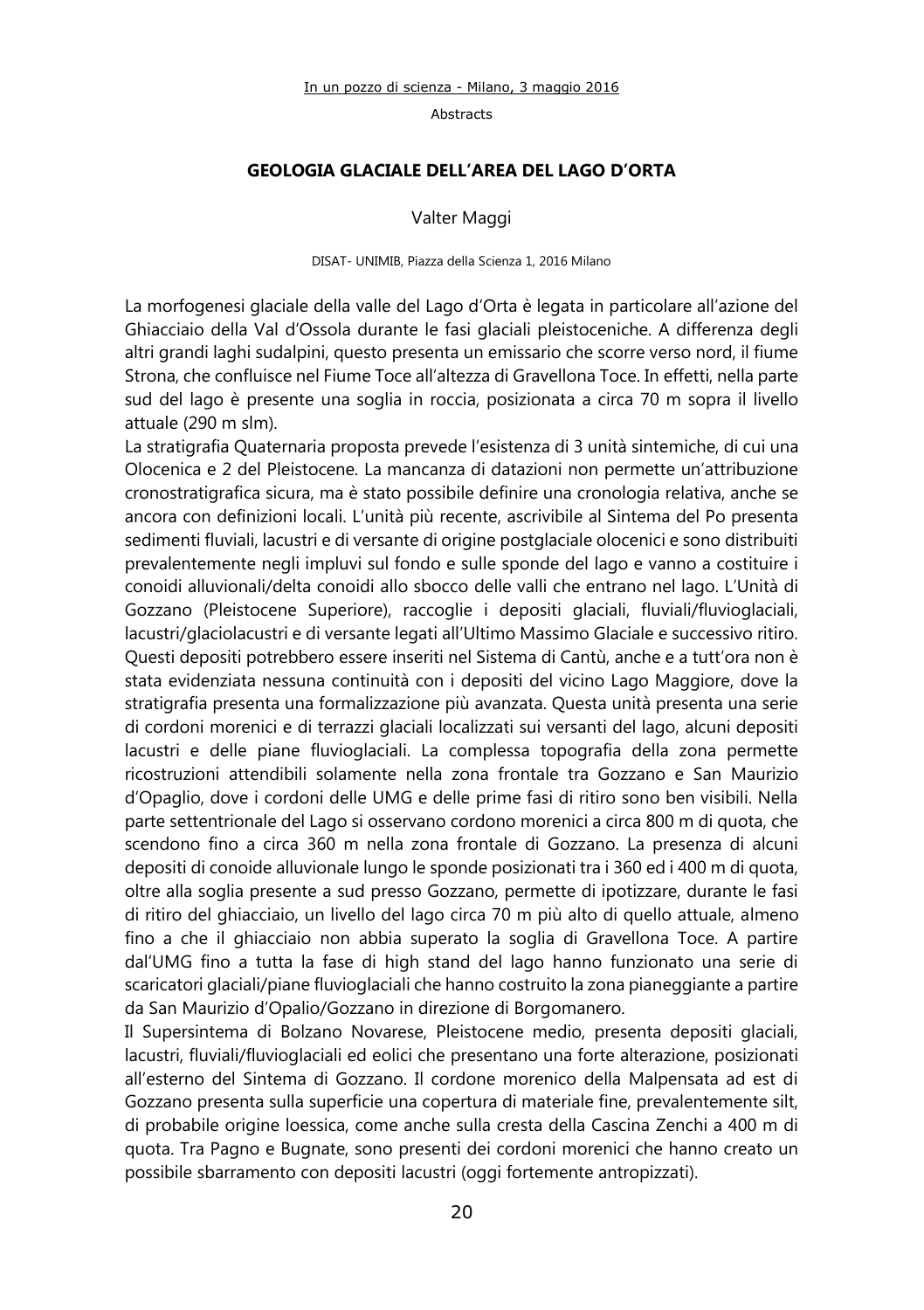#### Abstracts

La presenza di materiale glaciale sparso, con massi erratici lungo il versante del Monte Rello a oltre 500 m di quota suggerirebbe un'altra unità con rango di Supersintema, ma le scarse evidenze non permettono nessuna considerazione stratigrafica se non una posizione più elevata del ghiacciai del Lago d'Orta.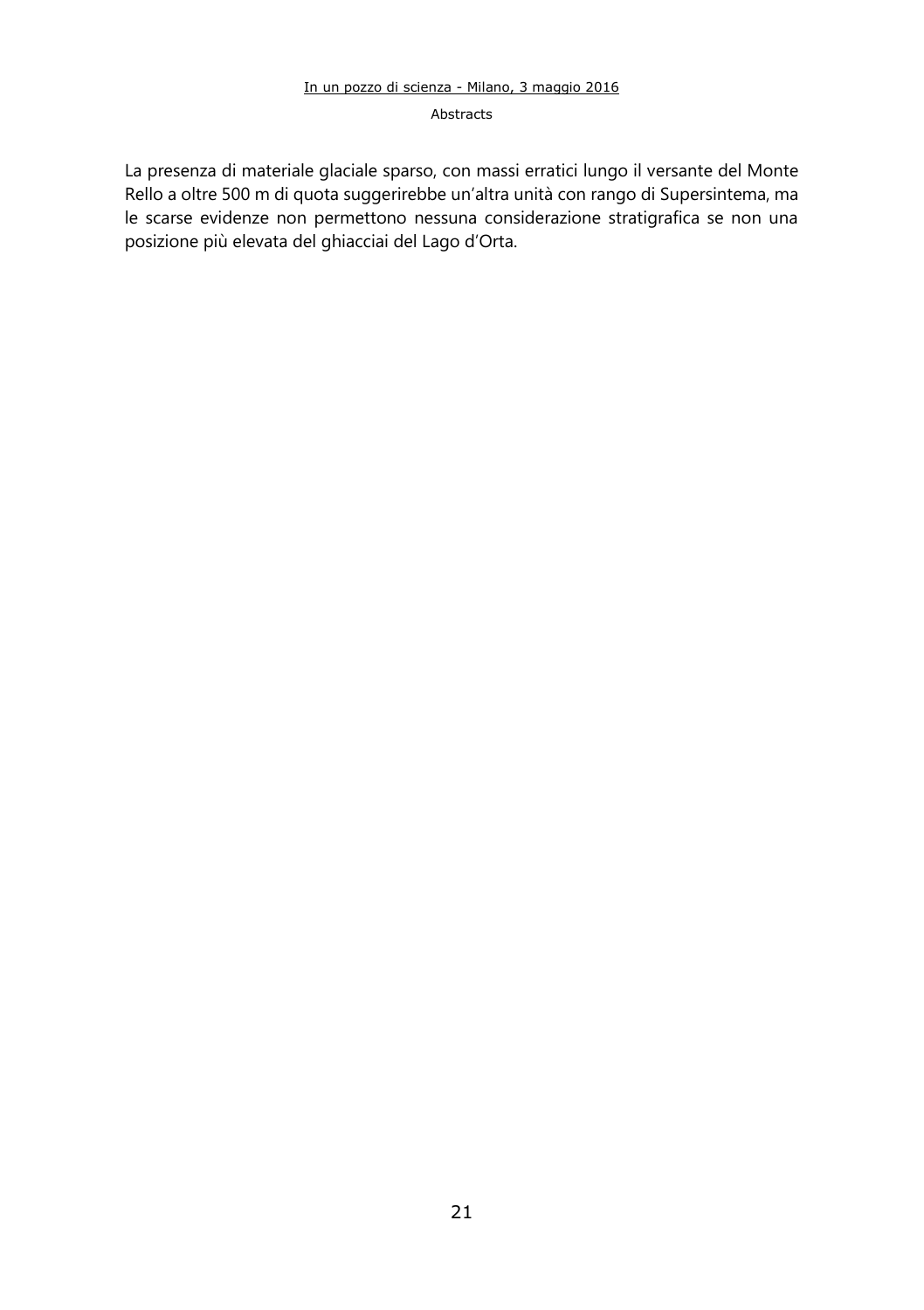## **RAPPORTI TRA MORFOLOGIE E STRUTTURE NELLA GENESI DEI CIRCHI GLACIALI TRA IL PASSO SAN MARCO E IL PIZZO DEI TRE SIGNORI (ALPI OROBIE OCCIDENTALI)**

Alice Ghiselli<sup>1</sup>, Alfredo Bini

<sup>1</sup>geol. Alice Ghiselli – alice.ghiselli@gmail.com

Osservando l'andamento delle creste in zone di alta montagna, alla testata delle valli, ci si accorge della frequente presenza di forme arrotondate che delimitano depressioni dal fondo circa pianeggiante. Queste forme sono chiamate "circhi glaciali" in quanto la loro origine è sempre stata considerata strettamente legata all'attività dei ghiacciai. A partire dalla seconda metà del diciannovesimo secolo, vari autori hanno elaborato diverse ipotesi nel tentativo di spiegare la genesi e l'evoluzione dei circhi. Pur attribuendo diversa importanza ai vari processi, la maggior parte delle teorie riconosce nel movimento dei ghiacciai l'azione principale.

Questo lavoro è un tentativo di capire se e come le strutture preesistenti all'azione glaciale controllino la genesi e l'evoluzione di tali morfologie. A tale scopo si è scelta una zona delle Orobie Occidentali, appartenente al crinale che divide il versante valtellinese da quello brembano, compresa tra il Passo San Marco e il Pizzo dei Tre Signori, nella quale sono state analizzate dodici aree occupate da circhi al fine di definire in dettaglio il rapporto tra le forme e le strutture sia alla macroscala che alla mesoscala. Oltre al rilievo geologico e geomorfologico di dettaglio è stata condotta un'analisi dei dati strutturali che ha portato alla definizione di sei fasi deformative: tre pre-alpine e tre alpine.

L'elaborazione dei dati strutturali e geomorfologici di terreno, unita a valutazioni qualitative sull'effettiva azione dei ghiacciai, permettono di identificare una stretta relazione tra le strutture e le morfologie dei circhi. Grazie a tali considerazioni, è possibile elaborare un modello di genesi per questi circhi. Le depressioni sono state inizialmente prodotte dai processi tettonici, agenti durante l'orogenesi alpina, e, in seguito, accentuate dall'erosione delle acque e dalla dinamica di versante. Successivamente tali depressioni hanno pemesso la formazione dei ghiacciai di circo. Questi ultimi hanno esercitato, poi, una semplice azione di raccolta e sgombero del detrito precedentemente prodotto. Dopo l'ultima fase glaciale l'unico fenomeno attivo è la dinamica di versante che, direttamente controllata dalle strutture preesistenti, ha contribuito a modellare le aree di circo così come oggi le vediamo.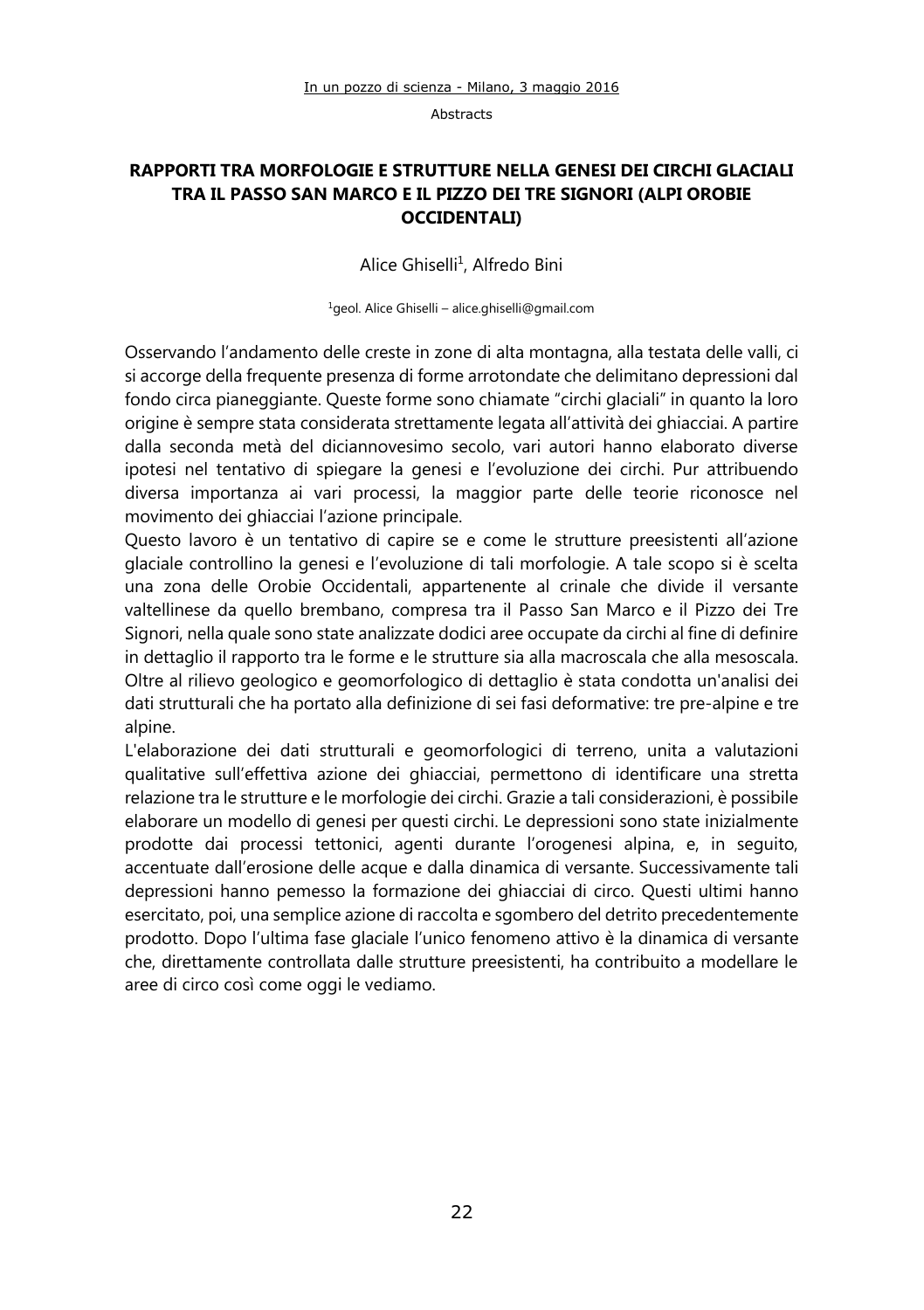## **EVOLUZIONE OLOCENICA DELL'ALPE VEGLIA (VCO) NEL CONTESTO DELLE ALPI CENTRALI**

Ivo Rigamonti e Alessandro Uggeri

Idrogea servizi – Varese

L'Alpe Veglia si trova in Val d'Ossola, provincia VCO, Alpi Centrali. Si tratta di una piana montana, sviluppata a circa 1900 m di quota, circondata da montagne con massima elevazione raggiunta dal M.Leone (3552 m). La piana è stata interessata da popolamento preistorico, ritenuto principalmente di età mesolitica.

Essa è stata oggetto di uno studio multidisciplinare che si è articolato nelle seguenti attività:

- raccolta ed analisi delle stratigrafie di una decina di sondaggi profondi (fino ad un centinaio di metri) eseguite in passato da ENEL

- esecuzione di 1 sondaggio a carotaggio continuo spinto fino a 110 m e di 20 microsondaggi.

- esecuzione di 2 sezioni sismiche profonde

L'indagine geofisica rivela che al di sotto della piana del Veglia il substrato forma una depressione, con una profondità massima di 120 m, d'origine tettonica (Veglia Fault Zone). Nella depressione si accumulano circa 40 m di depositi glaciali s.l. di presunta età tardo Pleistocenica. Il limite superiore dell'unità è irregolare, con tratti sommitali da subpianeggianti a convessi e approfondimenti che ricalcano l'andamento della rete idrografica attuale. All'aggradazione segue una marcata fase erosionale, che incide la piana per almeno 40 m, marcata da un sottile livello di ghiaie.

Seguono depositi lacustri siltosi, sabbiosi e, in subordine, argillosi, da laminati a massivi. Sedimentologia e palinologia indicano che la deposizione è avvenuta in una fase di forte arretramento delle fronti glaciali, in un contesto vegetazionale di foresta aperta in via di affermazione: si verifica una colonizzazione delle sponde, dapprima da parte di piante pioniere (Betula, Larix) e quindi di Pino Cembro, in foreste aperte.

Il passaggio estremamente rapido da sedimentazione fluviale a lacustre suggerisce la messa in posto istantanea di uno sbarramento, legato a dissesti di versante che hanno interessato il fianco destro (occidentale) dell'attuale forra del T. Cairasca, dove è ancora possibile osservare gradoni in roccia ribassati e tracce di distacchi in parete.

Ai depositi lacustri seguono sabbie fini prevalenti espressione di una fase d'instabilità geomorfica, che smantella depositi e suoli formatisi in una precedente fase di biostasia e innesca una nuova fase di aggradazione. Il cambiamento nel regime deposizionale è confermato dal passaggio a ghiaie grossolane, che determinano l'edificazione subaerea del conoide di Cianciavero. Si ritiene che l'edificazione del conoide sia terminata attorno

a 5000 anni cal BP: la superficie del conoide si raccorda morfologicamente con la piana principale del Veglia, che ha fornito un'età, in prossimità della superficie, di 5282 - 4867 anni cal BP.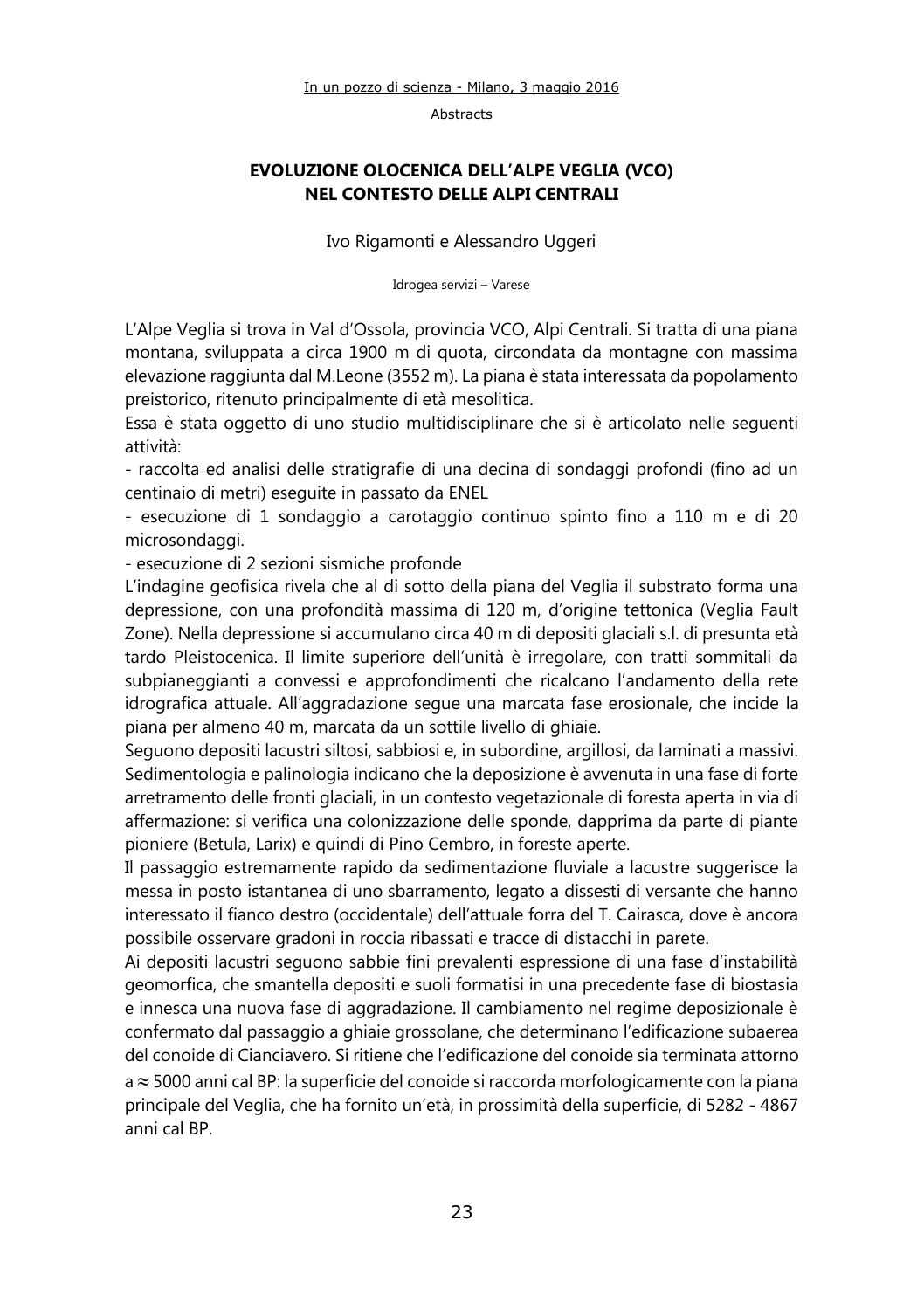A partire da circa il 5000 cal BP la piana è soggetta ad un trend degradazionale, con decisa prevalenza dell'erosione sull'aggradazione ed evolve per cicli fluviali d'incisione - aggradazione, che, attraverso un progressivo abbassamento del livello locale di base, porteranno alla configurazione morfologica attuale. Integrando i dati raccolti si può ricavare il seguente quadro:

- a circa 5000 anni B.P. ha inizio il successivo ciclo fluviale nella Piana del Veglia, con l'incisione dei depositi della superficie principale.

- segue una fase di deposizione, che si conclude intorno al 3300 cal BP, espressa dalla formazione della superficie II della Piana. Nello stesso periodo (circa 3.000 B.P.), in prossimità del limite Subboreale/Subatlantico, si chiude anche una fase di instabilità dei versanti espressa da depositi colluviali.

- il successivo evento è una fase di biostasia generalizzata, che porta alla formazione di torbe, nel periodo imperiale romano (55 BC - 350 AD). I dati palinologici indicano condizioni climatiche calde, testimoniate dall'innalzamento dei piani forestali, (comparsa di pollini di Abies alba e aumento delle concentrazioni polliniche di piante arboree).

- segue quindi una nuova fase deposizionale che mostra segni di rallentamento e stasi a partire dal periodo alto medioevale (465-770 AD), per terminare all'incirca nel 1100 AD. I dati palinologici (diminuzione del rapporto AP/NAP e delle concentrazioni) registrano una progressiva diminuzione della foresta a vantaggio della prateria alpina.

- segue, nel basso medioevo, a partire dal 1100 AD circa (*Optimum* climatico medioevale) una fase nuovamente caratterizzata dalla prevalenza di condizioni di stasi e stabilità geomorfica, in cui si registra la maggiore frequenza di torbe. Dal punto di vista palinologico, a partire dall'anno 1000 circa aumentano e diventano diffusi (fino ai tempi attuali) i pollini di piante indicatrici di pascolo e alpeggio.

- gli ultimi episodi deposizionali significativi sono riconducibili alla PEG (1400 - 1850 AD circa), nel corso della quale e sino alla fine del 1800 tutti gli apparati glaciali avanzano, dando origine ad apparati morenici frontale. Sotto il profilo palinologico la PEG è registrata dalla diminuzione del rapporto AP/NAP e dall'abbassamento dei piani vegetazionali. Nel complesso la PEG, nonostante sia riconosciuta a livello globale come l'evento climatico freddo più notevole dell'intero Olocene, ha una scarsa rilevanza dal punto di vista morfo-deposizionale, al di fuori delle aree di diretta influenza dei ghiacciai.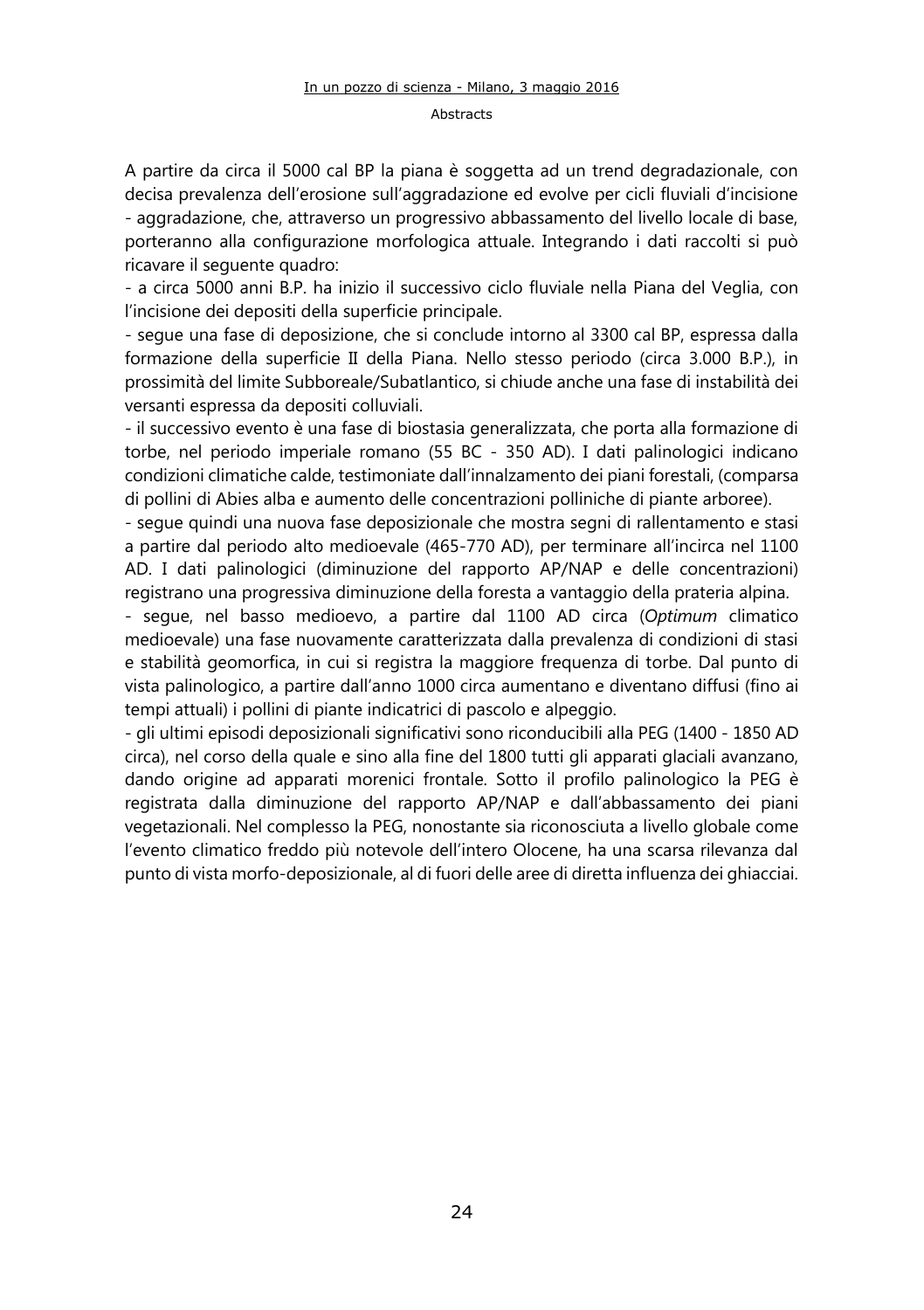### **LE GROTTE GHIACCIAIE: UN ARCHIVIO DI INFORMAZIONI**

#### Stefano Turri

CGA Consulenze Geologiche Ambientali, Morbio Inferiore (CH)[, stefano.turri@geoamb.ch](mailto:stefano.turri@geoamb.ch)

I depositi di ghiaccio ipogeo hanno un grosso potenziale per la conservazione di informazioni climatiche del passato.

Lo studio delle carote di ghiaccio permette di acquisire parametri circa la composizione dell'atmosfera in periodi remoti, caratterizzando parte della storia del clima.

I depositi di ghiaccio sotterraneo rendono le grotte ghiacciaie un interessante e affascinante campo di studio per geologi, climatologi, fisici e biologi.

I problemi che si incontrano nello studio dei depositi di ghiaccio sotterranei sono spesso diversi da quelli che si incontrano nella "glaciologia classica".

Per studiare questi preziosi archivi devono essere messi in relazione dati epigei e ipogei di varia natura; solo dopo aver capito le interazioni tra i due ambienti è possibile effettuare interpretazioni di carattere paleoambientale.

Il piccolo gruppo di ricerca "speleoglacio", che Alfredo Bini ha costituito nel 1999, è nato proprio con l'intento di conoscere, con un approccio metodologico multidisciplinare, i fenomeni che interessano queste grotte, per poter interpretare le informazioni prodotte dallo studio di questo tipo di ghiaccio.

Una sfida quella di Alfredo lanciata anche in ambito internazionale, caldeggiando e favorendo la realizzazione dei tanti workshop dedicati allo studio dei numerosi aspetti del ghiaccio ipogeo.

Dal 2004 IWIC (International Workshop on Ice Cave) è arrivato quest'anno alla sua settima edizione (Postojna, Slovenia, 16-22 maggio 2016) dopo essere stato organizzato in Romania, Repubblica Slovacca, Russia, Austria, Italia e in Idaho USA, offrendo sempre la possibilità di incontro, scambio e nascita di collaborazioni internazionali.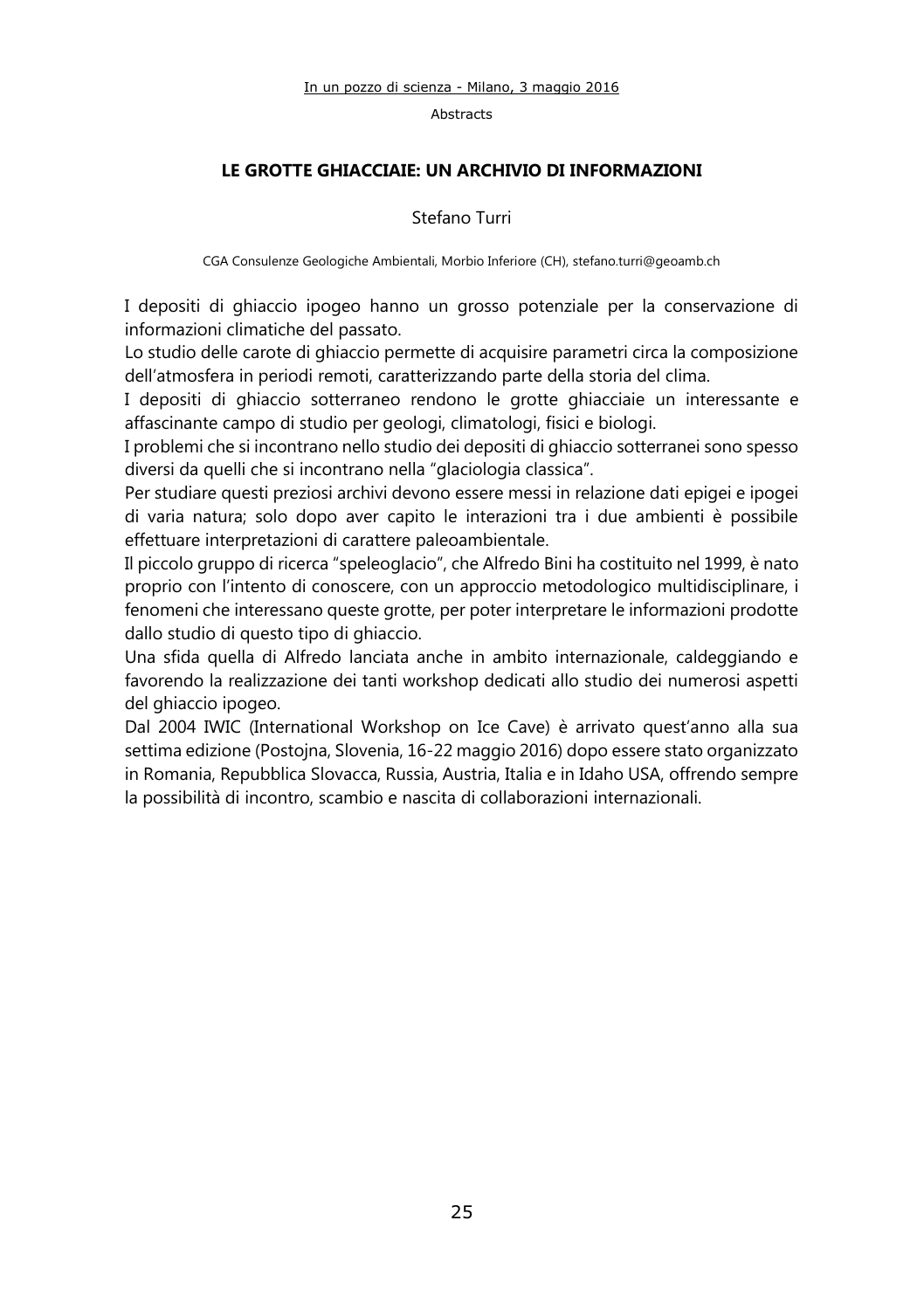## **LA QUESTIONE DELL'APPARATO MORENICO DEL GARDA ALLA LUCE DELLE RECENTI RICERCHE SUL TORRION DELLA VAL SORDA**

#### Mauro Cremaschi, Andrea Zerboni

Dipartimento di Scienze della Terra "A. Desio", Università degli Studi di Milano

L'apparato morenico del Lago di Garda è certamente una delle evidenze più vistosa e meglio conservata dell'Età Glaciale al margine meridionale delle Alpi. Per tale ragione su di esso si concentrò l'attenzione di molti studiosi, italiani e stranieri, già a partire dalla seconda metà del XIX secolo. In particolare, circa l'età del sistema, si contrapposero l'opinione di Penck e Brückner e quella di Venzo circa la posizione delle morene riferibile all'Ultimo Massimo Glaciale.

La successione stratigrafica della Val Sorda che si trova margine occidentale di Monte Moscal (Garda orientale), già nota anch'essa alla letteratura del XIX secolo, ha oggi un ruolo particolare per dirimere la questione e per offrire un quadro per certi aspetti innovativo dell'evoluzione quaternaria dell'area.

La serie comprende una spessa coltre di loess racchiusa fra due coltri di depositi glaciali e fluvioglaciali. Un articolato programma di datazioni radiometriche (radiocarbonio, OSL e IRSL) è stato intrapreso ed è ancora in corso. Sulla base di queste datazioni, che sono in accordo con quanto osservato presso altre serie stratigrafiche dell'area quale quella della grotta di Fumane, la serie loessica risulta depositata fra i MIS 4 e 2; pertanto la il deposito glaciale superiore risale a questa età. Poiché questo deposito è parte della morena più esterna dell'apparato gardesano, tale età (il MIS 2) dovrebbe estendersi a gran parte di essa. Lo studio micromorfologico della sequenza, che è stato condotto in parallelo alle recenti indagini geocronologiche, permette di precisare i processi intervenuti nell'arco cronologico della sua deposizione.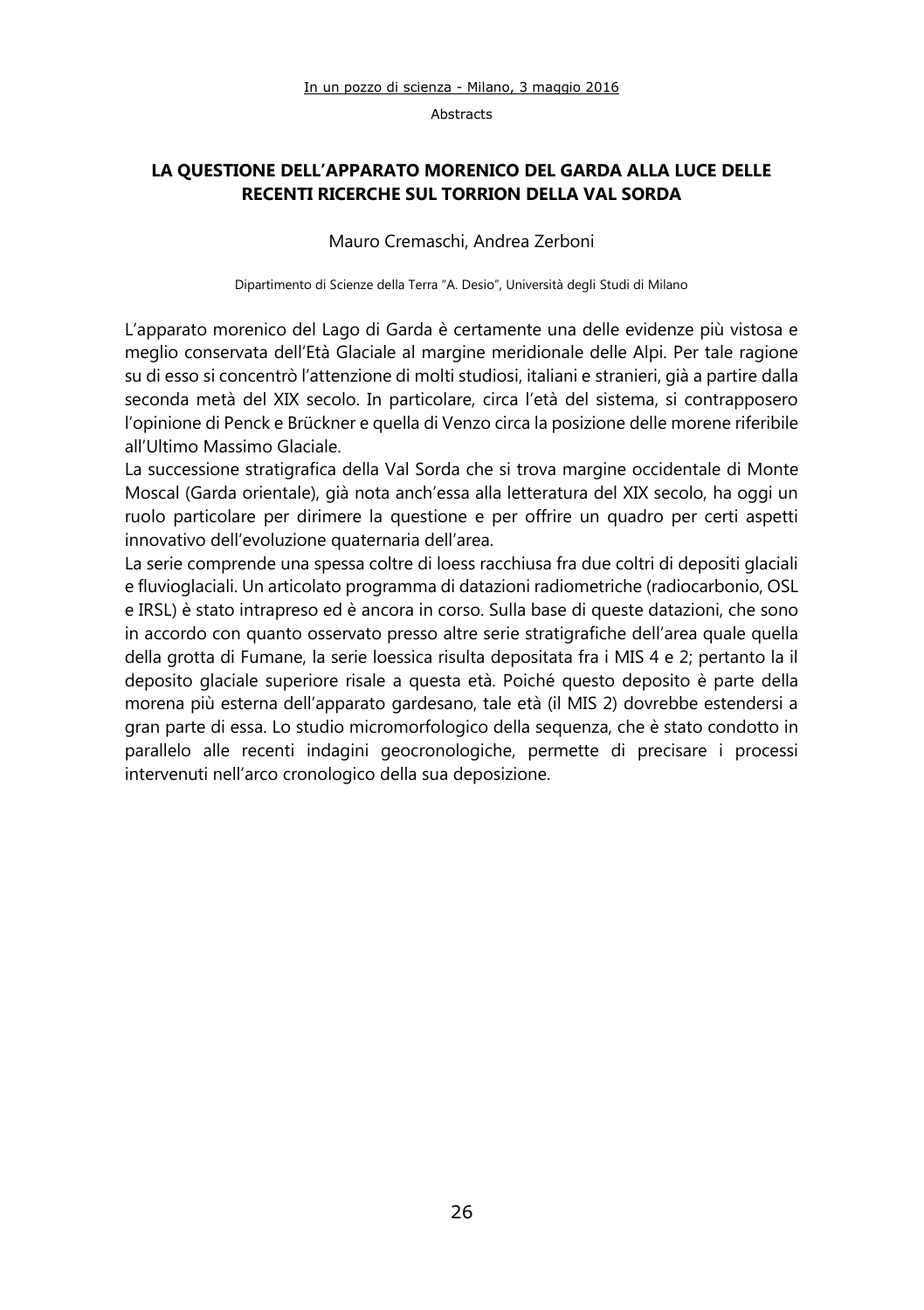## **UNITÀ GEOLOGICHE E INTERPRETAZIONE DI UN PAESAGGIO COMPLESSO: L'EVOLUZIONE DELLA VALSASSINA A PARTIRE DAL MIOCENE**

Luisa Zuccoli Bini

Via delle Erbe, 1 - 23826 Mandello del Lario (LC) IT, zuccoli.luisa@gmail.com

La Valsassina è la valle che borda sul lato orientale il gruppo delle Grigne e ha un decorso del tutto siongolare nel contesto delle Prealpi. È percorsa dal fiume Pioverna che scorre verso N, a differenza degli altri fiumi delle prealpi meridionali. Si raccorda al Lago di Como da due lati: l'Orrido di Bellano (percorso dal Pioverna) a settentrione e la parte di Valsassina non percorsa dal Pioverna, ma dal Gerenzone a meridione. Nella zona di Balisio è una valle morta, non percorsa da alcun fiume.

La sua morfologia attuale si spiega con la sua storia più che con una genesi specifica. Per narrare questa storia è necessario partire all'analisi delle unità geologiche neogenico-quaternarie presenti nella valle e procedere considerando uno ad uno i vincoli logici che queste unità impongono. Si arriva così a una ricostruzione della sequenza delle numerose fasi di scavo e riempimento della valle, con l'evidenza di almeno tre fasi di movimento tettonico a partire dal Gelasiano, mentre il drenaggio era sempre rivolto a meridione, per poi passare alla deviazione verso N del Pioverna nel Pleistocene medio.

Lo studio delle unità stratigrafiche è quindi il metodo che consente di oltrepassare la questione generica dell'origine della valle, per arrivare alla lettura della morfologia come sintesi attuale della storia geologica del territorio. La Valsassina non è, infatti, in sé, né una valle di origine fluviale, né una valle di origine glaciale, né una valle di origine tettonica, ma è certamente una valle: senza una unica origine, ma con una sua storia.

Valsassina is a valley on eastern side of Grigna mountain which has a unique development in Prealps context. Pioverna river flows in the valley northward contrary to all the rivers in southern Prealps. The valley reaches Como lake in two different points: the Pioverna river flows to the North into the lake in correspondence of the Orrido di Bellano canyon, but this valley joins the lake also to the South. The second southern part of the valley isn't run by Pioverna river, but is the Gerenzone stream valley. In the middle part of the valley, near Balisio, it is a dry valley.

The present morphology of this valley can be explained by his history rather than a specific origin. In order to tell this history it is important the anlysis of neogenicquaternary geologic units considering, step by step, the constraints fixed by the unit features. This method leads to a sequence of several episodes of digging and filling of the valley and to, at least, three tectonic phases from Gelasian age, while Pioverna river flowed southward, before its change of direction to the North in the middle Pleistocene. The study of stratigraphic units is therefore the method that allows to cross the threshold of the generic issue of the origin the valley toward the interpretation of present morphology as a summary of the geological history of the area. Indeed the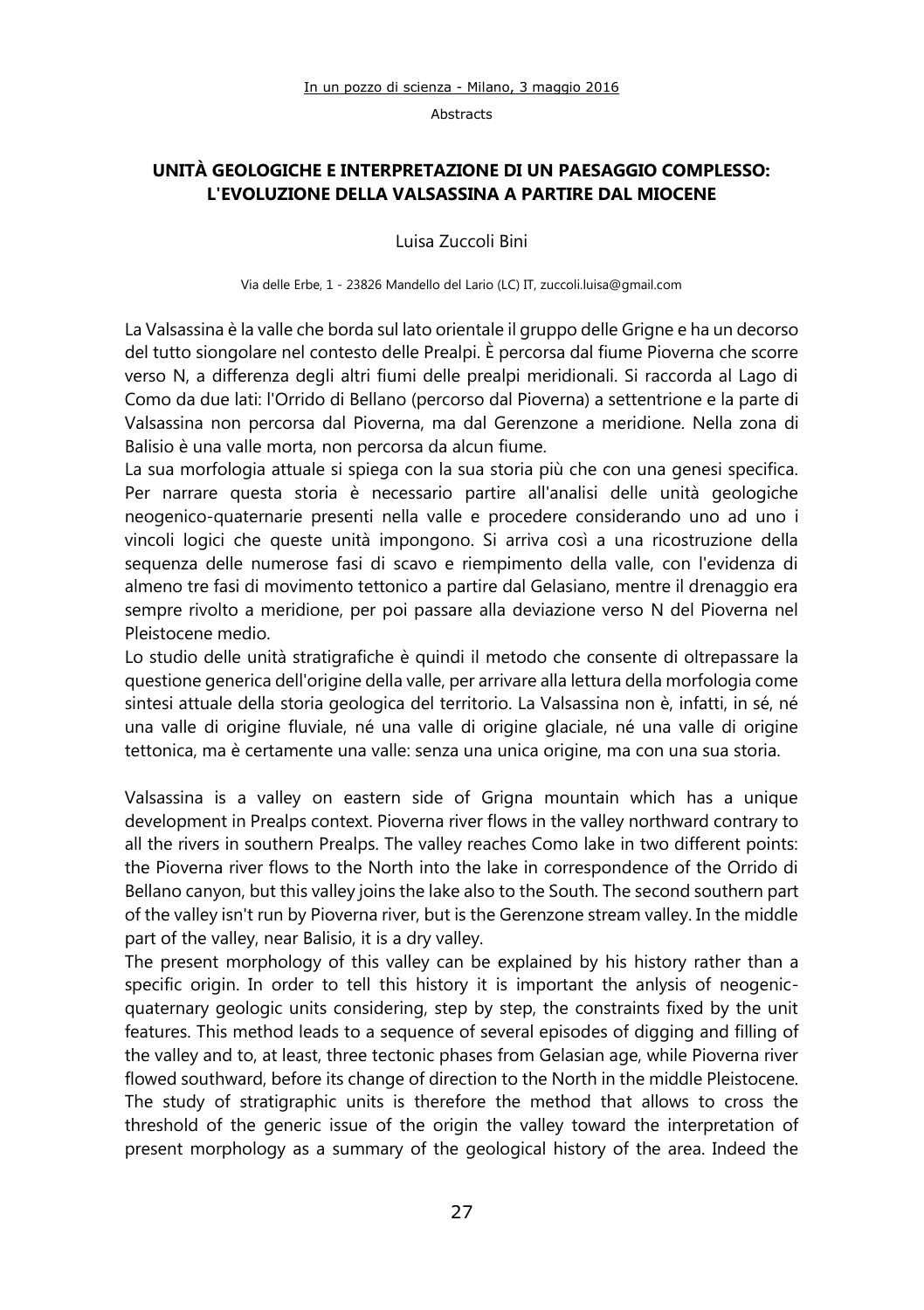#### Abstracts

Valsassina isn't, in itself, neither a fluvial valley, nor a galcial valley, nor a tectonic valley, but it is certainly a valley: it has a heritage, not an origin.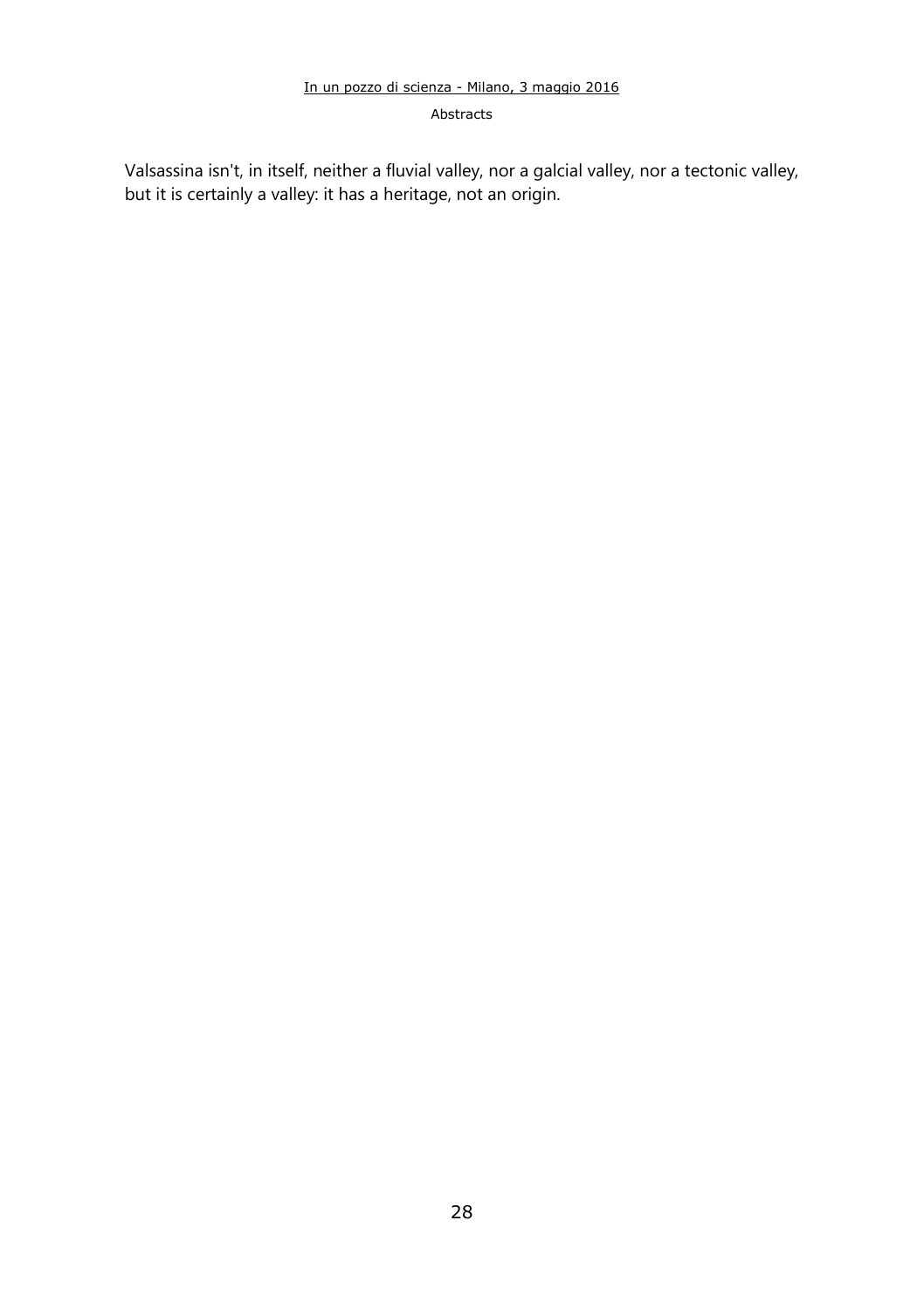## **IL RUOLO DELLA GEOLOGIA DEL QUATERNARIO NEL PROGETTO CARG LOMBARDIA**

#### Andrea Piccin e Marina Credali

Regione Lombardia, DG Territorio, Urbanistica e Difesa del suolo

La geologia del Quaternario ha avuto un ruolo importante nel Progetto di Cartografia Geologica di Regione Lombardia, fin dalla sua impostazione, alla metà degli anni '90. La Commissione per la stratigrafia del Progetto CARG, istituita nel 1995 presso il Servizio Geologico Nazionale (c.d. Commissione Pasquaré) aveva già rimarcato la necessità di approcciare il rilevamento dei depositi neogenico-quaternari nei nuovi fogli geologici alla scala 1:50.000 con un maggiore approfondimento e dettaglio e si era lungamente impegnata nell'identificare il tipo di unità stratigrafiche più idonee a rappresentarli; le prime esperienze di cartografia geologica, condotte dalla Regione Emilia-Romagna in modo omogeneo su un vasto areale, hanno contribuito a verificare la reale applicabilità delle unità definite in base alle caratteristiche delle loro superfici limite nel contesto geologico italiano, utilizzando dapprima le allounità e poi le unità a limiti inconformi (UBSU).

È stato tuttavia il rilevamento dei Fogli alpini, dominati dai depositi di origine glaciale, a mettere in evidenza l'importanza e la complessità di questo approccio, che aveva come fine principale il dare pari dignità a quelle che, in precedenza, erano definite genericamente come "coperture", spesso risolte in poche unità litologiche con una sommaria organizzazione stratigrafica basata su vecchi modelli, rispetto al c.d. "substrato roccioso" che, fino ad allora, costituiva più del 90% della legenda di una carta geologica.

La scuola milanese guidata da Alfredo Bini e quella torinese da Franco Carraro, a cui si è più tardi aggiunta quella padovana con Castiglioni e Pellegrini, avevano iniziato ad affrontare il rilevamento delle valli alpine e degli anfiteatri glaciali utilizzando e sperimentando il nuovo approccio "stratigrafico": particolare significato in Lombardia ha avuto il rilevamento e la redazione della Carta Geologica 1:50.000 della Provincia di Bergamo, realizzata tra il 1994 e il 1996 (anche se pubblicata solo nel 2000), con una particolare attenzione proprio ai depositi neogenico-quaternari.

È in questo contesto che nel 1996 prende avvio in Regione Lombardia il Progetto CARG: esso riguarda inizialmente 10 fogli alla scala 1:50.000 (ciascuno con circa 600 kmq di territorio da rilevare alla scala 1:10.000), con un'impostazione organizzativa che prevede la costituzione di un "ufficio speciale" con 10 funzionari geologi, appositamente assunti con un concorso dedicato alla cartografia geologica, tre dei quali dedicati al rilevamento delle successioni quaternarie; la direzione di rilevamento e il coordinamento scientifico sono affidati in Convenzione all'Università di Milano (per 7 fogli), all'Università di Pavia (1 foglio) e al CNR-IDPA di Milano (2 fogli). Ogni foglio ha un proprio Direttore di Rilevamento, mentre i Coordinatori Scientifici sono tre, uno per Ente di Ricerca; viene inoltre stabilito che per tutti i fogli del Progetto ci sarà un Direttore di Rilevamento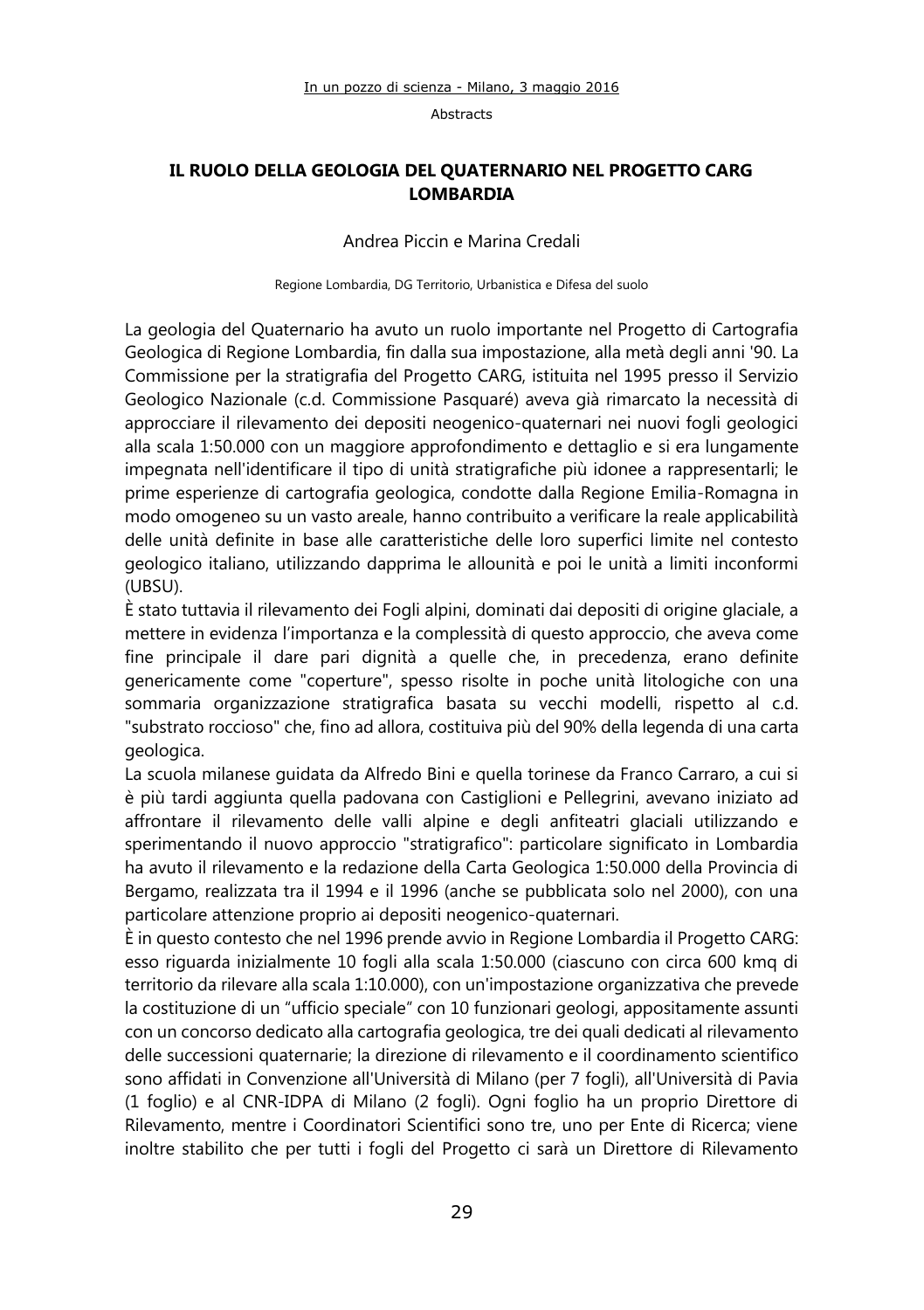#### Abstracts

trasversale, Alfredo Bini, al fine di garantire qualità e omogeneità al rilevamento dei depositi quaternari, principale elemento innovativo del Progetto.

Per la maggior parte dei fogli attivati, il territorio è stato battuto palmo a palmo da due gruppi di geologi rilevatori specializzati, uno per il substrato e uno per i depositi neogenico-quaternari: ciò ha garantito sicuramente il dettaglio e la qualità del rilevamento, soprattutto per i depositi quaternari che rappresentavano in quel momento la nuova frontiera della cartografia geologica; d'altro canto, l'impiego di due operatori sullo stesso territorio ha certamente costituito un aggravio dei costi e del tempo impiegato per il rilevamento (mediamente, circa 1 kmq al giorno per operatore). Purtroppo solo raramente le rispettive priorità scientifiche e i relativi programmi di rilevamento hanno permesso di formare coppie di rilevatori che potessero ottimizzare il lavoro in sicurezza; più spesso, il rilevamento è stato condotto in modo separato, tanto da impedire per molte aree e per diverso tempo il completamento del rilievo alla scala 1:10.000, molto richiesto dai professionisti impegnati negli studi geologici a supporto della pianificazione urbanistica comunale. La mancata condivisione del lavoro sul campo ha inoltre dilatato il tempo necessario alla stesura definitiva della carta, dovendo armonizzare due carte di campagna con rilievi e limiti diversi. Particolare attenzione è stata poi necessaria per bilanciare substrato e quaternario nella fase di sintesi per la produzione dei fogli alla scala 1:50.000 e anche in questo caso l'esigenza di garantire la leggibilità di tutte le informazioni, sia per il substrato che per il quaternario, ha richiesto uno sforzo non indifferente, che un rilievo armonizzato in partenza avrebbe certamente alleviato.

È tuttavia importante sottolineare come il progetto CARG di Regione Lombardia abbia realizzato una vera e propria banca dati geologica vettoriale alla scala del rilevamento (1:10.000), di cui il foglio stampato alla scala 1:50.000 rappresenta solo una fotografia ad un certo istante: esiste pertanto la concreta opportunità di un aggiornamento progressivo dei dati di campagna (ad esempio nel caso di studio di nuovi affioramenti) e del loro utilizzo per eventuali nuove interpretazioni, sia che esse derivino dall'acquisizione di nuovi dati che dalla revisione dei modelli a suo tempo elaborati. Questa opportunità, che tornerebbe a vantaggio di tutta la comunità geologica, sia scientifica che professionale, può essere sfruttata attivando forme di collaborazione tra Regione, Università, Enti di Ricerca e Ordine Professionale, per mettere a fattor comune le competenze e le risorse di ciascuno. Significativo, a questo proposito, ricordare anche lo sforzo economico sostenuto per il Progetto CARG Lombardia: per la realizzazione di 13 fogli, oltre al finanziamento statale pari a circa 3.8 Milioni di Euro (mediamente circa 300k€ per foglio), Regione Lombardia ha contribuito con un proprio cofinanziamento di 4.2 Milioni di Euro, finalizzato sia alla costruzione del sistema informativo geologico che, a partire dal 2000, per accelerare i lavori di rilevamento coinvolgendo, con contratti di consulenza a progetto, fino a 22 geologi professionisti specializzati in rilevamento geologico, di cui 8 dedicati al rilevamento dei depositi quaternari. Nelle ultime fasi del lavoro sul terreno, approfittando della "maturazione culturale" sul Quaternario nel frattempo intervenuta e della tipologia delle unità ancora da rilevare (recenti e di alta montagna), si è attuata una modalità di rilevamento unificato (rilevatore unico per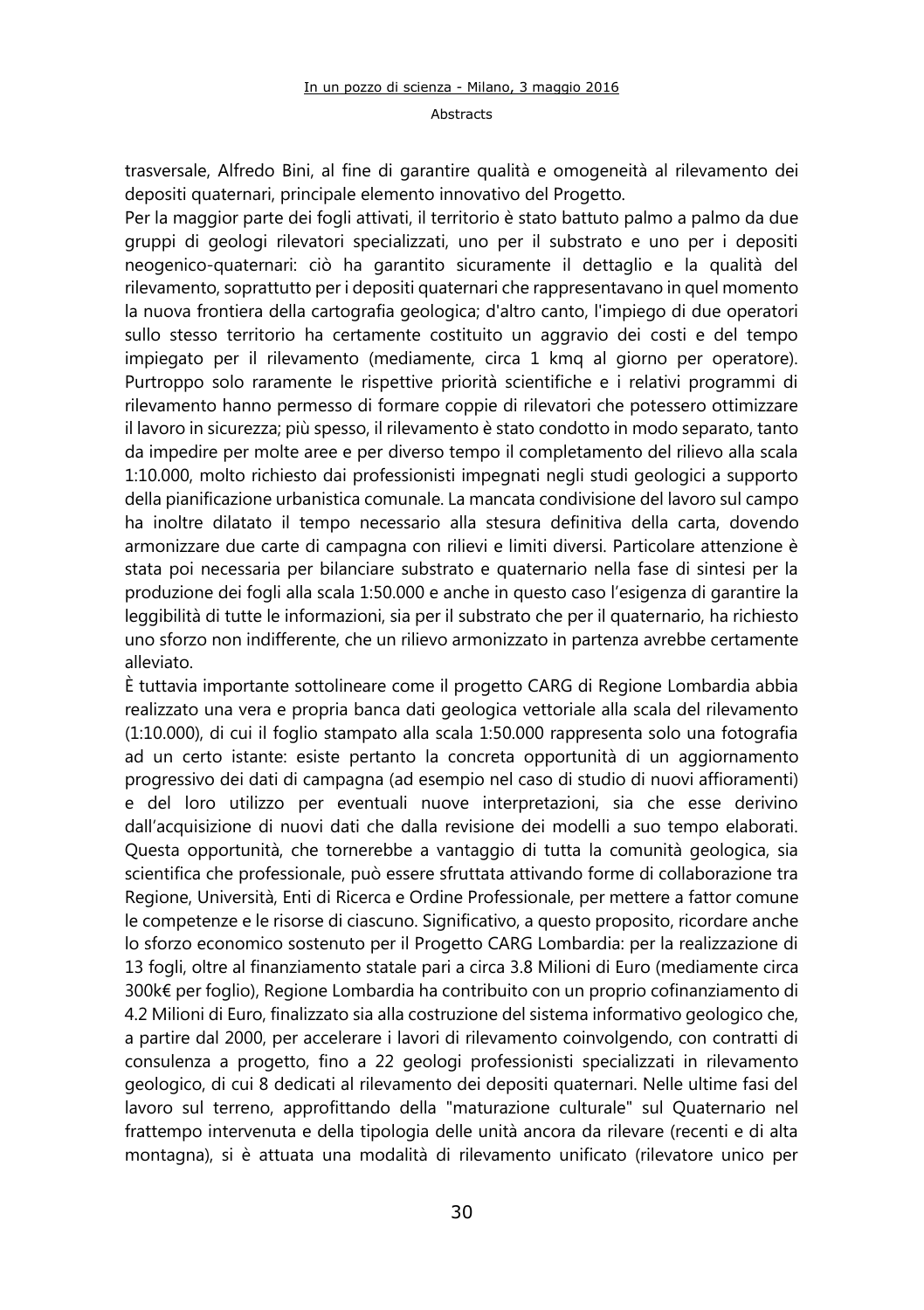substrato e quaternario), con consulenza specialistica di un esperto di Quaternario per le situazioni più complicate: era questa la modalità più efficace da percorrere? Probabilmente si, ma oggettivamente non era realistica all'inizio del Progetto, quando mancava una competenza diffusa sui nuovi criteri di rilevamento per il Quaternario e il quadro stratigrafico di riferimento era ancora in costruzione.

A che punto siamo oggi? Con il Progetto CARG sostanzialmente congelato per mancanza di ulteriori finanziamenti statali, al di là delle diverse aree che rimangono da rilevare in Lombardia, ci sono due temi importanti da affrontare.

Il primo riguarda la necessità di fornire agli utilizzatori delle carte geologiche delle chiavi di interpretazione stratigrafica sul gran numero di unità "quaternarie" definite nei diversi fogli: se per quanto riguarda le unità appartenenti all'Ultimo Massimo Glaciale (LGM) e alcuni altri gruppi di unità relativamente recenti un lavoro di sintesi è stato già pubblicato (Bini, Ferliga e Zuccoli, 2015), il mondo delle unità del Pleistocene medio resta un puzzle complesso da interpretare. Per valorizzare davvero il "nuovo quaternario" e trasformarlo in patrimonio di conoscenza comune, sarebbe quindi necessaria una capillare azione di formazione indirizzata ai geologi professionisti, che sono i principali utilizzatori delle nuove carte geologiche.

Il secondo tema riguarda la necessità di integrare quanto definito nei Fogli CARG al margine alpino con il modello stratigrafico del sottosuolo in Pianura Padana, impostato fin dall'inizio degli anni 2000 (Regione Lombardia-ENI-Agip, 2002 e Muttoni et *Al.,* 2003) e consolidato da numerose ricerche successive. La giunzione tra i Fogli 096 Seregno e 097 Vimercate con il limitrofo Foglio 118 Milano ha già richiesto un intervento interpretativo in questo senso (Foglio 118 Milano, in stampa), ma un importante lavoro deve ancora essere fatto nel settore più orientale dell'Alta Pianura, tra Adda e Chiese. Si tratta però di lavorare in una sorta di "terra di nessuno", in cui le unità affioranti al margine della pianura sprofondano nel sottosuolo e l'interpretazione stratigrafica delle linee sismiche ENI diventa problematica, in quanto tali unità sono troppo superficiali per la risoluzione della sismica industriale. Occorrerebbe probabilmente "cucire" questi due mondi con una serie di sezioni sismiche ad alta risoluzione ma, in mancanza di queste, si può intento ragionare utilizzando i dati stratigrafici dei sondaggi a carotaggio continuo già realizzati, cercando di riconoscere in sottosuolo i passaggi stratigrafici principali e utilizzando un approccio multidisciplinare integrato (analisi di facies, paleomagnetismo, analisi palinologiche e di provenienza dei sedimenti), già positivamente collaudato in diverse occasioni. L'attuale disponibilità di una Banca Dati dei pozzi, sondaggi e penetrometrie, omogenea e affidabile (Geoportale della Lombardia/Banca Dati Geologici di Sottosuolo), potrà certamente aiutare in un lavoro così complesso.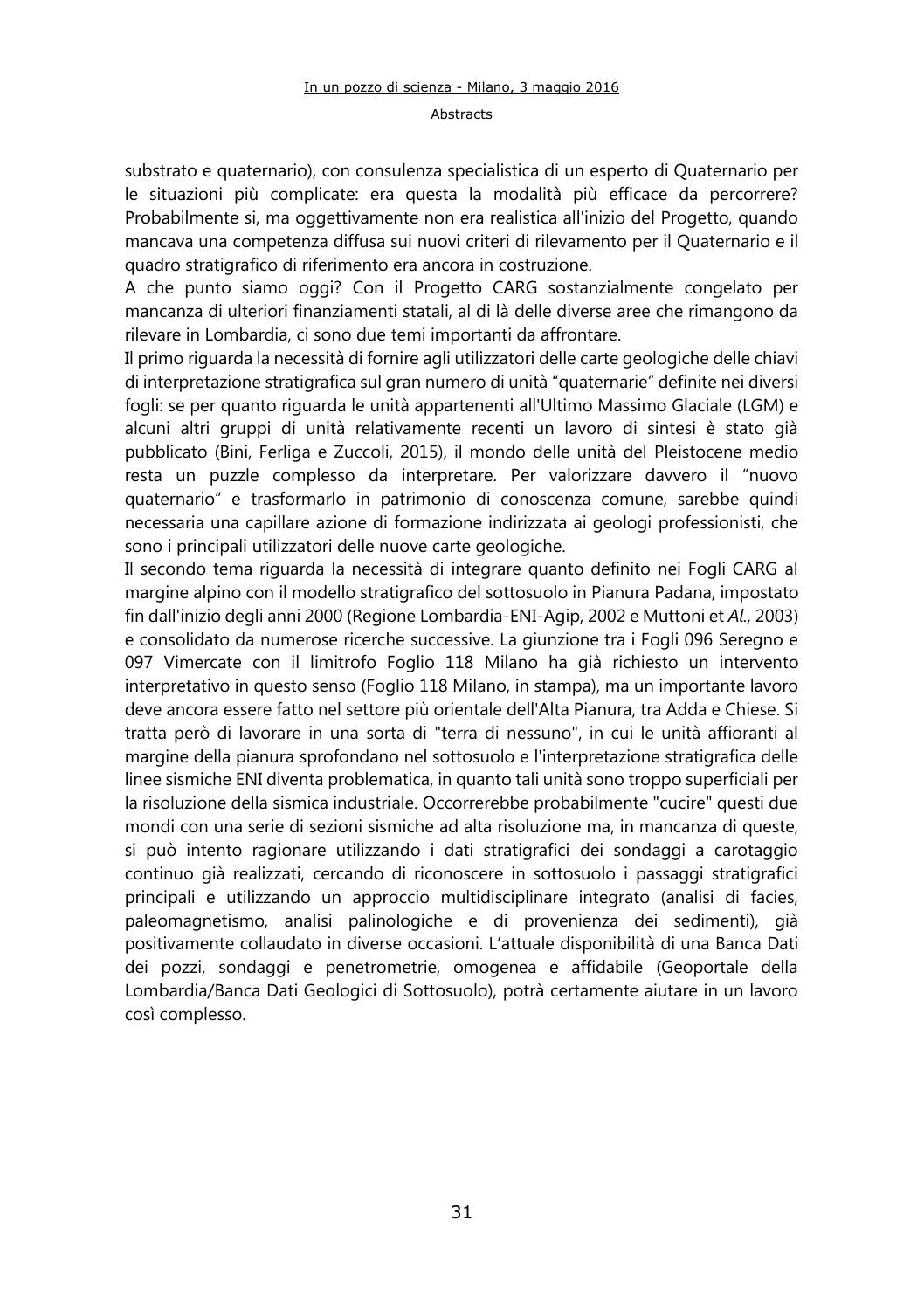## **THE GLACIAL ANPHITHEATRE OF THE SERIO VALLEY AND ITS NEOGENIC FRAMEWORK**

Carla Ferliga

Regione Lombardia, DG Territorio, Urbanistica e Difesa del suolo

The middle Serio valley is characterized by a widening, opened to the East on the socalled "Clusone basin", a deep intramontane depression which is today the watershed with Oglio basin.

Neverthless Serio glacier was a local, valley confined ice tongue, which never reached the piedmont plain, its front, standing during pleistocenic advances in this wide area, could build up a well developed amphitheatre, characterized by complex sedimentary successions, influenced also by an Oglio glacier lateral tongue, coming from the East.

Data collected during geological surveys for the Bergamo Province Geological Map, for some degree thesis and for Regione Lombardia Carg project - all at 1:5000 scale - are here revised, taking advantage of the new data collected in the last ten years, in order to update geological map of continental sin- and post-orogenic units deposed in the "Serio amphitheatre", outlining some steps of the history of the whole area.

In the area between Ponte Nossa, Piario and Clusone, three main sin- and post-orogenic sequences can be distinguished, each delimitated from the other by important erosional surfaces, well recognizable here and towards the East up to high Borlezza valley.

The first sedimentary phase dates up to Neogene, and comprises thick alluvial bodies, up to one hundred meters thick, deeply cemented up to completely litified, preserved as isolated lithosomes up to Valcanale fault (the upstream limit of mesozoic carbonatic units). Typically, they are interested by relict karst phreatic features, both in the body and at the bedrock contact; after karstification, they are cut by deepening of hydrographic pattern, perhaps during Messinian lowering of mediterranean sea level, and are now suspended up to 300 m on present valley floor.

The new, post-messinian topography is filled by a second sedimentary sequence, comprising also glacial deposits; it reaches in this area about 600 m a.s.l. The upper part of it outcrops along the borders of Clusone basin, on the Serio slopes and, as a remoulded substrate of the third sequence, in the middle of the area. Sedimentary bodies of the second sequence are directly superposed one onto the other, sometimes with minor erosional surfaces cutting part of the underlying unit, and are well identifiable by lithological features (i.e. sedimentary facies, petrography of clasts, degree of cementation) and stratigraphic position. So, they give an example of "classical" litostratigraphy applied to neogenic-quaternary continental sedimentary record. In this sequence, at least three glacial advances can by recognized, and an interglacial phase in which the basin was dammed, giving rise to a wide lacustrine environment. A main erosional phase deeply cuts all these deposits, reaching at least the present valley floor - at 460 m a.s.l. - or more, and shapes them as residual hills, outcropping from the successive sedimentary cover.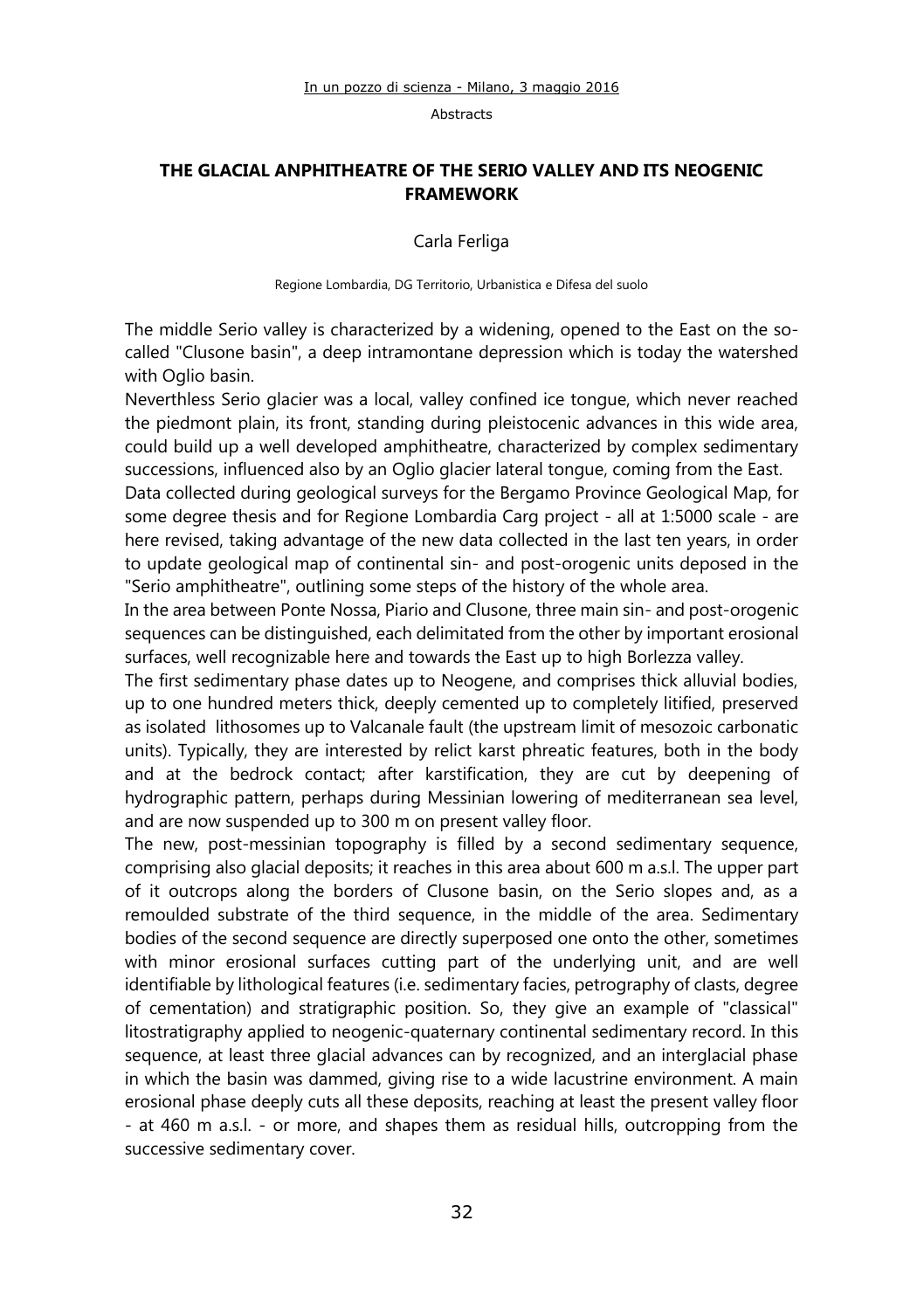#### Abstracts

The younger units of the second sequence show diffused post-depositional deformation features which, together with sudden deep escavation of the hydrographic pattern, suggest a tectonic uplift of the area during perhaps lower-middle Pleistocene.

The third sedimentary sequence lies into the second main unconformity surface, and is characterized by terraced alluvial or fluvioglacial bodies and by glacial sediments of middle and upper Pleistocene. These latter are spread on a wide area, reflecting the extension of the ice tongue in each advance, so that not only developping of true morphologies, but also of distinguishable weathering profiles has been possible. This third sequence - the revision of which is now in progress - can be analized mainly as allostratigraphic units, it builds up the actual "glacial amphitheatre", with well recognizable morains and fluvioglacial plains, directly connected also with Oglio glacier lateral tongue deposits, outcropping to the East, in the middle Pleistocene San Lorenzo glacial amphitheatre.

The complex succession of events here outlined comes from analysis extended to all the Serio and the Borlezza basins, and is an outstanding example of the importance of dedicated geological surveys, carried out by specialized geologists, in order to define, for each sedimentary basin, its peculiar stratigraphic succession of continental units to be used for CARG project synthesis mapping.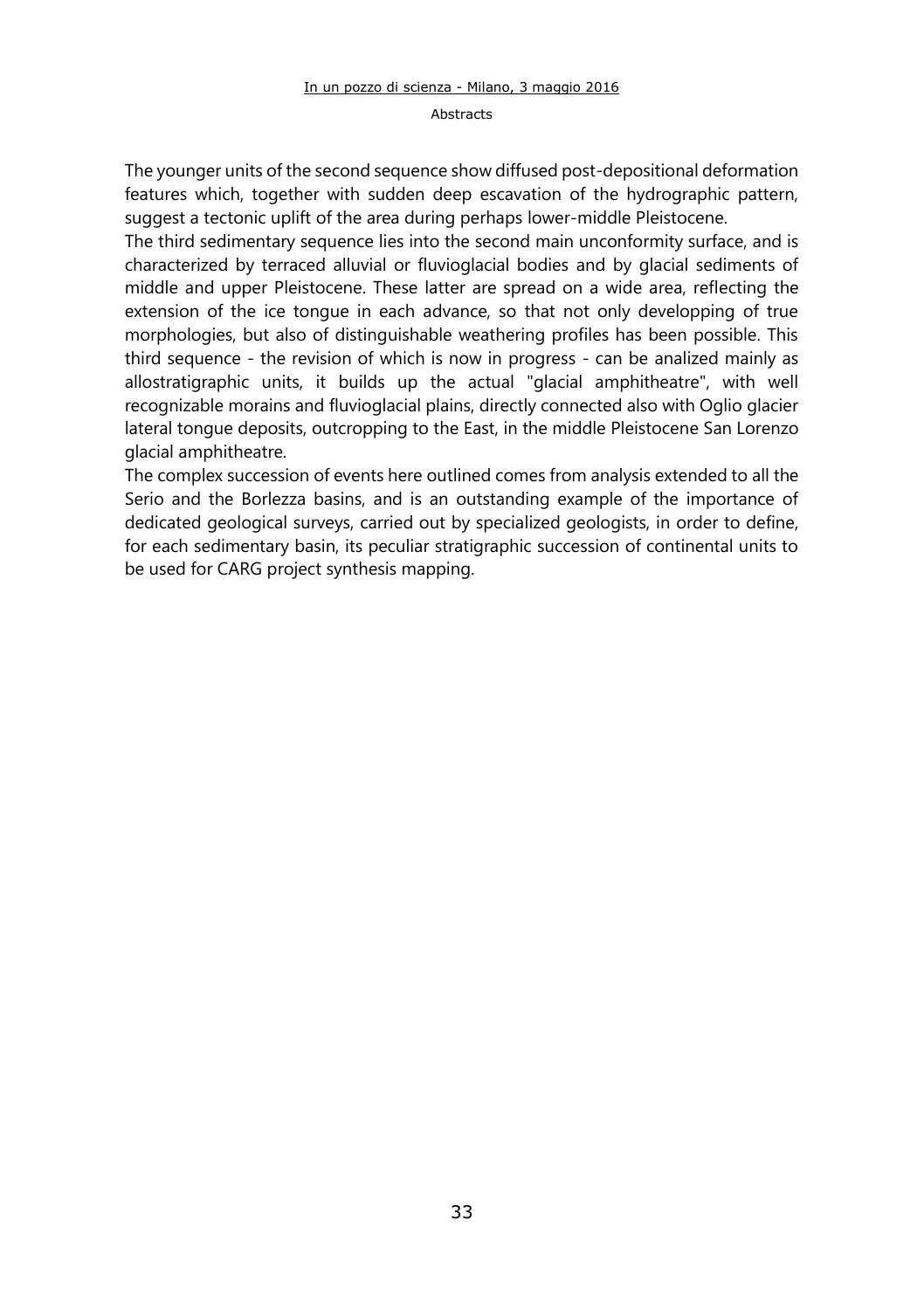## **L'ANFITEATRO MORENICO DEL VERBANO: UNA CARTA GEOLOGICA IN EVOLUZIONE**

Claudio Bussolini

Libero professionista

La carta geologica alla scala 1:100000 dell'anfiteatro morenico del Verbano riassume e sintetizza le conoscenze raccolte in oltre 15 anni di lavoro. L'approccio al rilevamento del territorio è stato sin dall'inizio innovativo in quanto si è scelto non di affidarsi al modello glaciale classico, fin qui adottato, ma di rilevare e cartografare ex novo corpi sedimentari riconoscibili per qualche loro caratteristica oggettiva, analogamente a quanto avveniva per il substrato. Ciò ha comportato che, oltre ad utilizzare un nuovo strumento per la definizioni dei corpi geologici rilevati, individuato nelle unità allostratigrafiche di allora recente istituzione, si è dovuto anche creare un modello geologico in continuo mutamento per potersi adeguare alle sempre più complesse conoscenze acquisite durante il rilievo dell'anfiteatro, dalle aree centrali e più recenti fino a quelle più esterne ed antiche. Data l'ampiezza dell'area rilevata si sono dovute affrontare diverse problematiche, la correlabilità tra unità presenti in anfiteatro o nelle vallate; l'interazione tra unità appartenenti a differenti anfiteatri e bacini di alimentazione; la variabilità ed il numero dei corpi geologici riconosciuti ha inoltre reso evidente che la coesistenza di unità allostratigrafiche e litostratigrafiche è possibile in quanto ogni corpo geologico è risultato riconoscibile in quanto rispondente ai criteri dell'uno o dell'altro sistema di classificazione.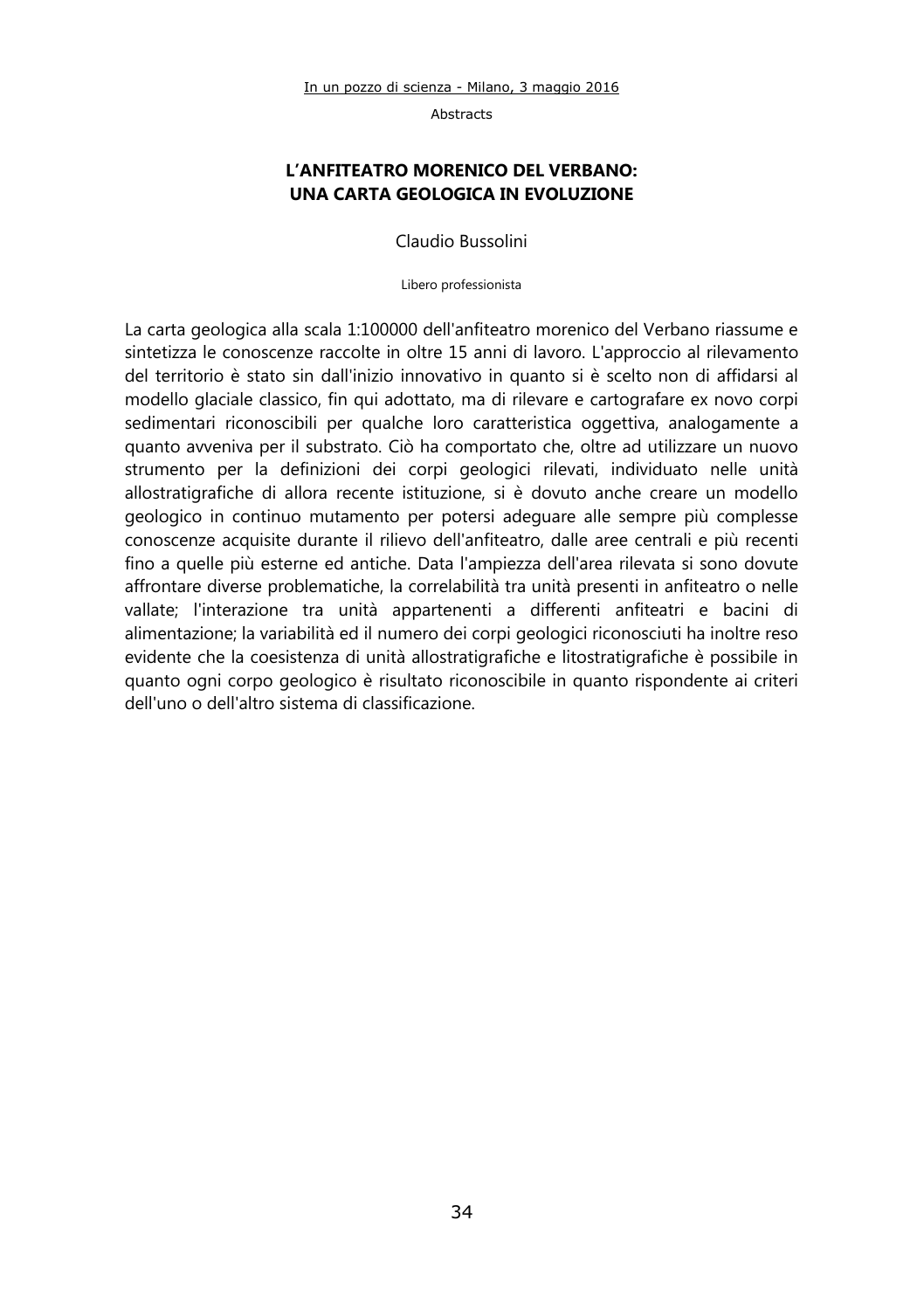## **IL QUATERNARIO "PRATICO": ESEMPI APPLICATIVI DI UNA RICERCA DI GEOLOGIA DEL QUATERNARIO A NORD DI MILANO**

Andrea Strini

Libero professinista, andreastrini@yahoo.it

Il presente lavoro vuole illustrare come una classica ricerca di Geologia del Quaternario possa avere alcuni risvolti di interesse applicativo nel campo della pianificazione territoriale. L'area oggetto di studio è situata nella zona a NordEst di Milano, tra i fiumi Adda e Lambro a Nord dell'autostrada Milano-Venezia. Alla fase di rilevamento geologico è seguita la redazione della cartografia geologica alla scala 1:10.000, la ricostruzione della geometria dei corpi sepolti tramite la redazione di 44 sezioni geologiche e la ricostruzione dell'evoluzione del territorio. Inoltre è stato condotto uno studio del fenomeno denominato "occhi pollini", tipico della Brianza, che consiste nella formazione di cavità in sedimenti anche non cementati; gli "occhi pollini" possono raggiungere la superficie generando cedimenti improvvisi del suolo. Di questi è stato compilato un inventario, ne sono state identificate 4 tipologie e, alla luce del modello geologico, ne è stato proposto un modello genetico.

I criteri utilizzati per la redazione della carta geologica, inserita nella Cartografia Geologica d'Italia (fogli 096 Seregno e 097 Vimercate), hanno previsto l'uso di allounità, riconosciute sia tramite il rilevamento sia tramite correlazioni a scala di bacino. Le alloformazioni sono anche indicate nella DGR IX-2616 di Regione Lombardia quali unità a cui riferirsi nella redazione della componente geologica, idrogeologica e sismica a supporto dei Piani di Governo del territorio (PGT); nella stessa DGR è prevista inoltre la ricostruzione di sezioni geologiche significative. La corretta definizione delle morfologie superficiali e sepolte e l'attribuzione dei depositi superficiali e profondi alle diverse unità, però, è attuabile solo con il rilevamento di ampie porzioni di territorio quali quella interessata dallo studio, ben più vasta della superficie media comunale. Lo studio diventa quindi un riferimento nella redazione della cartografia geologica del PGT, dalla quale deriva le carta di fattibilità geologica delle azioni di piano; quest'ultima è lo strumento con cui l'assetto geologico del territorio di fatto influenza le scelte urbanistiche e pone delle prescrizioni nella realizzazione delle opere.

I risultati ottenuti con lo studio degli occhi pollini sono stati la base per ulteriori approfondimenti sul fenomeno che hanno portato alla redazione di una prima carta di suscettibilità a queste morfologie nelle aree della provincia di Monza e Brianza. Questa carta, unita ad una prima sintesi delle conoscenze sul fenomeno, è stata inserita del Piano Territoriale di Coordinamento Provinciale (PTCP) della Provincia di Monza e Brianza; lo stesso PTCP, inoltre, inserisce tra i contenuti minimi dei PGT l'analisi e la redazione di norme relative agli occhi pollini. Sebbene si prestino a ulteriori approfondimenti e miglioramenti, la carta e le indicazioni del PTCP sono un primo passo verso una migliore gestione del territorio anche da questo punto di vista.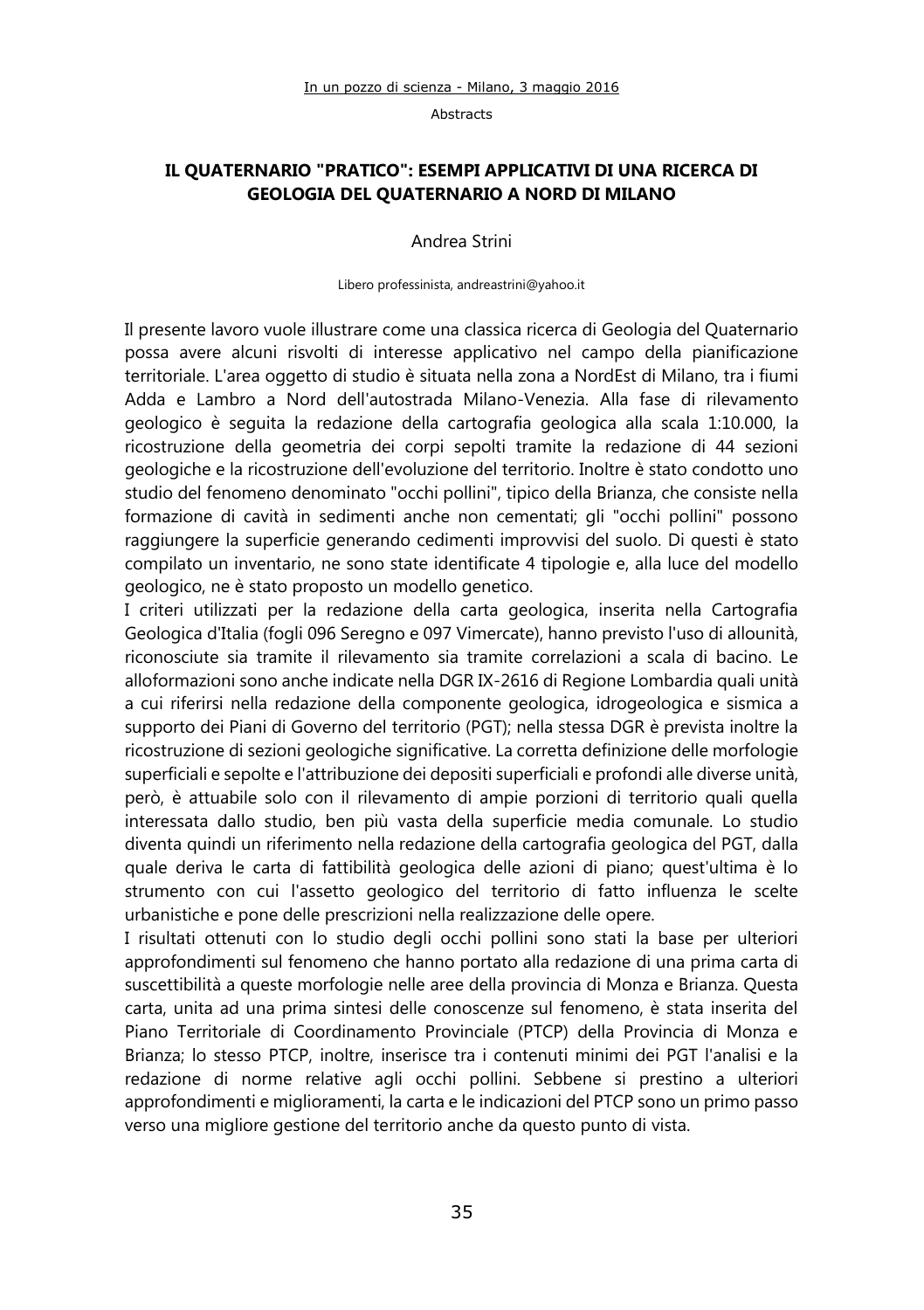Il rilevamento geologico di dettaglio, inoltre, ha permesso di identificare 5 geositi di importanza regionale e provinciale sia di tipo morfologico che geologico che sono stati inseriti nel PTCP di Monza e Brianza.

Lo studio della Geologia del Quaternario trova quindi risvolti applicativi non solo in un'ottica sito specifica per la risoluzione del singolo problema geologico, ma esteso su aree di grande ampiezza assume un ruolo fondamentale nella pianificazione territoriale.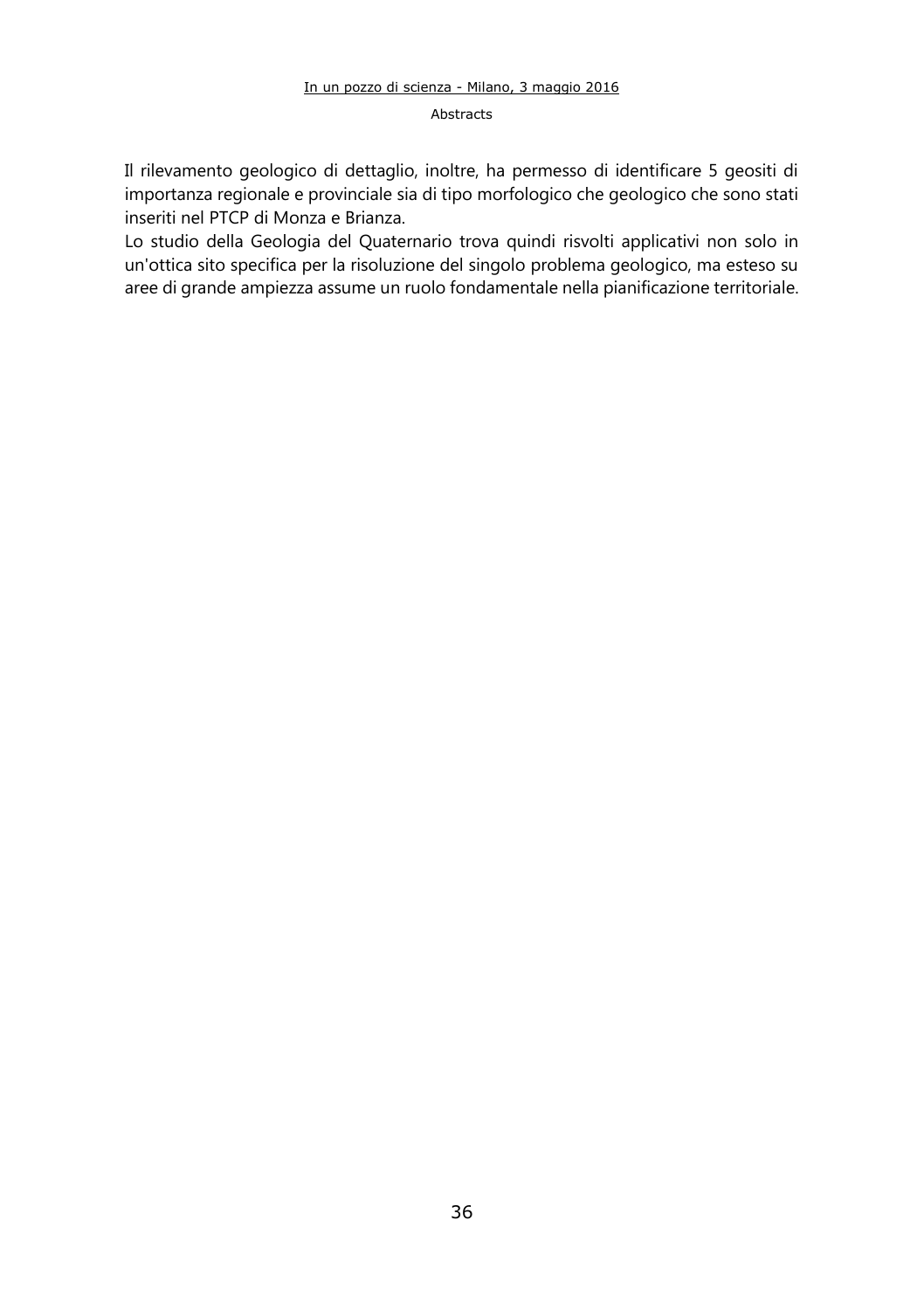## **RAPPORTI TRA GEOLOGIA, CARSISMO E IDROGEOLOGIA NELLE ALPI LIGURI (PIEMONTE MERIDIONALE)**

#### Bartolomeo Vigna e Cinzia Banzato

Dipartimento di Ingegneria dell'Ambiente, del Territorio e delle Infrastrutture – Politecnico di Torino

Il lavoro ha lo scopo di evidenziare l'importanza dei dati provenienti dagli studi sul carsismo profondo delle Alpi Liguri per affinare le conoscenze dell'assetto geologicostrutturale e approfondire le informazioni di carattere idrogeologico.

Già nel 1982, Alfredo Bini presentò una nota al convegno internazionale di Imperia sul carso di alta montagna ("Note morfologiche su alcune cavità della zona Conca delle Caresene, Pian Ambrogi, Marguareis: Abisso del Perdus, Abisso Cappa, Gouffre des Trois – Autori: Bajo F., Balbiano C., Bini A., Quinif Y.), nella quale veniva evidenziato come i dati raccolti nelle cavità carsiche possano essere di aiuto per tracciare il quadro evolutivo del carsismo di una determinata zona.

L'evoluzione carsica di una determinata area è pesantemente condizionata dalle situazioni stratigrafiche e geologico-strutturali, nonché dai processi di ringiovanimento del Quaternario. In particolare, nelle Alpi Liguri, l'assetto morfologico delle diverse cavità è legato sia alla successione stratigrafica del Brianzonese Ligure, sia alla particolare situazione strutturale presente tra la copertura carbonatica (calcari dolomitici e dolomie, calcari puri e calcari scistosi) e le sottostanti rocce metamorfiche (quarziti e metaconglomerati permo-triassici e meta-vulcaniti permiane).

Nel presente lavoro vengono esaminate alcune aree carsiche ubicate nella zona compresa tra i massicci del Marguareis e del Mongioie e in alta Val Corsaglia. Attraverso i dati raccolti nelle principali cavità, è stato possibile ricostruire un assetto geologiostrutturale piuttosto diverso da quello descritto dai precedenti autori, i quali ricavavano le loro interpretazioni da informazioni provenienti unicamente dal rilevamento geologico di superficie. Inoltre, mediante l'andamento plano-altimetrico dei principali sistemi carsici, è stato possibile ricostruire l'evoluzione carsica delle diverse aree esaminate, che sembra essere stata condizionata principalmente dal ringiovanimento del livello di base carsico. Quest'ultimo è a sua volta legato agli approfondimenti del reticolo idrografico superficiale (glaciazioni e approfondimenti fluviali) e dalle ultime fasi di sollevamento del rilievo alpino.

Questa complessa evoluzione morfologica plio-quaternaria, insieme alla situazione geologico-strutturale dei diversi massicci condiziona l'idrogeologia dell'intera area, con la presenza di sistemi carsici molto evoluti caratterizzati da repentini e rilevanti cambiamenti della portata e dei principali parametri chimico-fisici delle acque legati agli apporti infiltrativi.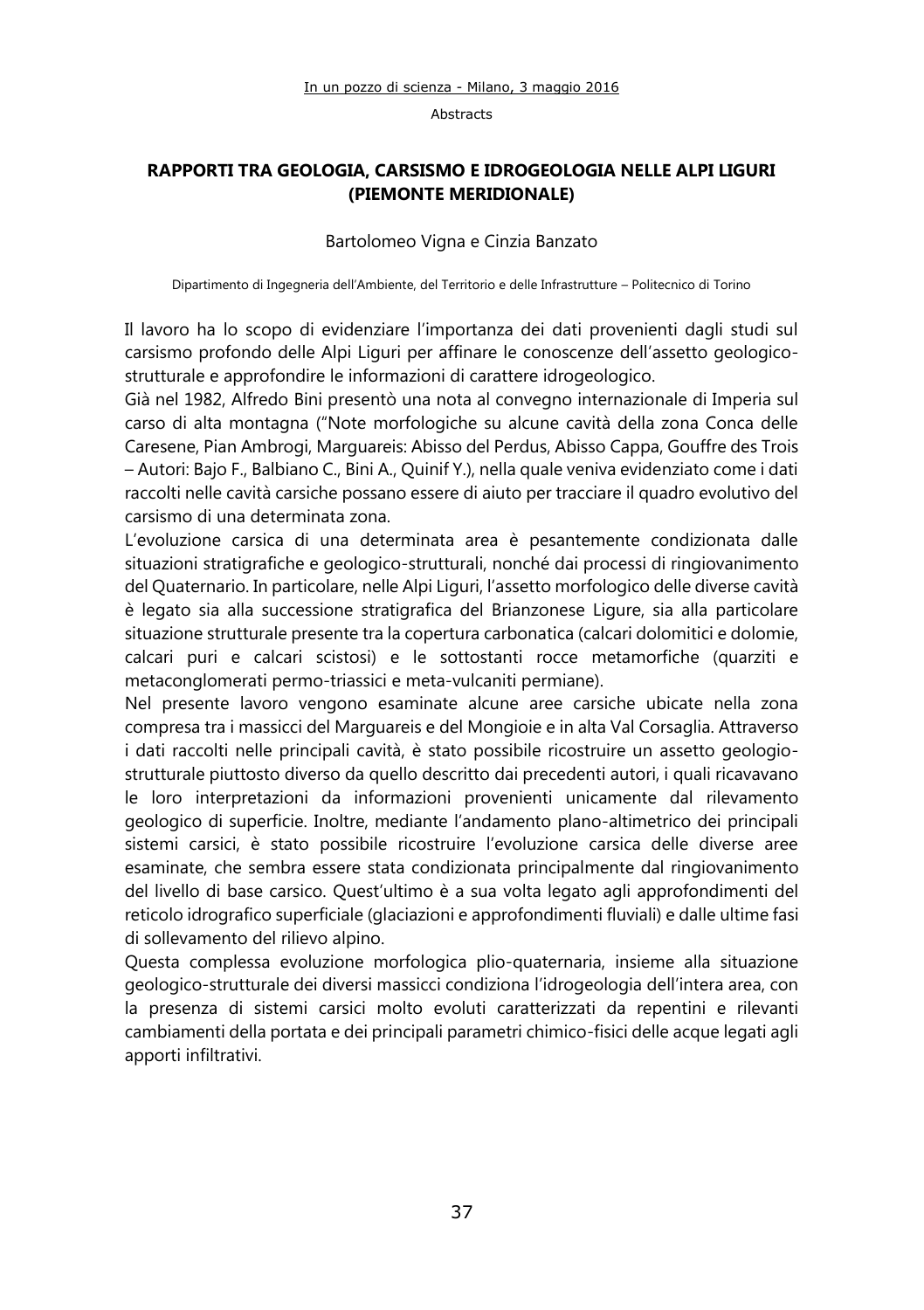#### **DAL POZZO DI SCIENZA**

#### Markus Felber

Direttore della Rivista di Scienze della Terra Geologia Insubrica, casella postale 124, CH-6834 Morbio Inferiore

Alfredo Bini, oltre che ad essere il fondatore e co-fondatore di ben 2 riviste (SPELEOLOGIA nel 1979 rispettivamente GEOLOGIA INSUBRICA nel 1996) è autore di più di 300 pubblicazioni a carattere scientifico e/o divulgativo.

In sintesi, il 44% dei contributi riguarda la carsologia, il 41% la geologia in cui prevale chiaramente la tematica del Quaternario, il 5% è invece relativo allo studio più generale del territorio e alla sua evoluzione sulla base di osservazioni derivate dalla carsologia e, infine, il 10% riguarda la cartografia.

Dall'analisi di questi documenti e dall'accesso al suo ordinato e puntuale archivio emerge la "filosofia" della ricerca e della comunicazione scientifica di Alfredo Bini, supportati da chiari e illuminanti esempi relativi al suo amore per la Scienza a 360° (non solo carsismo e Quaternario ma anche zoologia, botanica, climatologia e allo studio delle storia della stessa Scienza ecc.). Dalla rivisitazione della lettura e del lavoro di Alfredo Bini emergono esempi sul suo quotidiano operato didattico e di divulgazione, sul continuo confrontarsi e mettersi anche in discussione rispetto agli autori precedenti e ai loro modelli, sui suoi principi circa l'oggettiva acquisizione di dati, sui suoi ben noti rigore e coerenza scientifici, sulla meticolosità ed estrema precisione richiesta per il rilievo sul terreno e per la riproduzione grafica, sull'elaborazione dei modelli stessi da lui sviluppati, sul suo desiderio di rapportare il sapere e lasciarlo in eredità: "Noi lavoriamo in un campo delle Scienze Naturali molto particolare, ben differenziato dagli altri campi. I dati sono per noi fondamentali; se noi descriviamo bene i dati ossia la carta e gli affioramenti, costruiamo qualcosa che non scompare" (da note di Alfredo Bini, senza data) oppure ancora come scritto nella prima edizione Geologia Insubrica sugli obiettivi della rivista stessa "E' intenzione […] dare spazio principalmente a contributi la cui base di dati sia palese e significativa, oltre che ad ampie revisioni su argomenti di recente sviluppo e di interesse generale" (p. 5 dell'Editoriale del fascicolo 1+2/1996).

L'accurato e quasi cinquantennale lavoro di Bini sfocerà, in modo costante a partire dagli ultimi anni, nella pubblicazione di questa mole di preziosi dati di terreno in una quindicina di stampati della Carta Geologica d'Italia in scala 1:50'000 del Servizio Geologico d'Italia ma anche nella nuova carta dell'LGM alpino edito da Swisstopo.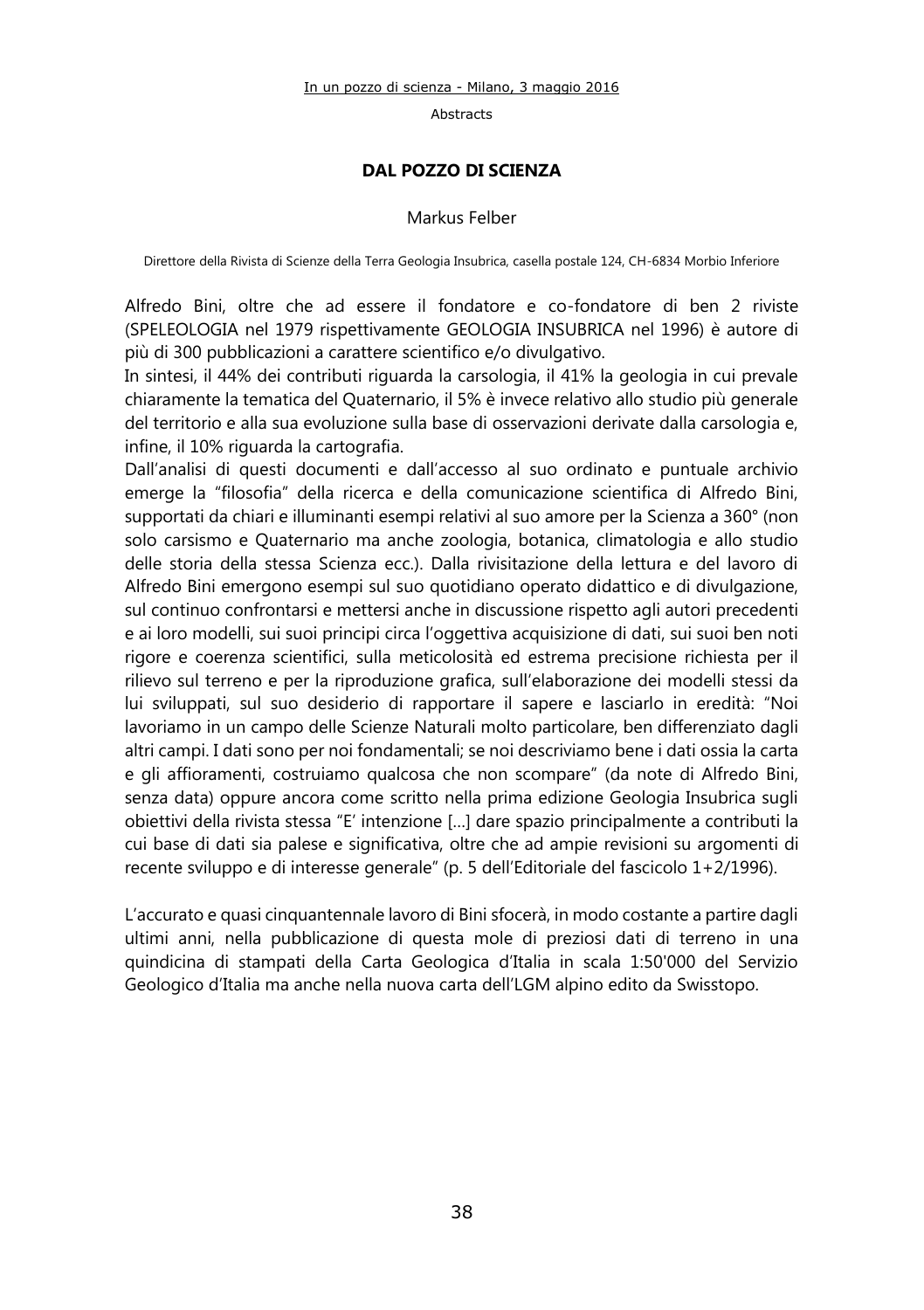



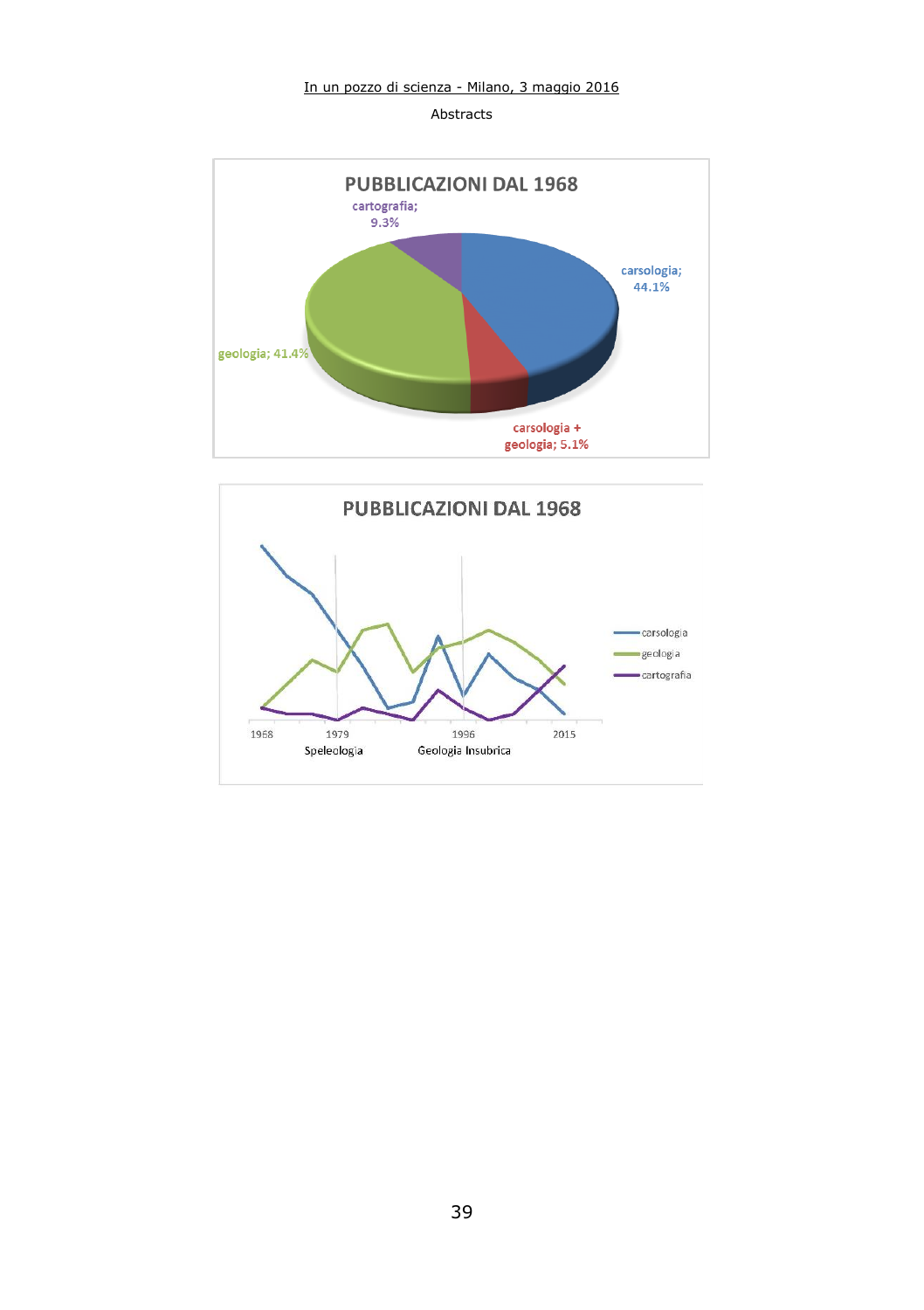#### **I GEOSITI DELL'INSUBRIA, PROVE TECNICHE DI UN GEOPARCO**

Andrea Tintori<sup>1</sup>, Alfredo Bini<sup>1</sup>, Markus Felber<sup>2</sup>

<sup>1</sup>Dipartimento di Scienze della Terra 'A.Desio' - [andrea.tintori@unimi.it](mailto:andrea.tintori@unimi.it) <sup>2</sup>CGA – Consulenze Geologiche Ambientali, Morbio Inferiore

La conoscenza approfondita di un territorio deriva dall'averlo percorso più e più volte, con l'occhio che via via coglie sfumature scientifiche differenti via via che l'esperienza stratifica le nostre conoscenze. Importante è pure l'obbiettivo di partenza, più diversificato è, meglio sarà per una visione globale, magari che travalica i confini amministrativi e politici! Tutto ciò ha portato ad immaginare un percorso ideale, nel tempo (dal Carbonifero ad 'oggi) e nello spazio che potesse valorizzare anche solo una parte del patrimonio geopaleontologico dell'Insubria, delle Prealpi che dalle Grigne arrivano al lago Maggiore attraversando il Canton Ticino meridionale, un progetto a grande respiro, almeno nell'idea iniziale. La prima fase in realtà è stata concreta, la raccolta di ulteriori dati sui siti più rappresentativi, la predisposizione di percorsi geopaleontologici e di brevi guide, un primo tentativo di messa in rete, quest'ultimo forse l'aspetto più problematico. Se infatti è relativamente facile divulgare un sito, almeno per chi lo conosce profondamente, più difficile è mettere d'accordo amministrazioni ed enti locali che spesso tendono ad avere una visione più immediata e 'particolare'. Ci si scontra anche con il concetto di 'geosito': al solito la teoria è magari semplice, l'applicazione un po' meno. Quantità o qualità è la prima scelta da fare e la fonte di scontro tra chi conosce veramente il territorio in un'ottica più ampia e chi non è mai andato oltre il proprio 'orticello'. Grazie ad un progetto INTERREG avente come capofila la Comunità Montana Valsassina, Valvarrone, Val d'Esino e Riviera questa prima fase è stata comunque produttiva, con la messa in opera di tre percorsi didattici (Grigna Settentrionale/Pialleral, Corni di Canzo/Sasso Malascarpa e Monte Generoso/ Caverna Generosa), una serie di pannelli predisposti per i vari rifugi della Grigna Settentrionale e la predisposizione di 'totem' illustranti sia il sito che l'insieme del percorso, per tutti i siti considerati (non tutti messi in opera però!). la parte divulgativa ha visto anche la preparazione di opuscoli illustranti il percorso generale, gruppi di siti geograficamente vicini e infine un pieghevole per ogni sito. Purtroppo, come spesso capita, il punto debole è la distribuzione……

Il passo successivo sembrava la cosa più logica, una naturale evoluzione del progetto in una struttura che veramente coordinasse i diversi siti considerati, magari aggiungendone alcuni per una migliore completezza del percorso temporale. Il concetto di Geoparco Unesco sembrava corrispondere esattamente alla nostra idea: siti gestibili in modo indipendente ma coordinati per quanto riguarda la valorizzazione. Certamente ci si trovava di fronte a problematiche non usuali quali soprattutto la discontinuità geografica e l'appartenenza a due nazioni diverse, Italia e Svizzera. Quest'ultimo sembra essere l'ostacolo maggiore, anche alla luce dell'esperienza del sito Unesco Monte San Giorgio, allora iscritto solo per il lato svizzero. Comunque, una prima serie di contatti aveva chiarito come la situazione era anzi un incentivo ulteriore, si sarebbe trattato del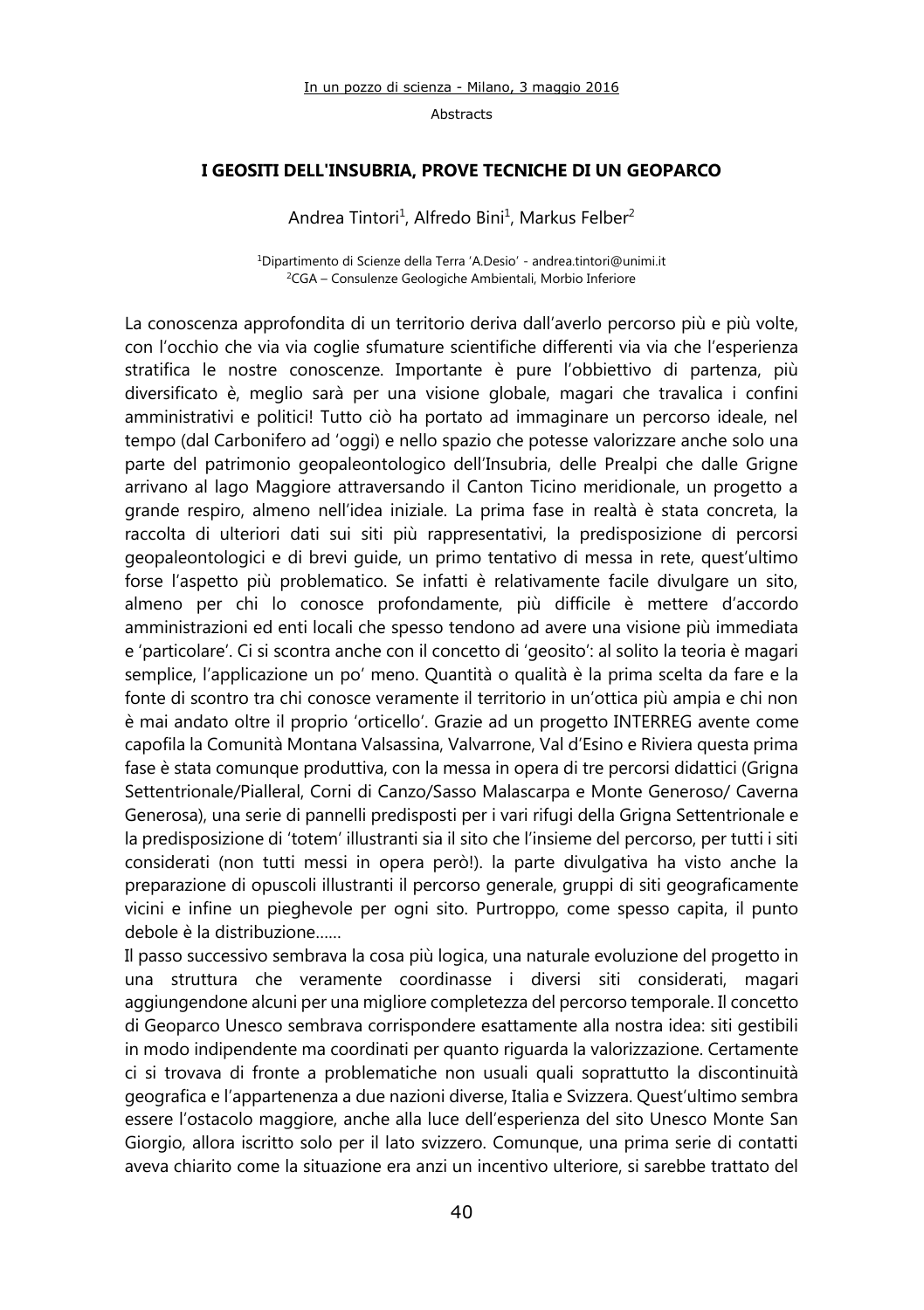#### Abstracts

primo Geoparco transnazionale. Sulle ali dell'entusiasmo si iniziò a predisporre il dossier ma tutto finì bruscamente. L'amministrazione del Canton Ticino si oppose al progetto, anche se non fu del tutto chiaro perché, o forse si, almeno a noi. Ancora una volta quindi ci si scontrò con l'insipienza e l'ottusità di coloro che dovrebbero invece facilitare le occasioni di sviluppo e valorizzazione del territorio. Parte del progetto venne ripresentato recentemente, in modo approssimativo e raffazzonato, senza un valido supporto scientifico che invece costituisce la base per qualsiasi progetto di Geoparco UNESCO. Naturalmente non passò la visita di valutazione della commissione. Il sogno resta ancora nel cassetto, carissimo Alfredo!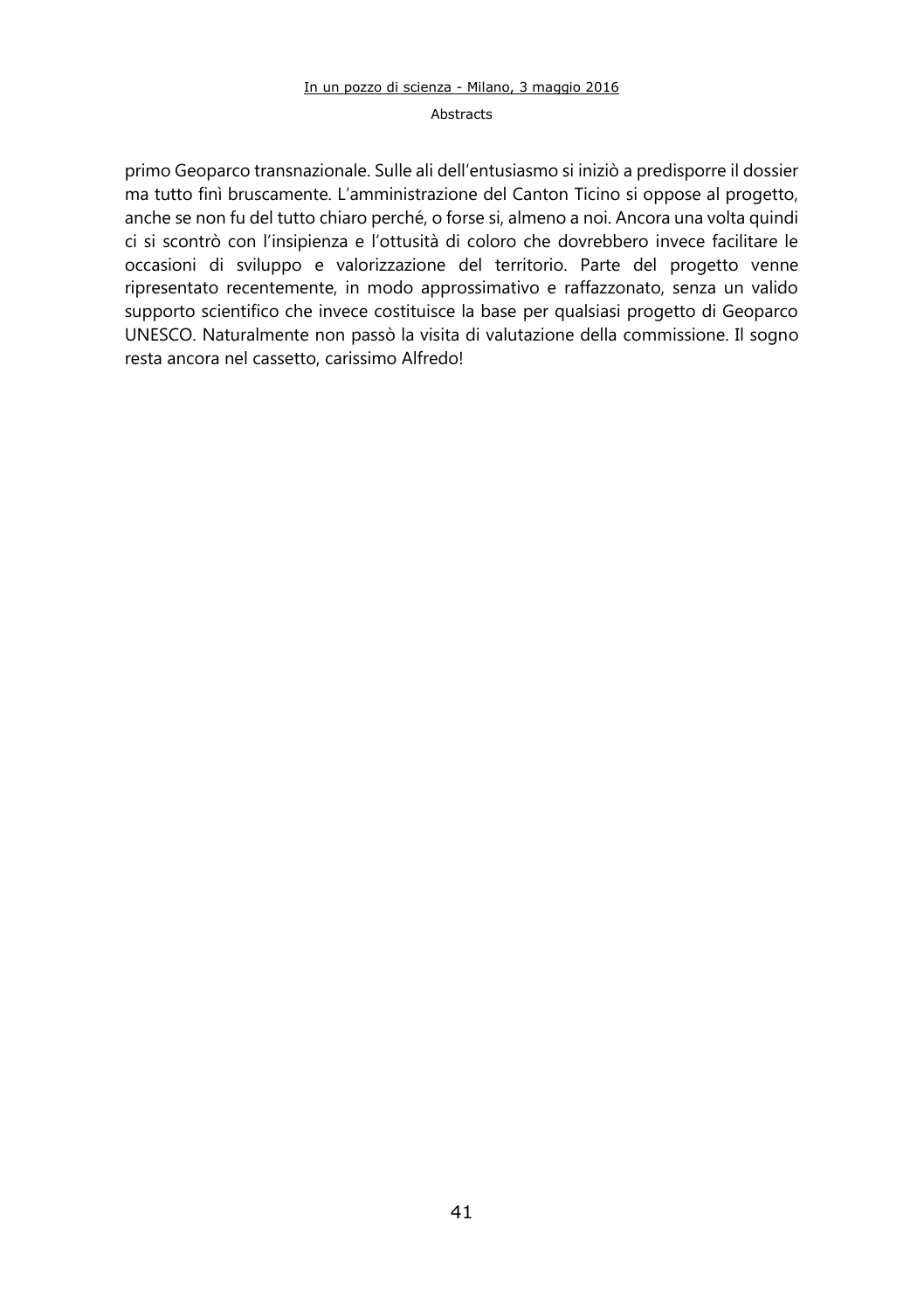## **I CORSI DI AGGIORNAMENTO PER DOCENTI DELLE SCUOLE SECONDARIE SUPERIORI**

Fiammetta Lang e Maria Concetta Andreacchi

Il professore Alfredo Bini ha partecipato in qualità di Relatore a corsi di aggiornamento e di formazione rivolti ai docenti di scienze delle scuole superiori delle province di Como e di Lecco presso il Liceo Scientifico "Enrico Fermi" di Cantù, dal 1995 al 2010. Ha guidato gli insegnanti nella lettura del territorio e nella comprensione della sua evoluzione passata, presente e futura sia con lezioni teoriche sia con uscite sul campo, dall'Olona alle Grigne.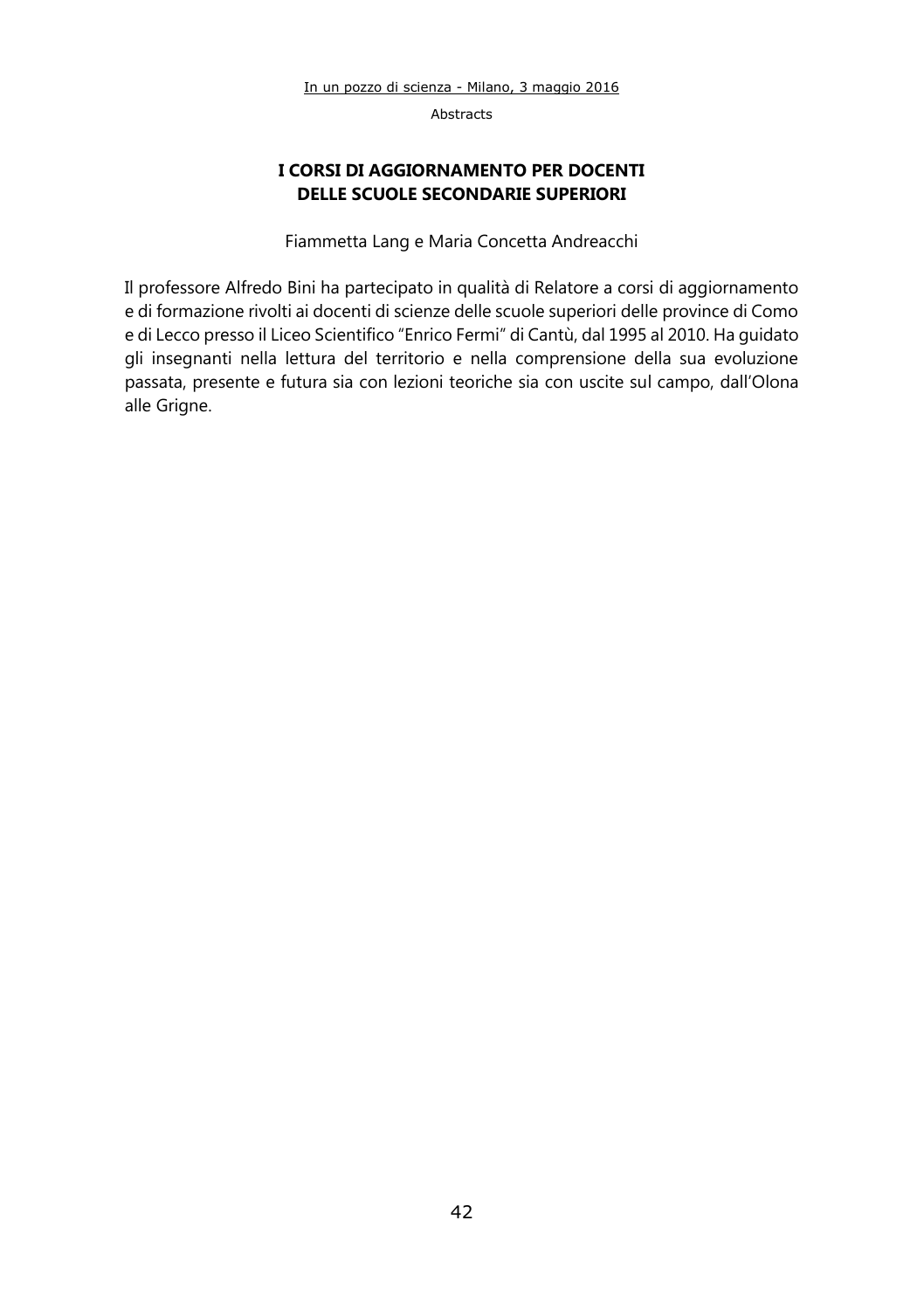## **PROGETTO TU.PA.CA.: UN NUOVO PORTALE WEB PER LA CONDIVISIONE DEL CATASTO SPELEOLOGICO DELLE GROTTE LOMBARDE**

Damiano Montrasio e Andrea Ferrario

Federazione Speleologica Lombarda

Alfredo Bini si è occupato per molti anni del Catasto delle Grotte, sia per conto della Società Speleologica Italiana che, a livello locale, per conto dell'Ente Speleologico Regionale Lombardo (ESRL) prima e per la Federazione Speleologica Lombarda (FSLo) poi. Aiutato da tanti amici, in particolare da Alberto Pellegrini, ha rilevato, studiato e divulgato il carsismo della Grigna Settentrionale, ha avviato e concluso la scansione digitale di un vastissimo materiale cartaceo, ha ordinato e trasferito su database le informazioni, mettendo le basi di una futura fruizione del catasto nell'era dell'informatizzazione. Oggi ne raccogliamo l'eredità e il frutto di questa passione.

A 90 anni esatti dalla sua ideazione, nel 1926, ad opera di Corrado Allegretti, Leonida Boldori, Cesare Chiesa, il Catasto delle Grotte Lombarde approda sul web grazie al Progetto [Tu.Pa.Ca.](http://tu.pa.ca/) (Tutela del Patrimonio Carsico), realizzato con il finanziamento di Fondazione Cariplo. FSLo vuole sancirne ufficialmente l'apertura al grande pubblico proprio nella giornata dedicata al ricordo della figura di Alfredo. La realizzazione di un database on line è la nuova frontiera per poter condividere e aggiornare dati che prima d'ora restavano conservati nei personal computer di pochi speleologi. La gestione del Catasto delle Grotte Lombarde si rinnova e si arricchisce con questo nuovo strumento che potrà garantire una diffusione e un riconoscimento a chi ha da sempre contribuito al Catasto, come forse non era mai stato fatto fino ad oggi. Il Database contiene oltre 4600 schede catastali per anni rimaste 'protette': una parte di queste informazioni sarà resa disponibile a tutti, mentre un'altra parte verrà messa a disposizione della comunità speleologica, per conoscere la propria storia e per rilanciare nuove esplorazioni.

Alfredo ha fortemente difeso la paternità del catasto in seno agli speleologi lombardi, ma con noi condivise l'idea di rivoluzionarne la sua gestione e fruizione. A suo modo aprì alla possibilità di avere un archivio web, pur mantenendo le rigide regole di verifica e aggiornamento del dato che ne hanno garantito fino ad ora la qualità.

Oggi il Progetto [Tu.Pa.Ca.](http://tu.pa.ca/) corona soprattutto il suo lavoro e la sua passione per il Catasto delle Grotte Lombarde.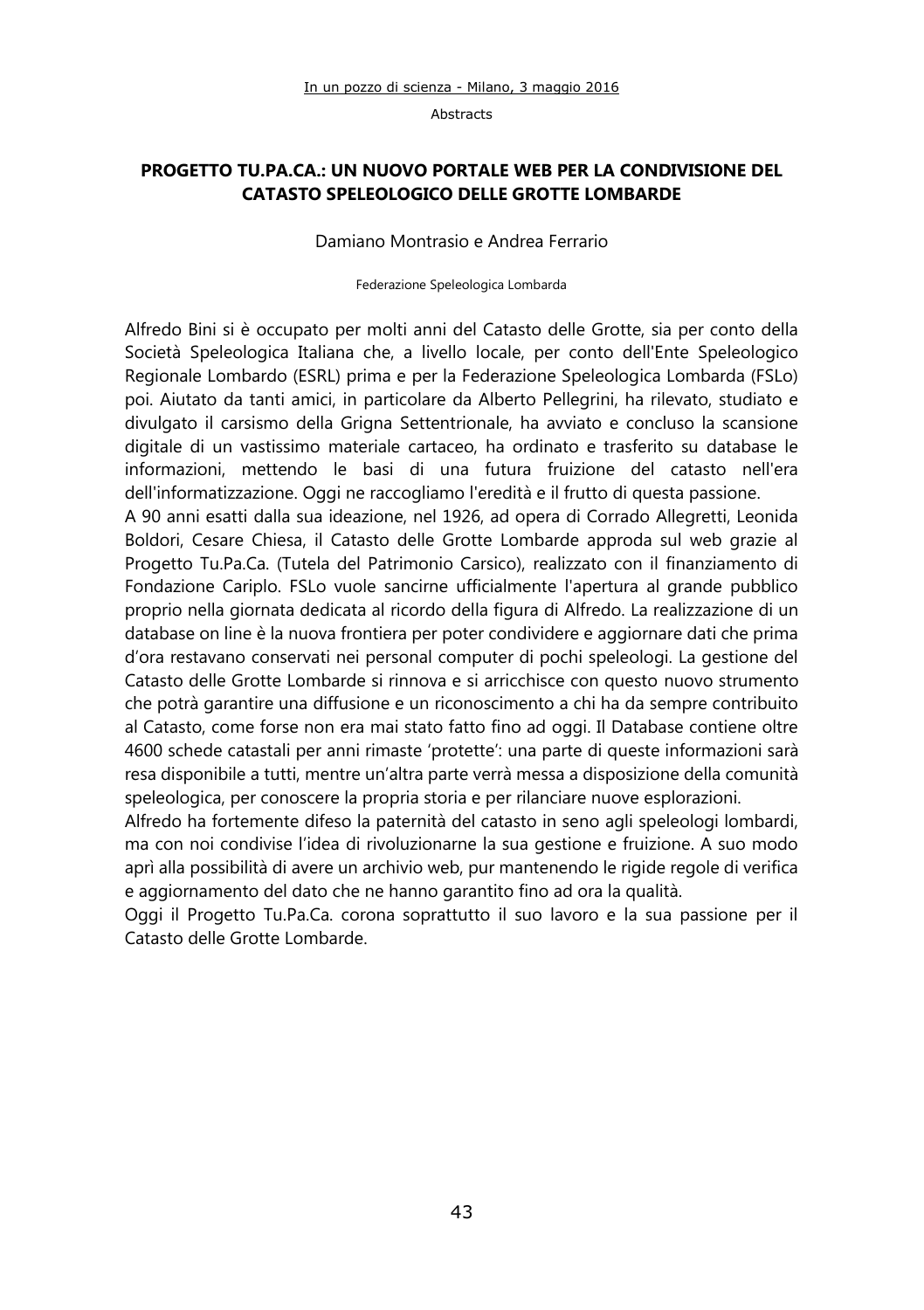## **LA DIVULGAZIONE SCIENTIFICA ALLA PORTATA DI TUTTI**

#### Andrea Ferrario

#### Federazione Speleologica Lombarda

La capacità di comunicare concetti complessi con parole semplici e alla portata di tutti è una dote non comune, anche tra le persone più preparate e competenti. Alfredo Bini era un abile comunicatore scientifico e sia nei suoi scritti divulgativi che nelle presentazioni al pubblico era capace di coinvolgere ed appassionare anche persone senza nessuna base scientifica. La schiettezza dei termini e l'utilizzo di metafore facilmente comprensibili gli consentiva di farsi capire facilmente da chiunque, trasmettendo ad un ampio pubblico conoscenze scientifiche che altrimenti sarebbero rimaste relegate ad ambiti più accademici.

La sua passione per la Speleologia lo portava spesso a confrontarsi con speleologi desiderosi di capire ciò che rappresentava l'ambiente della grotta; essi riconoscevano in Alfredo una figura di riferimento per comprendere meglio concetti non sempre alla portata di tutti.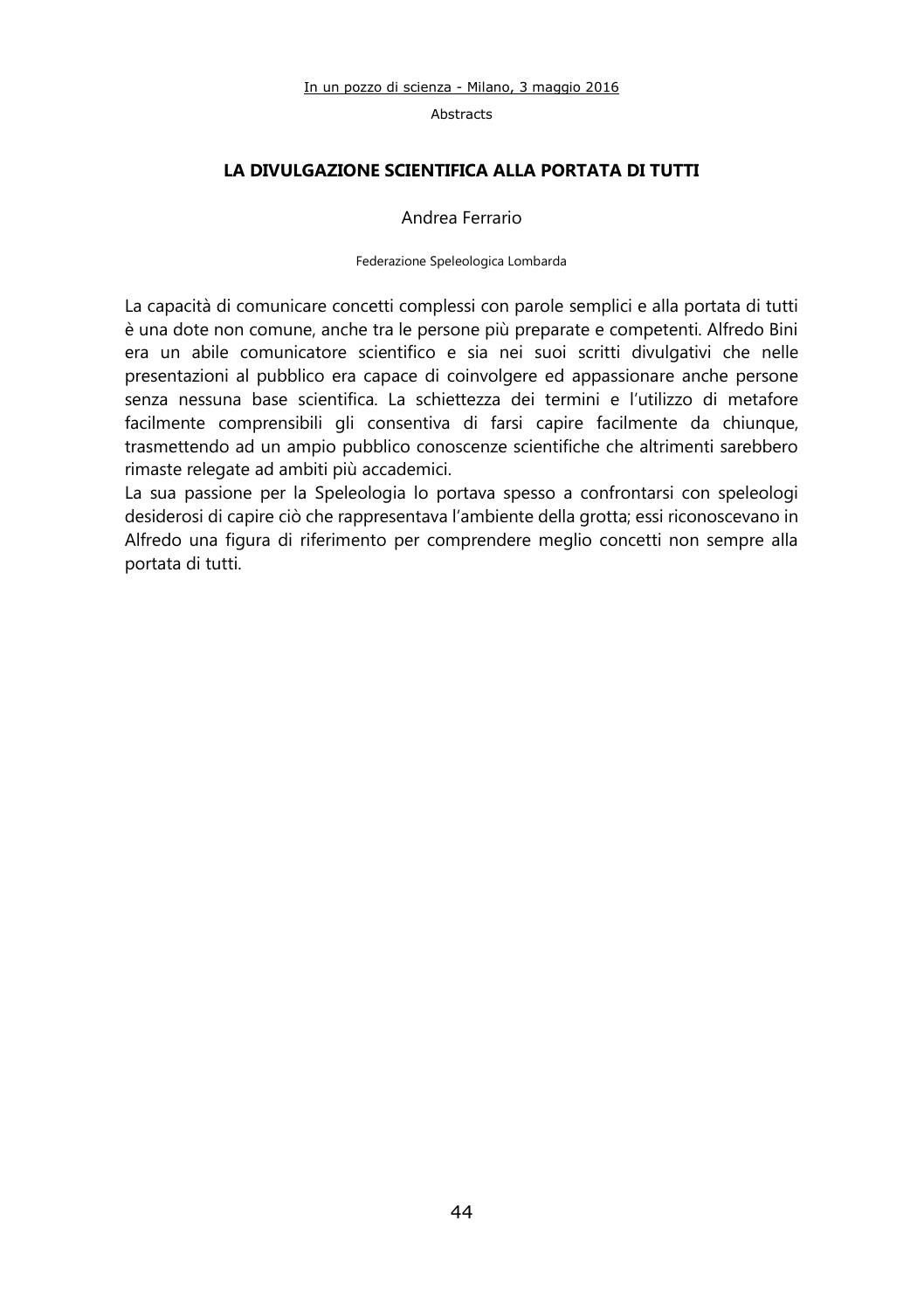Abstracts

## POSTER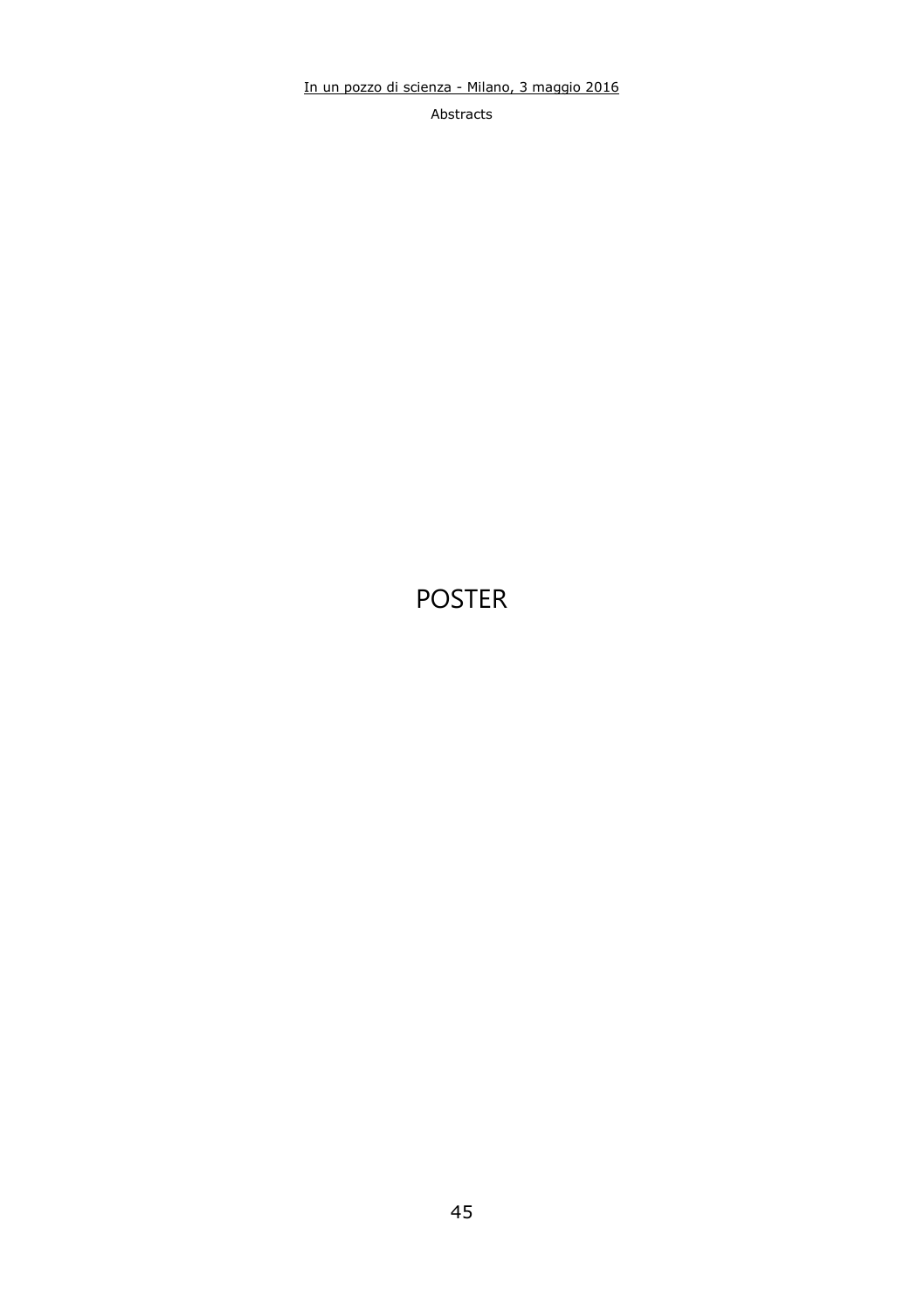## **NUOVI DATI PROVENIENTI DAI DINTORNI DI SAN COLOMBANO AL LAMBRO E DALLA PIANURA PADANA A EST DI MILANO: ANALISI LITOSTRATIGRAFICA, COMPOSIZIONALE E MICROPALEONTOLOGICA**

Alfredo Bini<sup>1</sup>, Mariangelo Baio<sup>1</sup>, Donata Violanti<sup>2</sup>, Edoardo Martinetto<sup>2</sup>

<sup>1</sup>Dipartimento di Scienze della Terra Ardito Desio, via Mangiagalli 34, Milano <sup>2</sup>Dipartimento di Scienze della Terra, via Valperga Caluso 35, Torino

Vengono presentati nuovi dati sul sottosuolo dell'area di San Colombano al Lambro e nell'area compresa fra Lambro e Molgora (Pianura Padana Lombarda) ottenuti grazie allo studio di *cuttings* provenienti dallo scavo di pozzi ad uso idropotabile e da sondaggi geognostici.

Nell'area posta nei dintorni della collina di San Colombano al Lambro, la successione descritta da Baio et *al.* (2004), è costituita a partire dall'alto da una sequenza detritica a composizione prevalentemente sedimentaria, seguita da una seconda a componente prevalentemente metamorfica; date 14C hanno fornito età di 19.909 e 20.785 cal BC (la prima) e 28.679 e 28.295 cal BC (per la seconda). La provenienza dei clasti è prealpina\alpina. Segue verso il basso una sequenza detritica a composizione anomala: a volte prevalgono nettamente quarzo e serpentinoscisto a volte la selce e le vulcaniti permiane; l'origine dei clasti è alpina\prealpina, mentre per la provenienza si ipotizza da W\NW per la presenza di "Granito rosa di Baveno". Una data 14C ha fornito età >40.410 BP. Seguono con brusco contatto erosivo sedimenti fini con vegetali e macrofossili marini. L'indagine micropaleontologica ha evidenziato a Genzone microfaune marine oligotipiche indicative di ambiente salmastro, di laguna o di parte interna di delta, con *Ammonia tepida* e *Haynesina depressula,* a partire dalla profondità di 167 m p.c. (-90 m slm circa). A Casalpusterlengo (Zorlesco) l'argilla limosa posta alla profondità di 102 m p.c (-36 m slm) contiene una microfauna di origine marina (*Ammonia papillosa, A. tepida*) e abbondanti megaspore di *Azolla filiculoides* e *Salvinia natans*, felci acquatiche in prevalenza segnalate in acque dolci stagnanti. Le megaspore di *Azolla* e *Salvinia* suggeriscono consistenti apporti da acque dolci in un'area marina poco profonda durante un intervallo interglaciale del Calabriano (Martinetto et *al.,* 2014). I microfossili provenienti dai dintorni di Orio Litta indicano una paleobatimetria al limite fra l'infralitorale e il circalitorale con apporti da aree meno profonde; la presenza di Bulimina marginata indica un intervallo temporale compreso fra il Gelasiano e l'Olocene.

Nell'area a E di Milano sono stati studiati 12 pozzi ubicati fra il fiume Lambro e il torrente Molgora. Le analisi composizionali sulle ghiaie e le numerose sezioni geologiche hanno permesso di caratterizzare 4 macrounità (Bini et *al.,* 2016); le composizioni petrografiche indicano una provenienza dei sedimenti da N, con alimentazione dalla Valtellina e dalla fascia prealpina compresa fra Como e Lecco. Le analisi micropaleontologiche eseguite sui campioni provenienti dai pozzi (Cassina de' Pecchi, Cernusco sul Naviglio, Cologno Monzese, Pantigliate, Paullo, Pioltello, Peschiera Borromeo, Rodano, Segrate, Settala)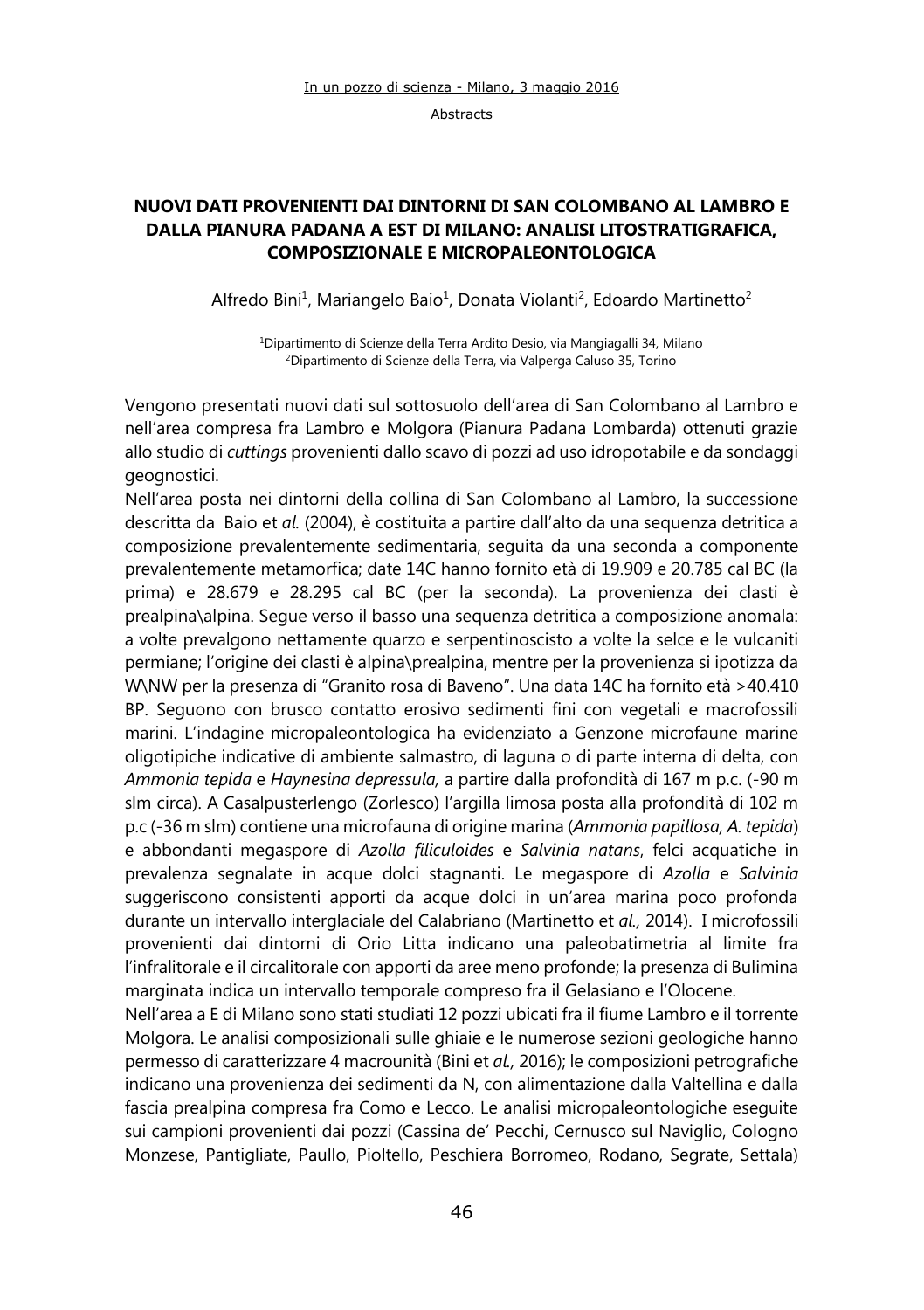non hanno rintracciato microfossili marini in posto alle profondità raggiunte dallo scavo dei pozzi (fra 110 m e 170 m); i primi microfossili marini in posto vengono segnalati a profondità comprese fra 250 m e 300 m circa nei pozzi Agip Segrate 1, Cernusco 2 e Cernusco 3.

Bibliografia:

- Baio M., Bersezio R. & Bini A., 2004. Assetto geologico della successione quaternaria nel sottosuolo fra Melegnano e Piacenza. Italian Journal of Quaternary Sciencies, 17 (2/1), 355 - 359
- Bini A., Sciunnach D., Bersezio R., Scardia G., Tomasi F., Beretta G.P., Carcano C., Rogledi S., Rovida A., Strini A., Stucchi M. & Miletta S. 2016. Note illustrative della Carta Geologica d'Italia alla scala 1:50.000. Foglio 96 Seregno. ISPRA, 181 pp.
- Martinetto E., Bertini A., Basilici G., Baldanza A., Bizzarri R., Cherin M., Gentili S. & Pontini M.R. 2014. The plant record of the Dunarobba and Pietrafitta sites in the Plio-Pleistocene palaeoenvironmental context of central Italy. Alpine and Mediterranean Quaternary, 27 (1): 29 – 72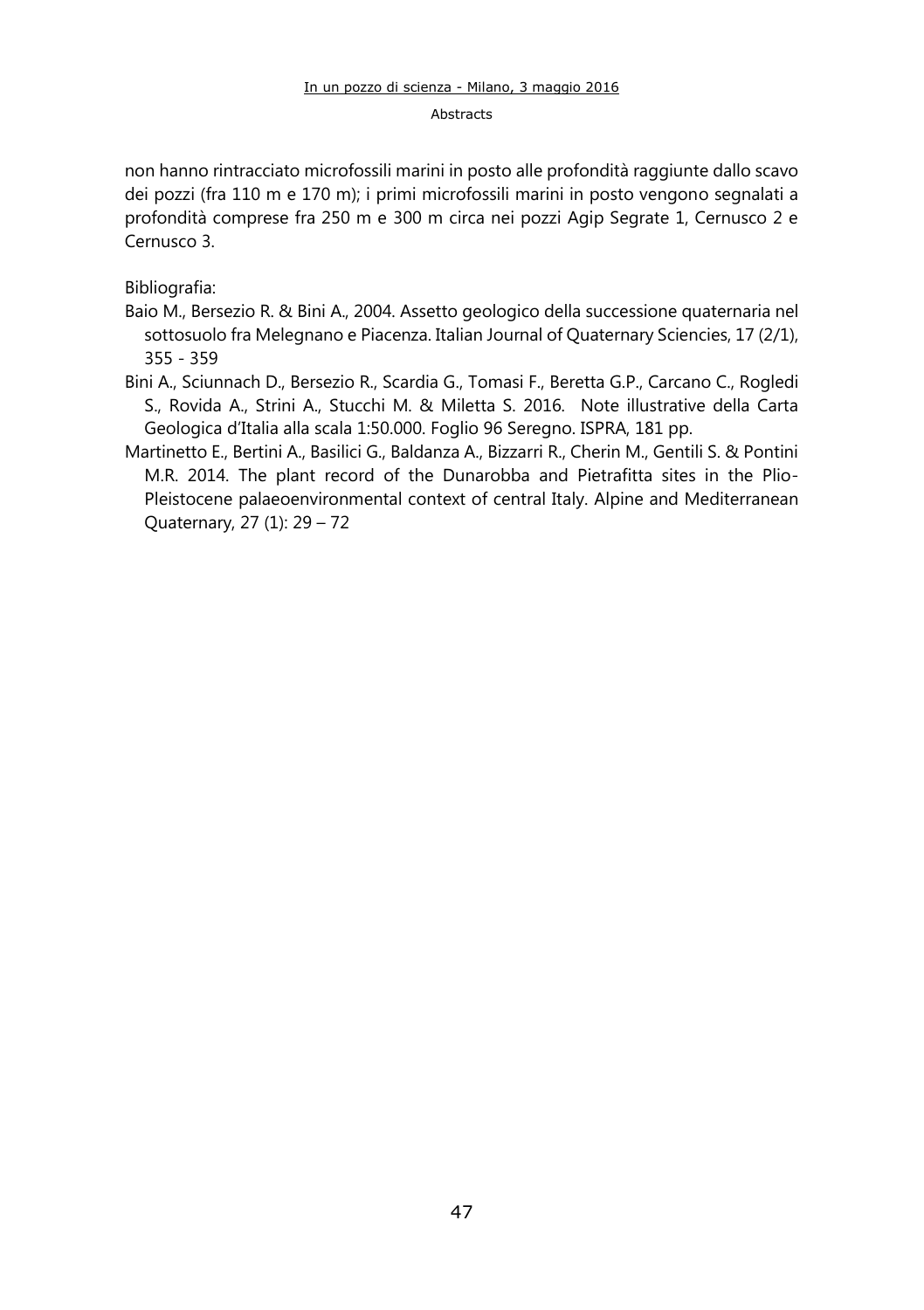## **LA SEZIONE GEOLOGICA APPLICATA ALLO STUDIO DEL RISCHIO ARCHEOLOGICO ALCUNI ESEMPI IN LOMBARDIA E IN EMILIA**

Mariangelo Baio<sup>1</sup>, Fabrizio Pavia<sup>2</sup>

<sup>1</sup>Dipartimento di Scienze della Terra Ardito Desio, via Mangiagalli 34, Milano <sup>2</sup>AR/S Archeosistemi soc. coop., Via Nove Martiri 11/A Reggio Emilia

A partire dagli anni 2000 la "verifica preventiva del rischio archeologico" si è gradualmente inserita nelle fasi di progettazione di importanti infrastrutture ed opere pubbliche. Attualmente il D.Lgs. 163/2006 (Codice degli Appalti), artt. 95-96, definisce competenze ed interventi necessari per la realizzazione dell'indagine archeologica che non può prescindere dalla conoscenza dell'evoluzione geologica del sottosuolo. La predisposizione di una sezione geologico archeologica, realizzata in fase progettuale, propone una visione territoriale allargata e riproduce uno spaccato bidimensionale del territorio da cui è possibile dedurre l'evoluzione verticale, laterale e temporale degli ambienti sedimentari ed evidenziare gli andamenti, le profondità e le età delle paleosuperfici potenzialmente interessate dalla presenza di depositi archeologici. Nella Pianura Padana solitamente gli insediamenti si conservano all'interno di sequenze deposizionali databili al Postglaciale (generalmente dal Mesolitico >10.000 anni B.P. al Rinascimento). La sovrapposizione della potenzialità archeologica con l'infrastruttura da realizzare esprime il rischio archeologico relativo, che si rifletterà sui tempi e sui costi dell'opera stessa.

Sono presentate due sezioni geoarcheologiche, la prima in prov. di Bergamo (Bini *et al.,* 2015) e la seconda in prov. di Parma (Baio *et al.,* 2010). Gli studi di dettaglio eseguiti nei due casi esposti hanno portato ad individuare due potenziali rischi archeologici molti diversi fra loro; nel caso del tratto in prov. di Bg il rischio archeologico varia da 0 a 4 m di profondità, quindi con forti probabilità di rinvenimenti a piano campagna o poco sotto, con possibilità di troncature erosionali conseguenti le numerose divagazioni fluviali attestate durante l'Olocene. Nel caso del tratto in prov. di Pr. il rischio è compreso fra il piano campagna e i 20-25 m circa quindi con possibilità di rinvenimento di diverse paleosuperfici datate conservate a maggiori profondità separate e sigillate da potenti sequenze alluvionali.

## Bibliografia

Baio M., Pavia F. & Valloni R., 2010. Ricostruzione geoarcheologica della paleosuperficie che marca il passaggio climatico fra il Paleolitico superiore e il Mesolitico, cds XLV riunione scientifica IIPP, Modena

Bini A., Baio M. & Pavia F., 2015. Analisi di una sezione geologica tracciata Adda e Mella, al limite fra alta e bassa pianura. Geol. Insubr. 11/ (2015)1, 3-16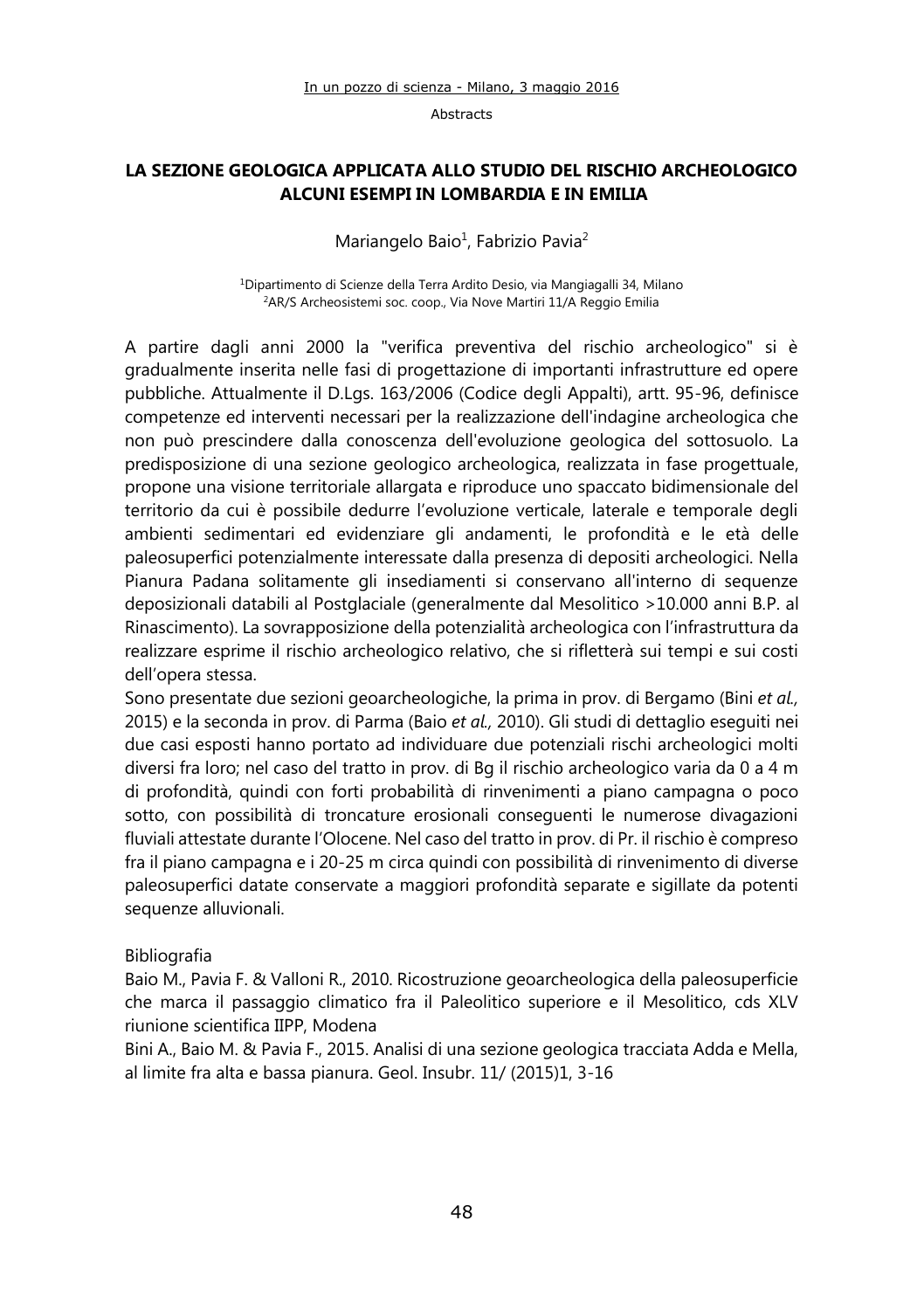## **DISTRIBUZIONE E ASSETTO STRATIGRAFICO DEI DEPOSITI GLACIALI LGM NEL SETTORE NORD ORIENTALE DELL'ANFITEATRO DEL GARDA, TRA BARDOLINO, LAZISE E LA VALSORDA (VR)**

Andrea Brenna<sup>1</sup>, Andrea Zerboni<sup>2</sup> e Alfredo Bini<sup>2</sup>

<sup>1</sup> Università degli Studi di Padova, Dipartimento di Geoscienze <sup>2</sup> Università degli Studi di Milano, Dipartimento di Scienze della Terra "A. Desio"

Una delle problematiche ancora aperte riguardanti lo studio dell'Anfiteatro morenico gardesano riguarda l'interpretazione cronologica delle numerose cerchie moreniche esistenti e, in particolare, l'individuazione dei depositi relativi all'Ultimo Massimo Glaciale (LGM) e la descrizione dei rapporti stratigrafici esistenti fra questi e i corpi geologici quaternari più antichi. Al fine di incrementare le conoscenze relative alla genesi e allo sviluppo del settore Nord-orientale dell'Anfiteatro del Benaco, attraverso l'esecuzione di un rilevamento geologico e morfologico di un'area collocata a ridosso della sponda orientale del Lago di Garda fra i Comuni di Bardolino, Lazise e Cavaion Veronese (Verona), è stata realizzata una carta geologica di dettaglio in scala 1:10.000. In questa regione, l'elemento morfologico e geologico di particolare interesse nella risoluzione della problematica precedentemente esposta è la forra della Valsorda, presso Cavaion Veronese. Il rilevamento è stato condotto classificando i depositi descritti in unità allostratigrafiche associate a relativi eventi e glaciazioni. Le unità individuate sono state distinte sulla base di: presenza di paleosuoli conservati, caratteristiche dei colluvi e caratteristiche del calcrete sommitale, il cui sviluppo è in grado di fornire indicazioni circa l'età relativa di messa in posto del sedimento. Dal punto di vista morfologico, il territorio è caratterizzato dalla presenza di allineamenti di dossi morenici intervallati da piane di origine fluvioglaciale. La forra della Valsorda ha origine nella porzione centrale del M. Moscal e si estende per poco più di 1 km con andamento EO–O, fino a generare un ampio conoide di deiezione. Lungo il versante orografico sinistro della Valsorda è possibile osservare numerosi affioramenti in corrispondenza dei quali sono esposti abbondanti depositi prevalentemente di origine glaciale. Tra questi ultimi, il Torrione della Valsorda, costituisce una sezione stratigrafica di fondamentale interesse. L'osservazione della successione ha permesso di riconoscere potenti depositi di origine glaciale estesi per oltre 20 m e relativi ad almeno tre distinti episodi deposizionali, di cui l'ultimo fortemente pedogenizzato. Questi sono sormontati da un intervallo loessico, in corrispondenza del quale sono osservabili gli effetti di un processo pedogenetico avvenuto fra 30.000 e 18.000 anni BP. Al di sopra del loess sono collocati materiali aventi caratteristiche sedimentologiche tali da essere interpretati come il risultato di sedimentazione controllata da processi legati all'acqua e dalla gravità. Il materiale è quindi stato interpretato come deposito complesso di origine fluviale e con componenti legate a colate ad elevata energia derivanti dai versanti. Per la quasi totalità della propria estensione la forra è delimitata in destra e in sinistra dalla presenza di una scarpata di terrazzo generalmente continua che taglia le morfologie glaciali e fluvioglaciali adiacenti alla forra. La Valsorda è stata interpretata come il risultato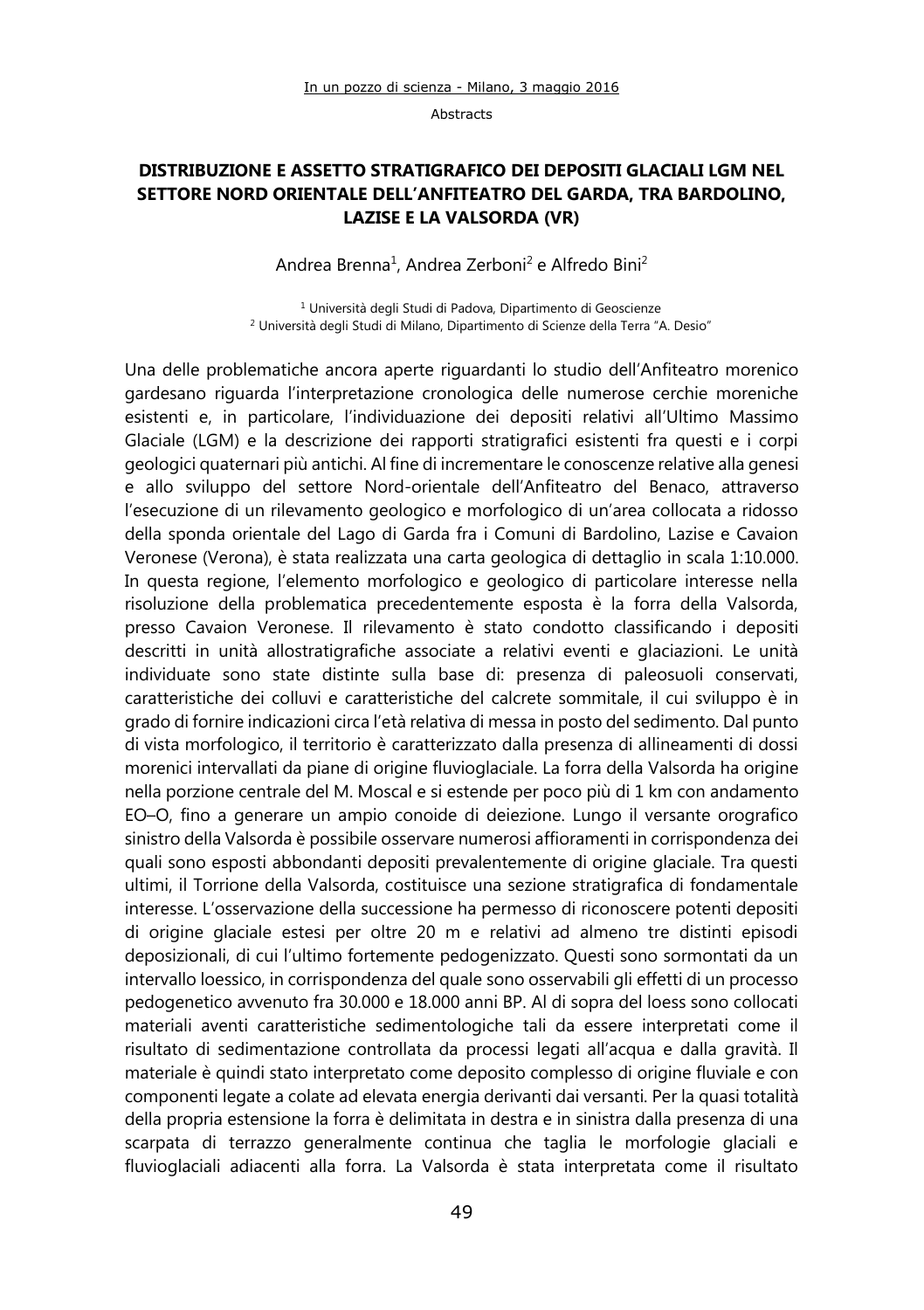dell'incisione ed erosione localizzata operata da flussi fluviali, probabilmente molto concentrati, e di colate ad elevata energia indotti dal bacino di drenaggio collocato in corrispondenza della piana posta nella porzione centrale del M. Moscal. Le caratteristiche sedimentologiche osservate negli affioramenti della Valsorda e la geometria del terrazzo delimitante l'incisione della forra hanno permesso di svincolare l'attribuzione temporale dei depositi glaciali osservati dal dato numerico disponibile da letteratura. I depositi collocati superiormente all'intervallo loessico pedogenizzato sono associati ai fenomeni caratterizzanti la genesi della forra in un periodo compreso fra l'Episodio Garda (LGM) e il post-LGM. Per questa ragione essi sono stati ascritti all'Alloformazione del Garda in facies fluviale e mista. Tali depositi sono delimitati a Sud dalla scarpata di terrazzo descritta. I depositi glaciali al di sotto del loess hanno un'età più antica di 18.000 - 30.000 a BP e sono stati ascritti alle alloformazioni relative a glaciazioni del Pleistocene medio (Glaciazione Monte Forca, Glaciazione M. San Pietro e Glaciazione M. San Zeno). Le creste moreniche troncate dalla Valsorda in prossimità della sezione stratigrafica del torrione sono associabili ai depositi descritti in posizione immediatamente inferiore al Loess della Valsorda, diventando quindi interpretabili come Alloformazione di Monte San Zeno. Le cerchie moreniche interpretate come relative alla Glaciazione Puegnago sono state invece collocate in posizione più interna dell'anfiteatro, anch'esse comunque tagliate dall'incisione della forra. Variazione più significativa rispetto alle precedenti interpretazioni ricade certamente sulla posizione della cerchia morenica relativa alla massima avanzata della Glaciazione Garda (LGM). Essa è stata collocata in prossimità della riva attuale del lago sulla base dei caratteri osservati in corrispondenza degli affioramenti descritti e sulla base della correlazione con quanto noto per la sponda bresciana. Questo implica un netto ridimensionamento della Glaciazione Garda e un ritorno a conclusioni similari a quelle già ottenute da Venzo, conformemente anche a quanto osservato negli altri anfiteatri del versante meridionale delle Alpi. Il LGM risulta essere un evento di dimensioni piuttosto contenute e inferiori a quelle relative alle glaciazioni precedenti.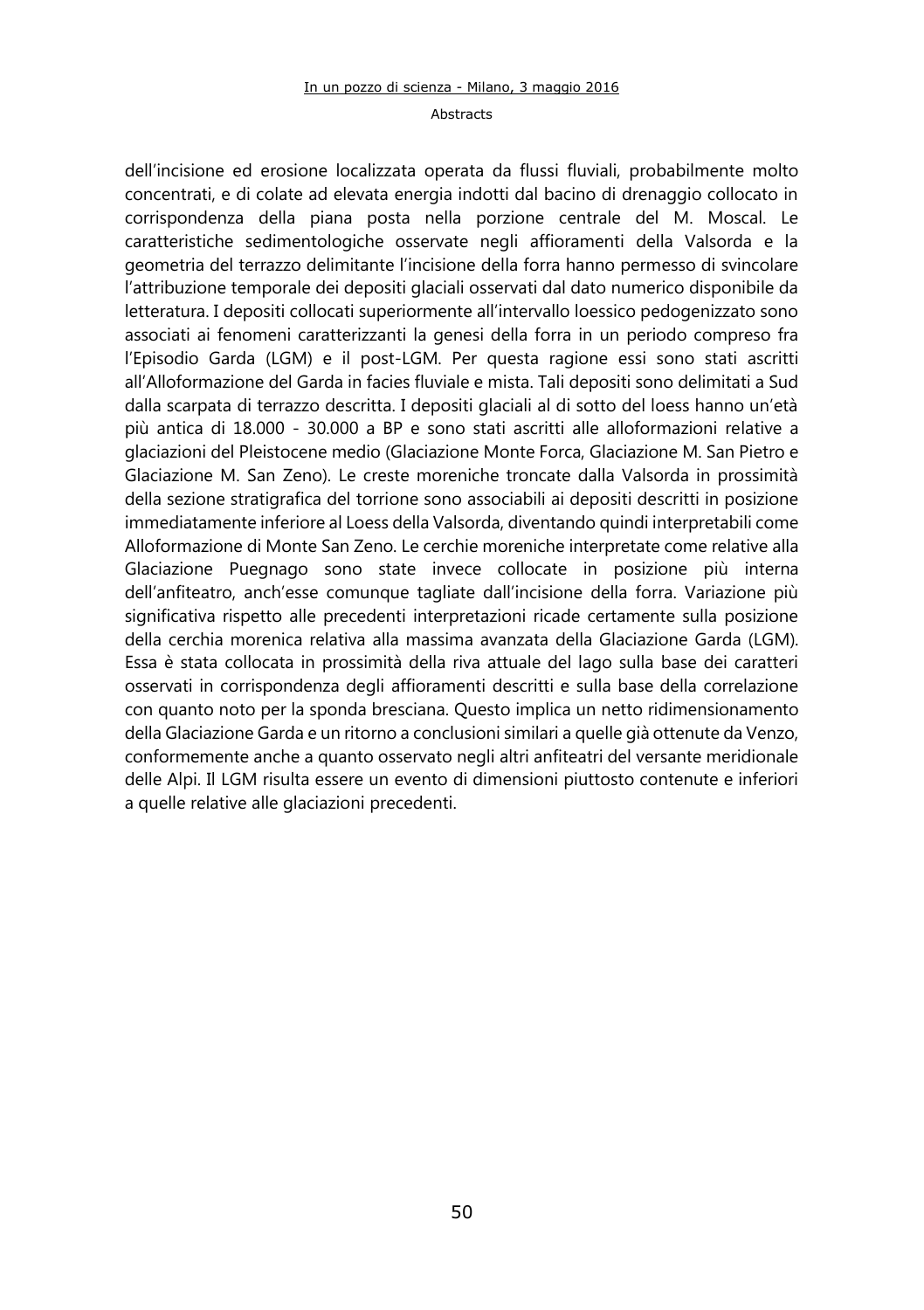## **RELATIONSHIPS BETWEEN DSGSDS AND THE LAST GLACIATION IN CHIAVENNA VALLEY**

Davide Tantardini, Tiziana Apuani e Alfredo Bini

Università degli Studi di Milano, Dipartimento di Scienze della Terra "Ardito Desio", via Mangiagalli 34, 20133 Milano, Italy.

The field survey carried out in the last years in Chiavenna Valley has allowed to clarify the age relationships between the last glaciation and the Deep-Seated Gravitative Slope Deformations (DSGSDs).

A deep-seated gravitational slope deformation is a gravity-induced process affecting large portions of slopes evolving over very long periods of time, that can be recognized thanks to the characteristic deformations of the topographic surface. In literature, the "postglacial debuttressing" is considered as a major DSGSD predisposing factor, but in Chiavenna Valley there are field evidences that indicate a different situation, i.e. that some DSGSDs were present before the last glaciation. This is proven, substantially, by the presence of tills, ice-contact deposits and glacial landforms in open DSGSD trenches and over graben-like depressions or DSGSD ridges.

We present some geomorphological maps for older-than-LGM DSGSD in Chiavenna Valley, along with a brief description.

It is unlikely that these DSGSDs formed during the glacial advance, when the valley was progressively filled by the glacier, because of the lack of the potential gravitational energy: so these DSGSDs are older than some tens of thousands of years. An olderthan-LGM age for the DSGSD, at least the ones located in the upper tip of Lario Valley, is suggested also by the valley bottom morphology: the Upper Lario area is a deep Messinian valley. It is logical to think that the slopes started to reequilibrate themselves, through DSGSDs, immediately after the Messinian entrenchment.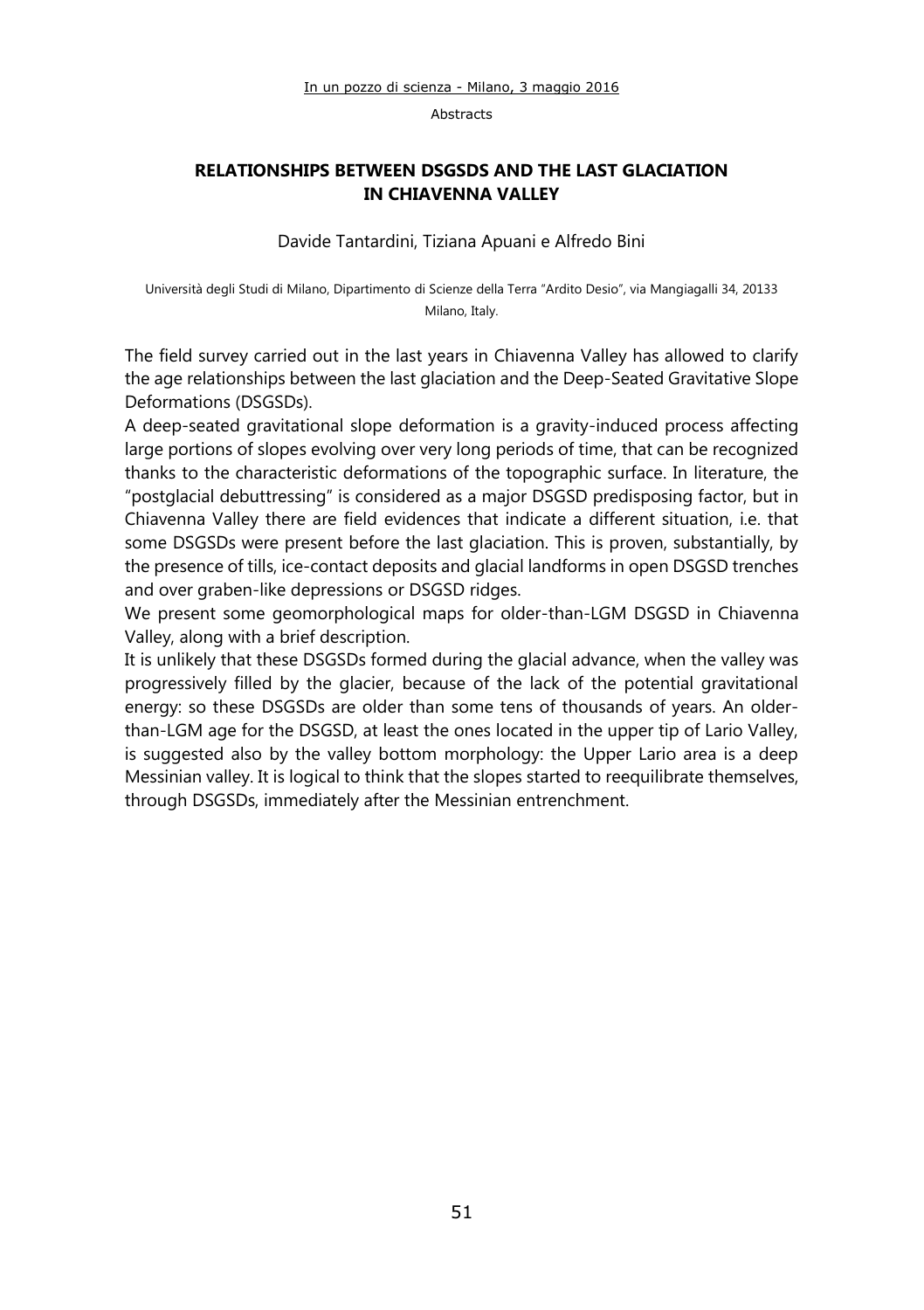## **MAP OF THE GLACIAL PHASES AND RECONSTRUCTION OF THE LGM IN CHIAVENNA VALLEY.**

Davide Tantardini, Tiziana Apuani e Alfredo Bini

Università degli Studi di Milano, Dipartimento di Scienze della Terra "Ardito Desio", via Mangiagalli 34, 20133 Milano, Italy.

The field survey was carried out in Chiavenna Valley allowed us to reconstruct the glacial phases in this area, in order to understand the glacial dynamics and to map the area occupied by glaciers at the LGM.

The glacial phases identify the growth-melting cycles of the glaciers, and their morphological evidences allow to identify the maximum limit reached by the glacier in each phase. 115 glaciers present in Chiavenna Valley during the deglaciation were identified. This high number is due to the splitting of major glaciers into their original cirque glaciers during the general melting. The glacial phases were reconstructed correlating the moraines and the erratics surveyed, by accounting for the geometry of the glacier and the present-day behavior of major glaciers, and were put in relative chronological order.

A reconstruction of the area occupied by glaciers at the LGM, based on the trimline evidences, was carried out. The reconstruction shows that at the LGM, almost all the valley was occupied by glaciers. Only the most elevated ridges and peaks emerged above the ice surface. At N, the glacier was in contact with glaciers belonging to the Rhein drainage basin.

The main part of the Chiavenna Valley was occupied by the Engadina glacial body, which was joined by the smaller San Giacomo glacier at Chiavenna. The two glaciers flowed together through the lower Chiavenna Valley, but mantained their respective identity, as confirmed from the petrography of tills and the difference in altitude of the trimline evidences on the opposite slopes of the valley. This valley glacier inserted its lateral tongues into tributary valleys; the minor glaciers were entirely constrained into their original cirques; they were constituted by accumulation zones that could even be in direct contact with the main valley glacier.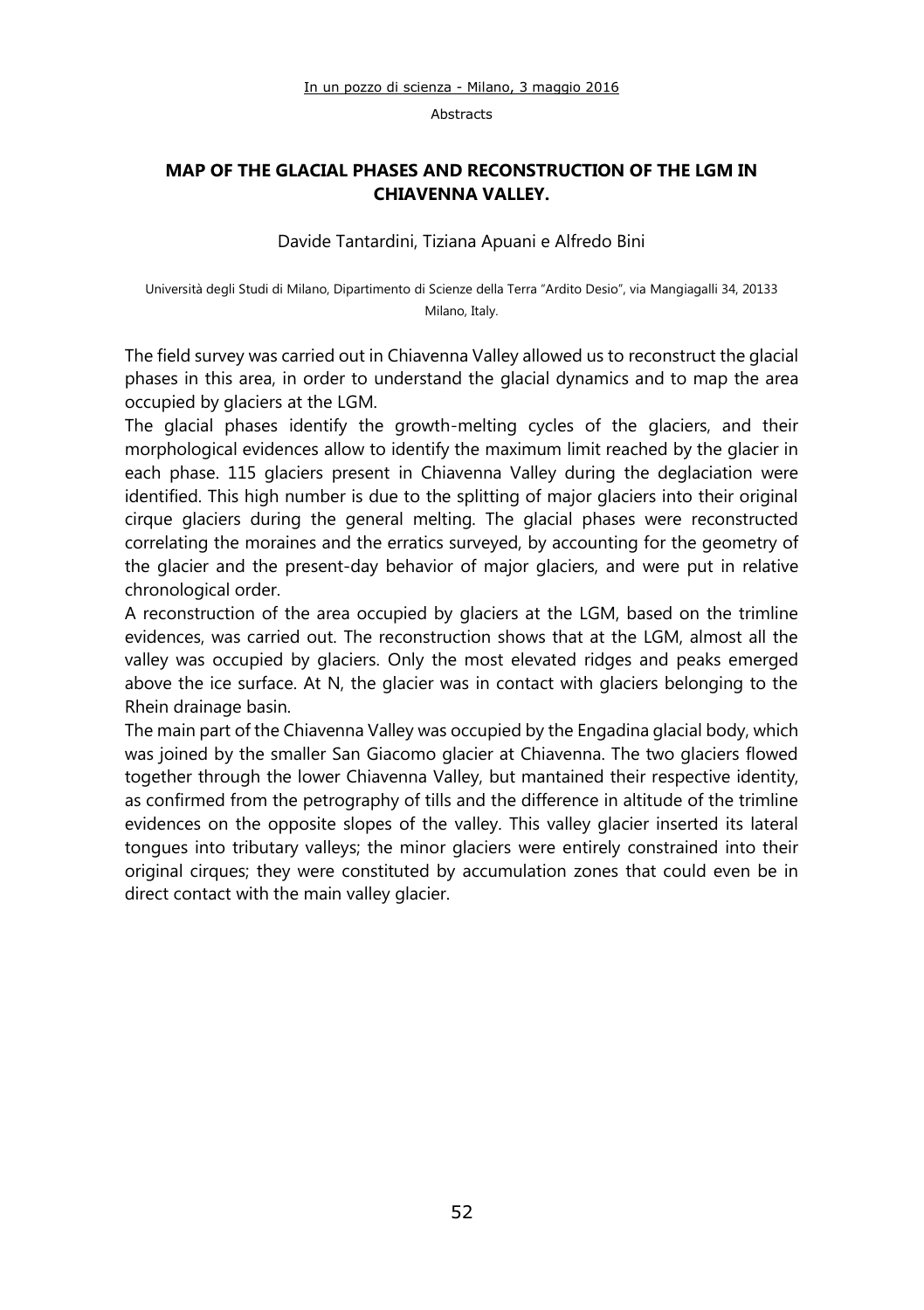Abstracts

## **QUATERNARY DEPOSITS OF CHIAVENNA VALLEY**

Davide Tantardini, Tiziana Apuani e Alfredo Bini

Università degli Studi di Milano, Dipartimento di Scienze della Terra "Ardito Desio", via Mangiagalli 34, 20133 Milano, Italy.

From the year 2009 to 2015 a 1: 10,000 scale comprehensive geomorphological and sedimentological field survey was carried out in Chiavenna Valley (Valchiavenna). One of the aims of this field survey was to identify and to map the Quaternary deposits of this area, in order to collect data useful for the reconstruction of the geological evolution of this area.

We present a 1: 50,000 scale map of the Quaternary deposits of Chiavenna Valley. The map was drawn mostly upon direct field survey data, integrated with indirect observations and ortophotographs photointerpretation where the mountainous territory prevented a direct field survey.

The various deposits were discriminated on the basis of the depositional process that sedimented them. The sedimentological properties of the deposits were used to identify their facies and their depositional process. 73 outcrops were described.

In Chiavenna Valley there are glacial, slope, fluvial, lacustrine and small tufa deposits.

The sedimentological properties and the weathering profiles permitted us to classify the Quaternary deposits in Chiavenna Valley using Allostratigraphic Units. In lower Chiavenna Valley the outcropping deposit belong to three alloformations: the Cantù Alloformation and the very small Prato Fortunato Alloformation contain deposits of the last glaciation; the Postglacial Unit contains deposits of the subsequent, and current, interglacial period.

A detailed description of the characteristics of these units is provided.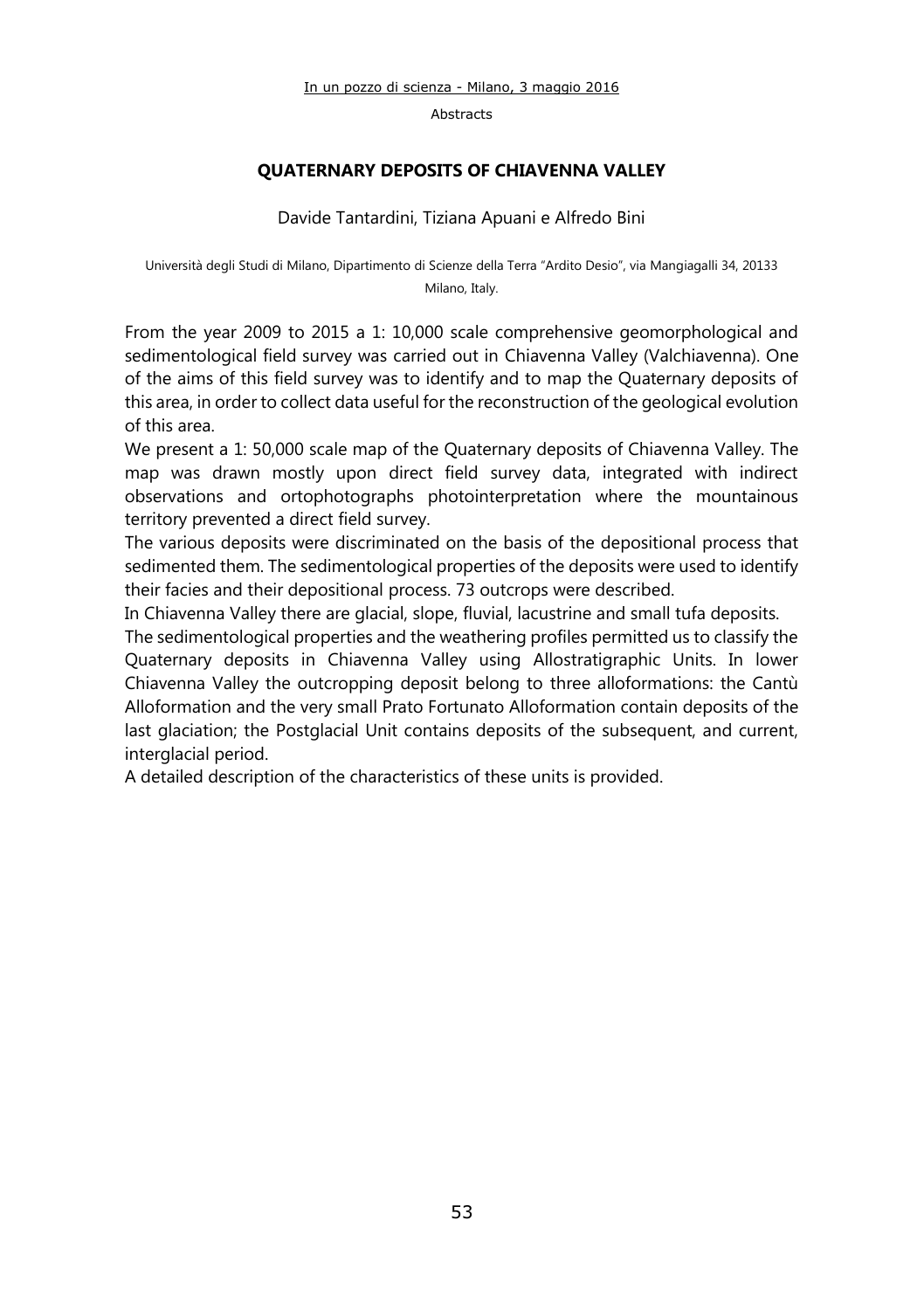## **RILEVAMENTO GEOLOGICO, GEOMORFOLOGICO E STRUTTURALE DELLA GROTTA DI COLLE BIANCO (CB): LA SPELEOLOGIA NELL'ATTIVITÀ PROFESSIONALE**

Alice Ghiselli<sup>1</sup>, Roberto Margutti<sup>2</sup>, Marzio Merazzi<sup>3</sup> e Andrea Strini<sup>4</sup>

<sup>1</sup>geol. Alice Ghiselli – [alice.ghiselli@gmail.com](mailto:alice.ghiselli@gmail.com) <sup>2</sup> Saint-Gobain Gyproc <sup>3</sup> geol. Marzio Merazzi <sup>4</sup> geol. Andrea Strini

La speleologia è l'attività di esplorazione dell'endocarso. Nonostante sia considerata un'attività amatoriale essa è stata spesso utilizzata quale fonte primaria di informazioni per ricerche scientifiche specialmente in ambito accademico. L'esplorazione delle grotte, infatti, consente di avere una visione diretta della geologia di sottosuolo, con la possibilità di ricavare dati geologici, strutturali, idrogeologici altrimenti inaccessibili.

Il presente lavoro vuole mostrare come l'esplorazione speleologica possa essere utilizzata efficacemente anche nell'attività professionale. L'incarico oggetto del presente lavoro prevedeva il rilevamento topografico, geologico, geomorfologico e strutturale della Grotta di Colle Bianco sita tra le località di Larino e Guglionesi (CB), allo scopo di approfondire la conoscenza dei giacimenti gessiferi del Basso Molise. La grotta in esame si sviluppa, difatti, in litologie appartenenti ai depositi evaporitici Messiniani, oltre ad essere ubicata a poca distanza da due attività estrattive nei gessi.

Oltre al rilievo topografico di dettaglio, quindi, sono stati raccolti ed elaborati dati strutturali (fratture e superfici di strato), morfologici (posizione e descrizione delle morfologie dei vani e delle morfologie di dettaglio) e idrologici (stillicidio, scorrimento di acqua e presenza di piccoli laghi). A completamento della raccolta dati, è stata effettuata una misura di portata del corso d'acqua che attraversa la grotta e sono stati raccolti dati di giacitura dei banchi di gesso anche in esterno.I dati sono stati cartografati alla scala 1:200 sulla base del rilievo effettuato. Sono state redatte due carte tematiche: strutturale e morfologica-idrologica.

La grotta di Colle Bianco è un esempio di traforo idrogeologico percorribile interamente dall'inghiottitoio alla risorgente. E' costituita da un ramo attivo e da un ramo fossile, superiore, collegati tramite brevi tratti verticali.

L'analisi dei dati strutturali ha permesso l'individuazione di sei sistemi di fratture oltre alla stratificazione. Il controllo strutturale sulla morfologia della grotta è molto marcato: le gallerie risultano sviluppate per la maggior parte lungo la direzione derivante dall'intersezione tra la stratificazione (228°/30) e due dei sistemi di fratture individuati (26°/60 e 5°/72°). Il controllo strutturale sulla morfologia è evidente anche nelle sezioni delle gallerie che risultano abbastanza monotone e condizionate dalle superfici di strato che costituiscono la volta. Le gallerie hanno tipiche forme rettangolari o triangolari mentre disturbi locali si hanno in corrispondenza di zone influenzate tettonicamente. Queste sono legate in genere a fratture con grande continuità laterale che, in alcuni casi, generano il basculamento del banco di gesso che costituisce la volta. Le forme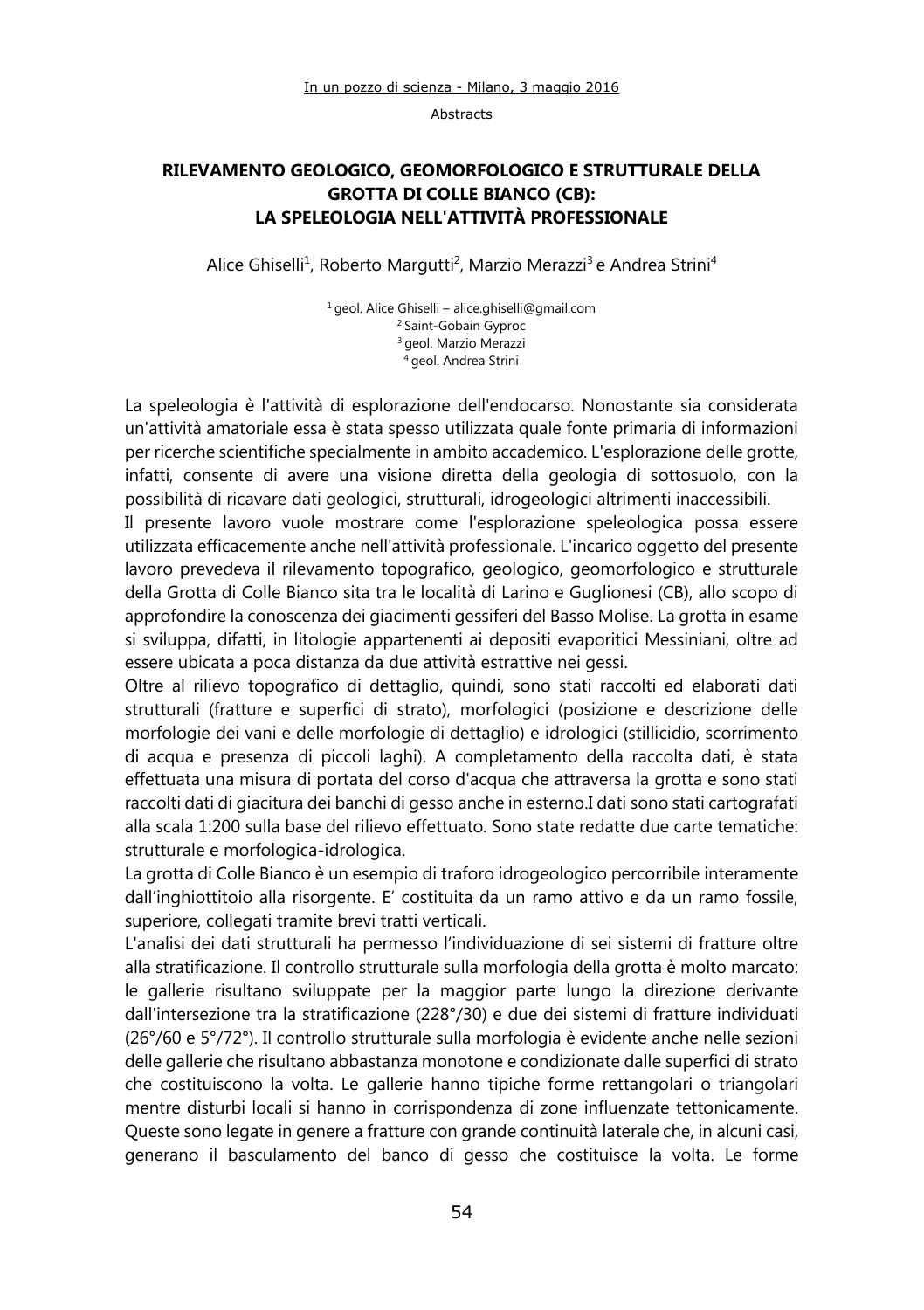#### Abstracts

originarie, inoltre, sono spesso modificate da accumuli di depositi clastici di dimensioni metriche.

Dal punto di vista idrico la grotta è suddivisa in un ramo fossile, superiore, e in un ramo attivo, lungo il quale scorre il Fosso del Vallone delle Macchie che attraversa l'intera cavità e costituisce la risorgenza a valle. L'apporto dato dallo stillicidio è minoritario. Durante la campagna di rilevamento il corso d'acqua era caratterizzato da dimensioni e portata modeste (0,5 l/min). Nonostante ciò la presenza di evidenti segni di piena lungo le pareti della grotta e di abbondanti resti vegetali testimonia che le condizioni idriche possono variare notevolmente: il corso d'acqua è caratterizzato da forti piene e, almeno in passato, ha allagato le gallerie raggiungendo livelli molto più elevati di quello osservato al momento del rilevamento. In tali condizioni praticamente l'intero ramo attivo della grotta risulta allagato con formazione di sifoni.

L'esplorazione speleologica applicata allo studio di giacimenti minerari ha permesso di individuare i rapporti della grotta con le strutture primarie e secondarie dei depositi gessiferi oggetto di attività estrattiva, oltre a definire la circolazione idrica dell'area. Tali elementi sono fondamentali per lo sviluppo progettuale di coltivazione mineraria.

In conclusione, il rilevamento dell'endocarso, laddove fattibile, rappresenta un ottimo strumento di correlazione e integrazione dei dati geologici acquisiti con indagini dirette o metodi di ricerca più tradizionali.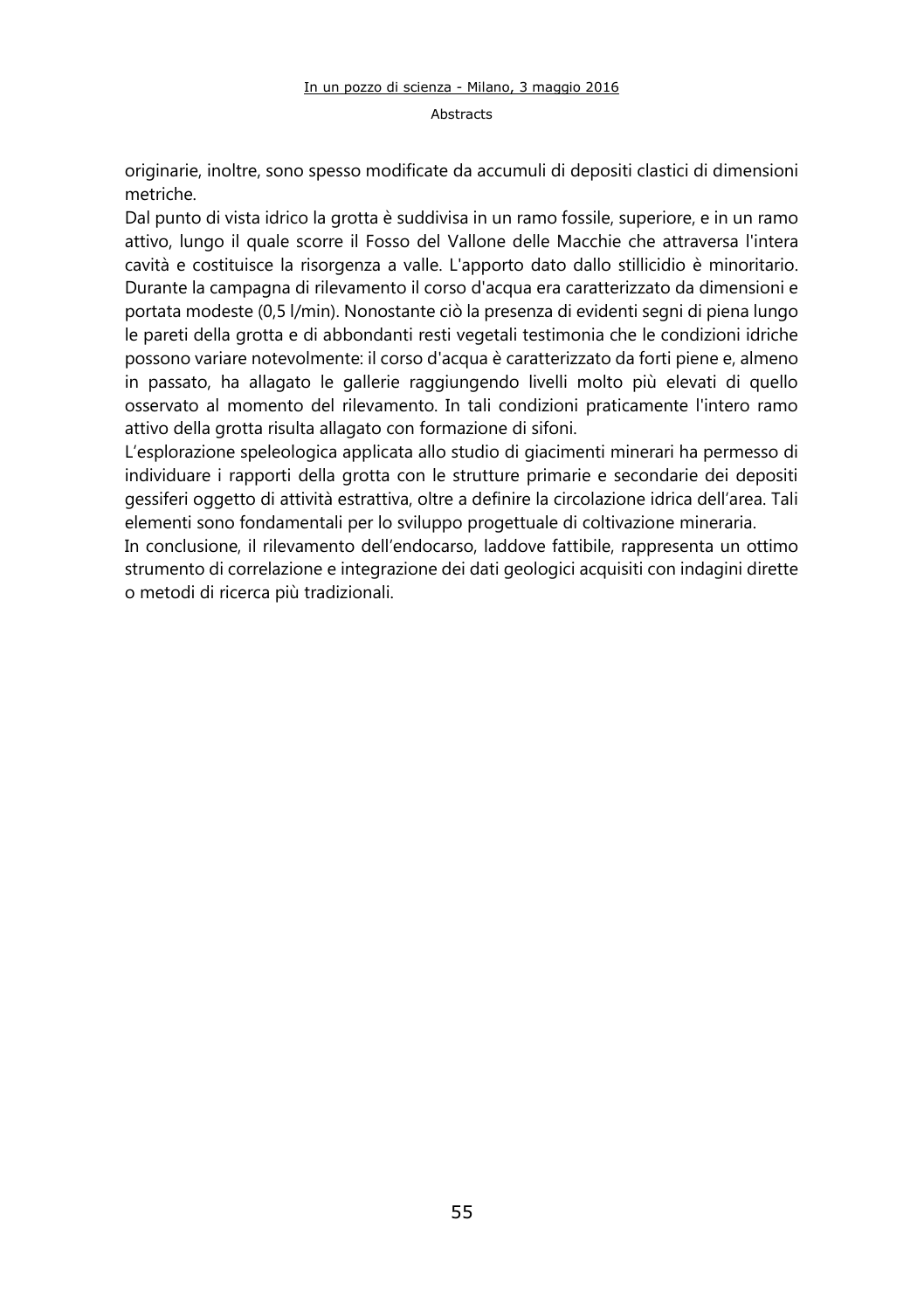## **FORME E PROCESSI DI ALTERAZIONE SULLE PREALPI E LORO RELAZIONE CON IL GLACIALISMO DEL QUATERNARIO**

Emanuele Bernardi, Samuel Campana, Greta Bonacina, Filippo Formoso<sup>1</sup>, Elena Reseda, Laura Strepparola, Davide Tantardini, Andrea Zerboni, Luisa Zuccoli e Alfredo Bini

Dipartimento di Scienze della Terra "A. Desio", Università degli Studi di Milano <sup>1</sup> filippo.formoso@studenti.unimi.it

La regione delle Prealpi è caratterizzata da estese evidenze di glacialismo pleistocenico, che hanno in molti casi obliterato le tracce dei processi superficiali che hanno agito prima del Quaternario, controllate da condizioni climatiche decisamente più calde e umide delle attuali (tropicali). Tuttavia, le aree che durante il Pleistocene non sono state raggiunte dall'avanzata delle masse glaciali alpine conservano evidenze delle ingenti fasi di alterazione pre-quaternarie. In questo lavoro sono prese in considerazione e discusse le evidenze osservate attraverso il rilevamento di terreno di due aree delle Prealpi: la Valle dell'Agogna, presso la località Sovazza (NO) e Val Brembilla e Val Brembana presso Zogno (BG) e San Pellegrino Terme (BG). Nella Valle dell'Agogna affiorano unicamente i micascisti e paragneiss della Serie dei Laghi. Essi mostrano un grado di alterazione piuttosto variabile, sia alla scala dell'affioramento sia a quella microscopica; ad esempio, la staurolite è notevolmente sericitizzata, i granati sono ricoperti da ossidi e idrossidi di Fe e Mn e nell'area affiorano orizzonti fortemente pedogenizzati, riconoscibili come prodotto di alterazione in posto (alteriti) degli Scisti dei Laghi. I processi che hanno portato all'attuale stato di alterazione delle rocce affioranti possono essere ricondotti principalmente a fenomeni di natura chimica, perpetuatisi durante un periodo con clima più umido e caldo dell'attuale. Inoltre, è evidente sul terreno che le avanzate glaciali pleistoceniche non hanno raggiunto l'area di studio, arrestandosi sulla cresta alla sinistra orografica della Valle dell'Agogna, senza raggiungerla e preservando pertanto gli ancestrali prodotti di alterazione. Anche presso i comuni di San Pellegrino Terme e Zogno si osservano numerose forme che derivano dall'alterazione delle rocce locali (Dolomia Principale, Argilliti di Riva di Solto e Calcare di Zu). Le forme di alterazione più comuni sono i pinnacoli e i fantôme de roche, la cui presenza (soprattutto dei pinnacoli e delle rare tasche di alterazione tra loro intercalate) lascia supporre che i ghiacciai quaternari non abbiano avuto un ruolo attivo nell'evoluzione geomorfologica dell'area. Tali forme e prodotti di alterazione (alteriti) sono il risultato di processi che hanno agito durante un periodo di biostasia, mentre durante successive fasi di resistasia hanno dato luogo alla loro esumazione e al parziale smantellamento ad opera principalmente di processi di versante, che hanno portato all'accumulo di depositi di versanti e coltri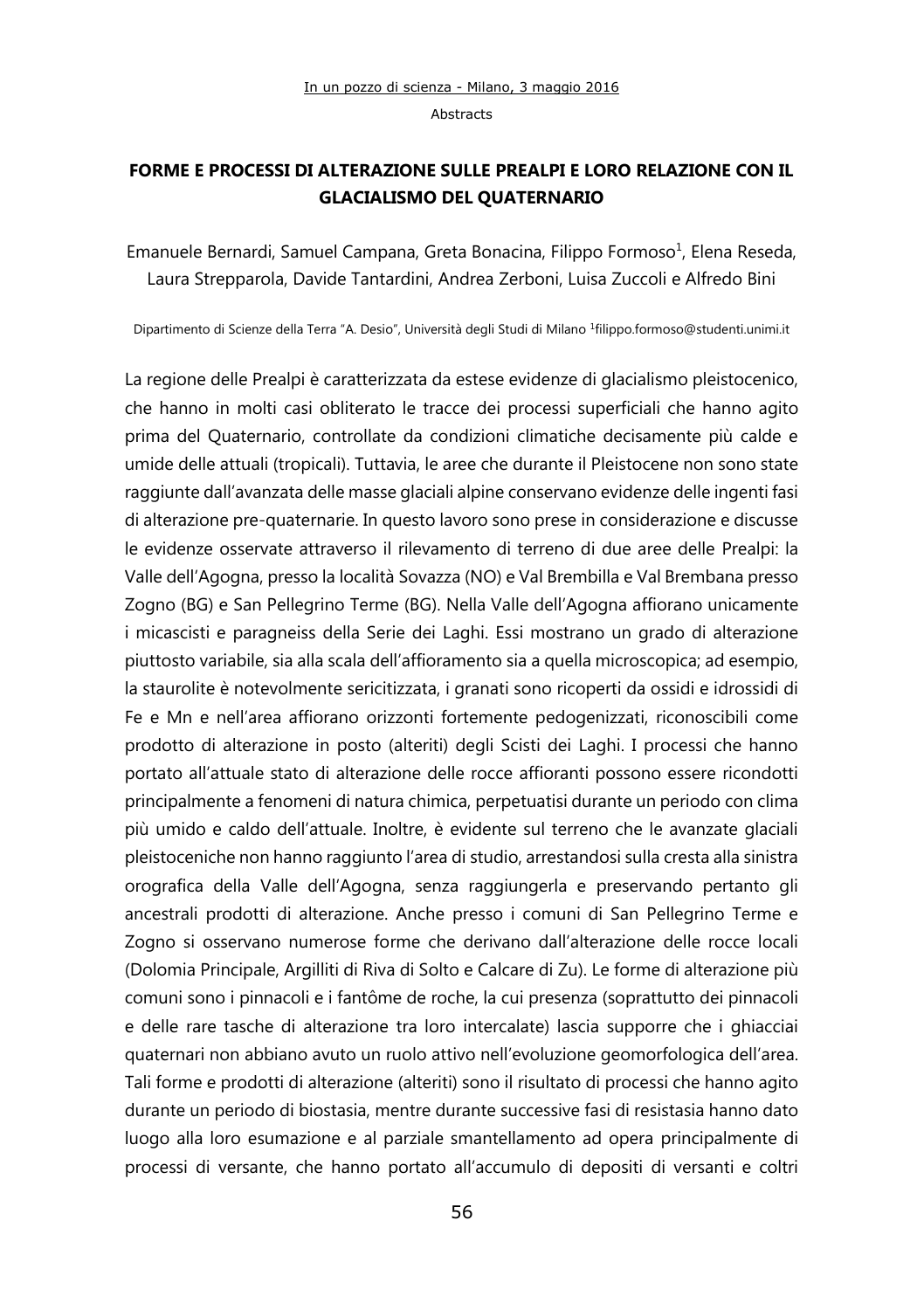## In un pozzo di scienza - Milano, 3 maggio 2016 Abstracts

colluviali nelle aree topograficamente depresse. Le osservazioni di terreno suggeriscono che lo spessore dei ghiacciai che percorsero Val Brembana e Val Brembilla raggiunsero sui versanti quote più basse rispetto a quelle dell'area di studio, che di conseguenza non è stata ricoperta dai ghiacci. I dati raccolti nelle aree di studio qui descritte, comparati anche con quanto noto di altri settori delle Prealpi lombarde, permettono di confermare l'ipotesi secondo la quale non tutta la regione prealpina fu interessata dall'azione dei ghiacciai pleistocenici e in essa numerosi esempi della morfogenesi terziaria sono ancora evidenti.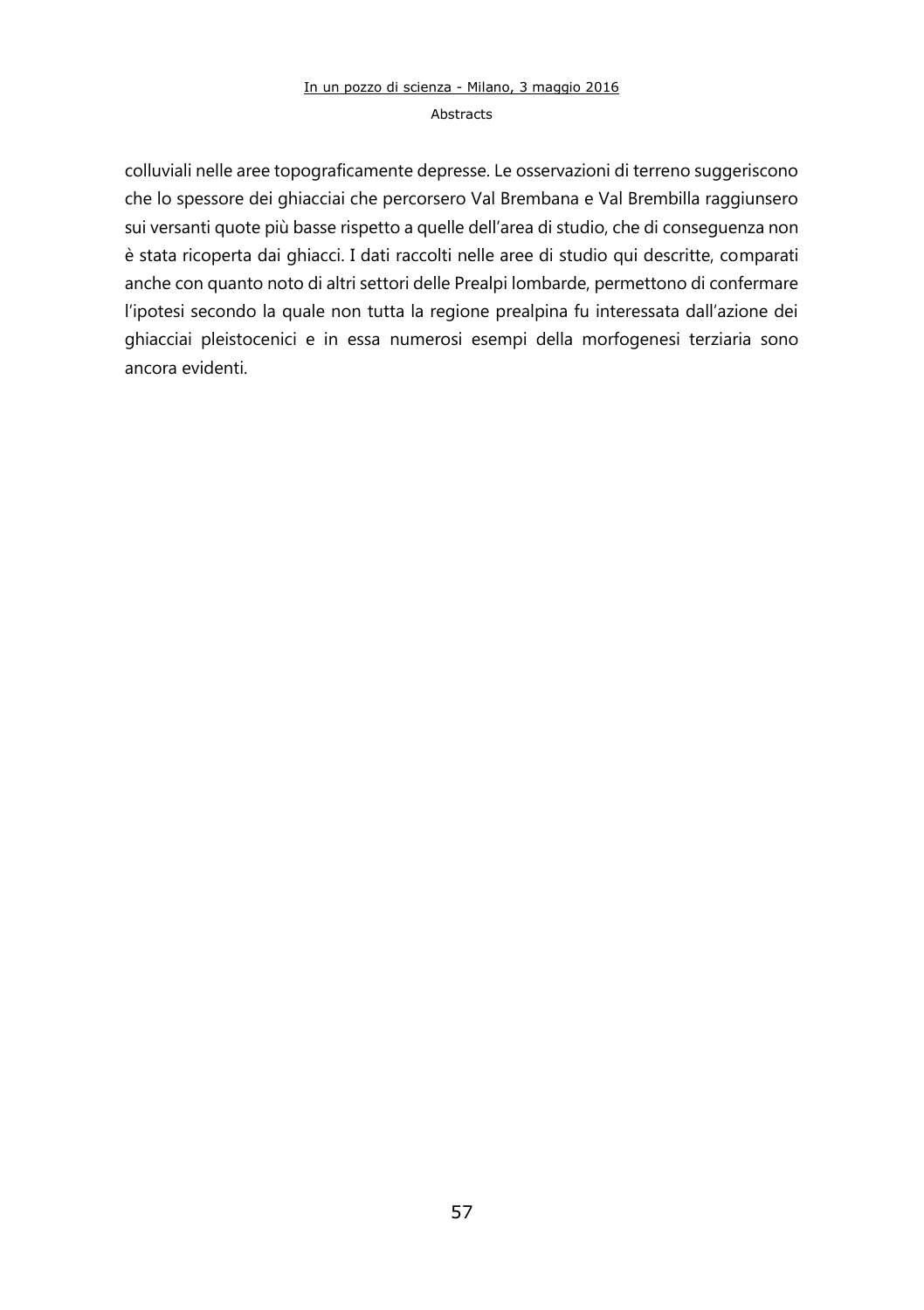## **LA MORFOLOGIA SEPOLTA DELLA CONFLUENZA TRA VALCHIAVENNA E VALTELLINA ALL'ESTREMO NORD DEL LAGO DI COMO, RICOSTRUITA PER MEZZO DELLA PROSPEZIONE SISMICA PASSIVA (HVSR)**

Mauro Mele, Martina Bruno, Alfredo Bini, Davide Tantardini e Riccardo Bersezio

Dipartimento Scienze della Terra, Università di Milano, via Mangiagalli 34, 20133 I-Milano

Questa presentazione nasce dallo sviluppo di una delle tante idee progettuali di Alfredo Bini sulla dinamica neogenica del territorio alpino: l'evoluzione morfologica della confluenza tra le valli strutturali del Mera e dell'Adda, sotto il controllo della dinamica glaciale e di versante durante il Quaternario.

Attualmente i fiumi Adda e Mera confluiscono nel Lago di Como alla sua estremità settentrionale. Il delta recente dell'Adda separa i due corsi d'acqua isolando a nord il Lago di Mezzola, lungo il basso corso del Mera, ed originando a sud, tra i due fiumi, l'ampia piana alluvionale/deltizia del Pian di Spagna. Le valli che ospitano i corsi d'acqua si sviluppano nella zona di intersezione tra la Linea Insubrica (Valtellina, a nord, diretta circa E-W), le linee di Musso e di Grona – Val Grande (a sud ed oblique rispetto alla Linea Insubrica) e le faglie a direzione NW-SE e NNE-SSW della bassa valle del Mera e del Lago di Mezzola. Le basi profonde del riempimento sedimentario delle due valli e della depressione che ospita attualmente il Lago di Como sono da tempo interpretate come cicatrici di canyon messiniani, erosi nelle falde Sudalpine, Austroalpine e Pennidiche intruse dal plutone del Bregaglia e parzialmente colmate dai sedimenti neogenici.

L'allineamento circa SW-NE di diversi dossi in roccia, sopraelevati sia sui sedimenti quaternari del Pian di Spagna ("Montecchi", a NE) sia sul laghetto di Piona (penisola di Olgiasca, a SW) ha suggerito di ricercare un possibile paleo-decorso della valle dell'Adda tra questi dossi ed il versante sudorientale.

La prospezione sismica passiva Horizontal to Vertical Spectral Ratio (HVSR) ha permesso di ricostruire la morfologia del contatto tra il substrato ed i sedimenti neogenici dei riempimenti vallivi attraverso l'analisi del microtremore sismico. I profili di velocità delle onde di taglio (Vs) lungo la profondità sono stati calibrati con i dati dei pozzi e dei sondaggi disponibili ed integrati con le analisi geomorfologiche e geologiche di superficie. La registrazione del microtremore in 31 stazioni di misura ha consentito di tracciare 5 sezioni HVSR chilometriche, orientate da NNW-SSE a NNE-SSW nella zona dei Montecchi e in Valtellina, e dirette circa NW-SE in bassa Valchiavenna, che ritraggono le interfacce tra corpi caratterizzati da un significativo contrasto di velocità delle onde di taglio. In ogni sezione è stata rappresentata l'interfaccia tra i sedimenti, caratterizzati da bassi valori di Vs (sempre molto minori di 2200 m/s) e calibrati dai pozzi e sondaggi, ed il basamento sismico, caratterizzato da alti valori di Vs (sempre molto maggiori di 2600 m/s) ed identificabile con il substrato metamorfico. La mappa di isobate di questa superficie delinea una depressione profonda fino a circa -250 m s.l.m., allungata in direzione SW-NE, interposta tra il versante nord-occidentale del M. Legnoncino e l'allineamento penisola di Olgiasca - Montecchi (SW-NE) che la delimita dall'attuale Lago di Como e dal Pian di Spagna. Le sezioni eseguite in Valtellina e nella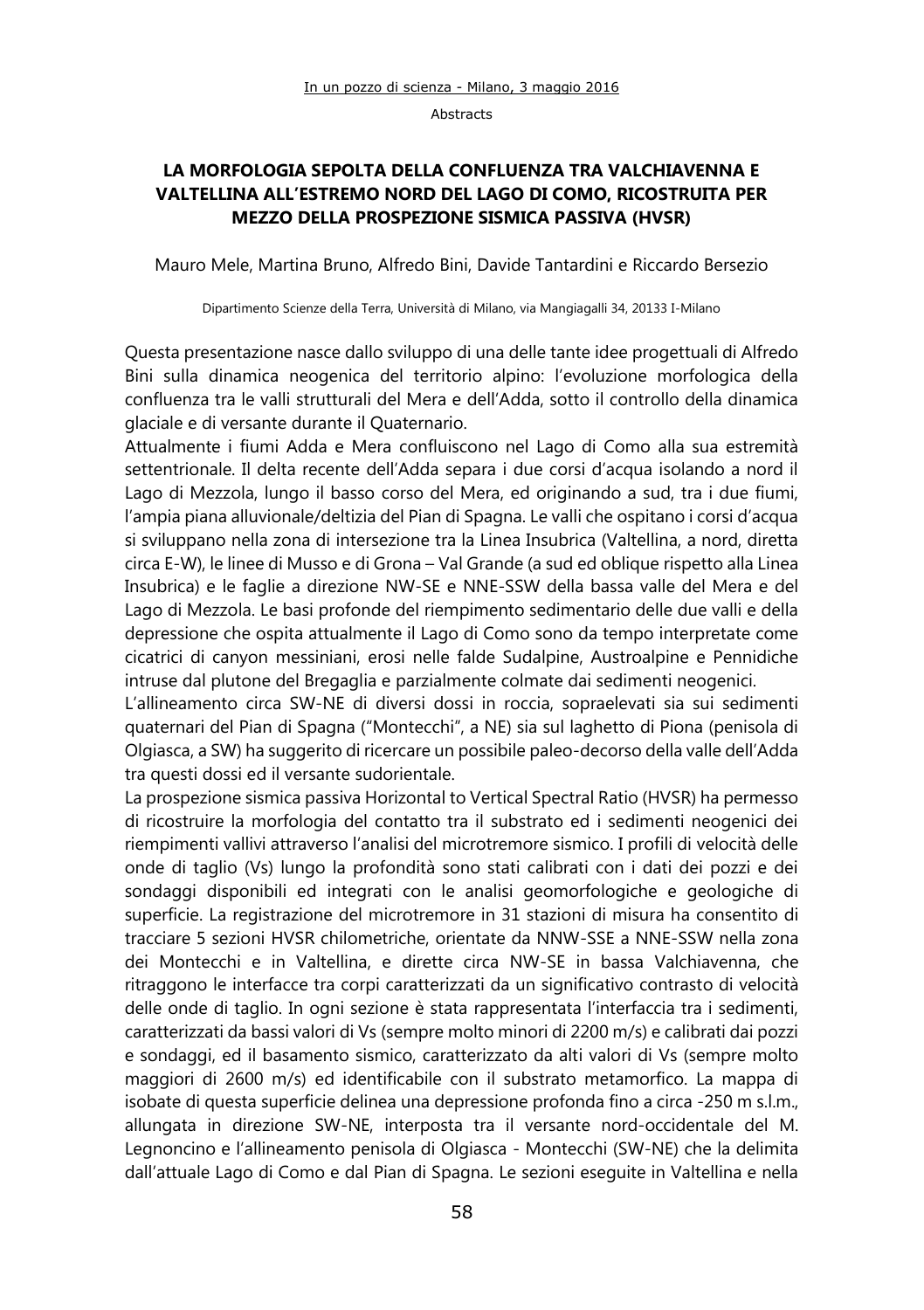#### Abstracts

bassa Valle del Mera, rispettivamente ai margini ESE ed ENE del Pian di Spagna e dell'attuale piana deltizia dell'Adda, mostrano che la stessa interfaccia tra tetto del basamento metamorfico e sedimenti si posiziona a profondità confrontabili nel primo caso con quelle rilevate lungo la depressione dei Montecchi, nel secondo caso con le quote della sommità del substrato in roccia note da bibliografia alla terminazione settentrionale del Lago di Como (tra i -537 e i -886 m s.l.m.). Ovunque (bassa Valle del Mera, Valtellina, zona dei Montecchi) il raccordo tra la massima profondità della superficie di interfaccia sismica e la morfologia dei versanti avviene a gradoni, con zone di sopraelevazione allineate parallelamente ai versanti e sepolte sotto la coltre sedimentaria. I volumi di versante interessati da Deformazioni Gravitative Profonde di Versante (DGPV), ben note nei settori citati, sono così identificabili anche sotto i sedimenti quaternari che li ricoprono, verosimilmente deformati solo in profondità. Ciò documenta un'età come minimo precedente l'ultima massima espansione glaciale (LGM) per la depressione sepolta appena descritta. Si delinea pertanto un'evoluzione morfologica lunga ed articolata che ha visto una Valle dell'Adda ed uno spartiacque tra questa e la Valle del Mera/Lago di Como (i "Montecchi"), prolungarsi almeno fino al settore immediatamente a SW della penisola di Olgiasca, in età come minimo pre-LGM ma verosimilmente molto più antica. Una parte delle DGPV presenti sui versanti sarebbe stata parzialmente sigillata dai sedimenti di riempimento vallivo, mentre altre sarebbero rimaste attive anche successivamente, come si osserva nel caso del versante NW del M. Legnoncino, la cui DGPV tende ancora oggi a chiudere il paleoalveo dell'Adda verso SW.